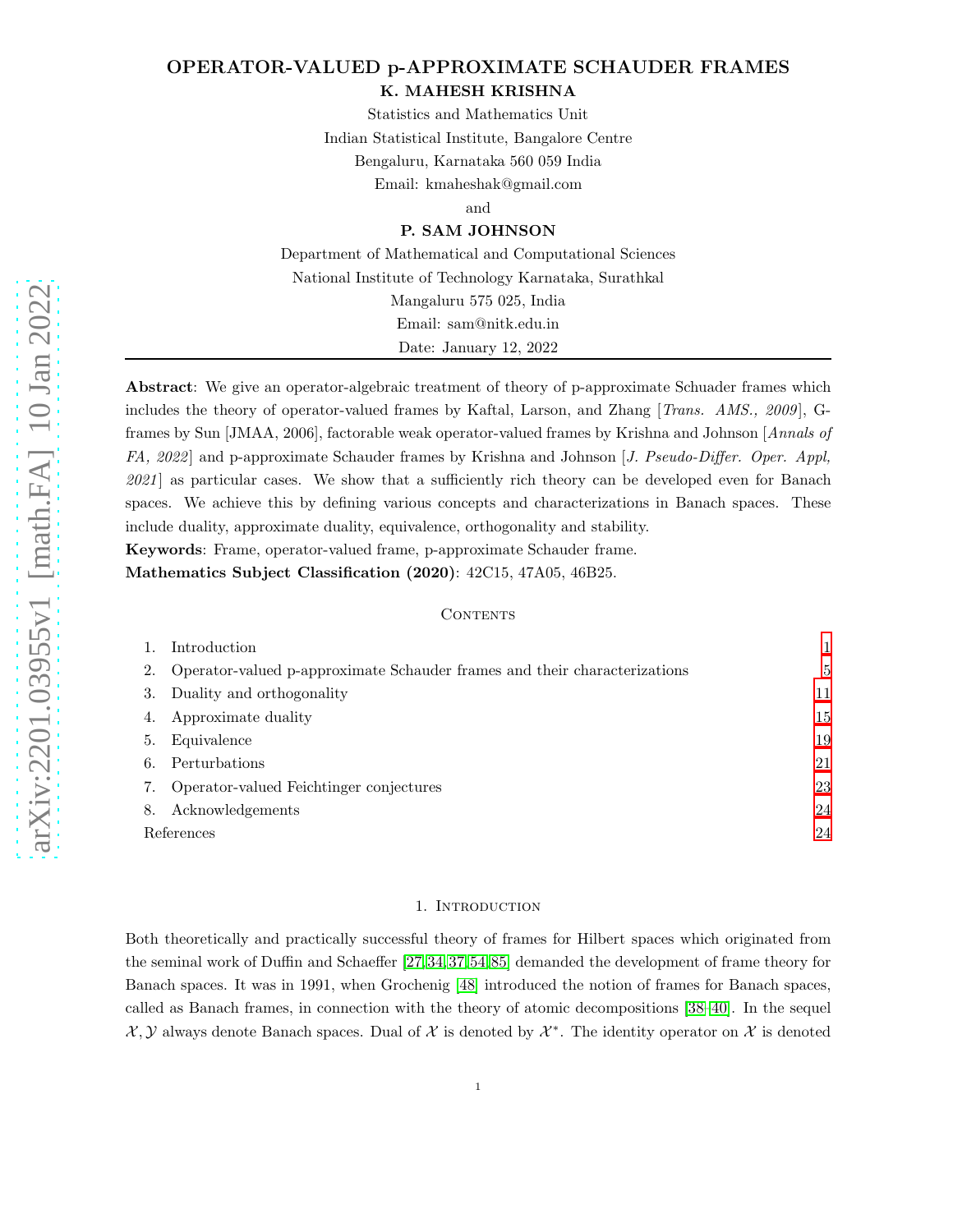by  $I_{\mathcal{X}}$ . Field real or complex numbers is denoted by K. The space of all bounded linear operators from X to Y is denoted by  $\mathcal{B}(\mathcal{X}, \mathcal{Y})$ . We set  $\mathcal{B}(\mathcal{X}) \coloneqq \mathcal{B}(\mathcal{X}, \mathcal{X})$ .

<span id="page-1-0"></span>**Definition 1.1.** [\[48\]](#page-25-2) Let X be a Banach space,  $\mathcal{X}_d$  be an associated BK-space,  $S : \mathcal{X}_d \to \mathcal{X}$  be a bounded linear operator and  $\{f_n\}_n$  be a collection in  $\mathcal{X}^*$ . The pair  $(\{f_n\}_n, S)$  is said to be a **Banach frame** for  $X$  if the following conditions hold.

- (i)  ${f_n(x)}_n \in \mathcal{X}_d$ , for each  $x \in \mathcal{X}$ .
- (ii) There are  $a, b > 0$  such that

$$
a||x|| \le ||\{f_n(x)\}_n|| \le b||x||, \quad \forall x \in \mathcal{X}.
$$

Constants a and b are called as Banach frame lower and upper bounds, respectively.

(iii)  $S{f_n(x)}_n = x$ , for each  $x \in \mathcal{X}$ .

**Definition 1.2.** [\[48\]](#page-25-2) Let X be a Banach space,  $\mathcal{X}_d$  be an associated BK-space,  $\{\tau_n\}_n$  be a collection in  $\mathcal{X}$  and  $\{f_n\}_n$  be a collection in  $\mathcal{X}^*$ . The pair  $(\{f_n\}_n, \{\tau_n\}_n)$  is said to be an atomic decomposition for  $X$  if the following conditions hold.

- (i)  ${f_n(x)}_n \in \mathcal{X}_d$ , for each  $x \in \mathcal{X}$ .
- (ii) There are  $a, b > 0$  such that

$$
a||x|| \le ||\{f_n(x)\}_n|| \le b||x||, \quad \forall x \in \mathcal{X}.
$$

Constants a and b are called as lower and upper atomic bounds, respectively.

(iii)  $\sum_{n=1}^{\infty} f_n(x)\tau_n = x$ , for each  $x \in \mathcal{X}$ .

Hilbert space frame theory mainly concentrates around representing every element of the space using frames as a series but this is missing in the definition of Banach frames. After a decade from the work of Grochenig, it is Aldroubi, Sun, Tang, Han, Larson, Casazza, Christensen, and Stoeva [\[2,](#page-23-2) [10,](#page-24-2) [15,](#page-24-3) [30\]](#page-24-4) analyzed when it is possible to write every element as a series by using a sequence in the space or in the dual space. In [\[10\]](#page-24-2), it was particularly analyzed the series representation only by using first two conditions in Definition [1.1.](#page-1-0) Moreover, using the approximation properties of Banach space [\[11\]](#page-24-5), it was proved by Casazza and Christensen [\[12\]](#page-24-6) that there are Banach spaces  $\mathcal X$  such that there is no collection  ${f_n}_n$  in  $\mathcal{X}^*$  and no collection in  ${\lbrace \tau_n \rbrace_n}$  in  $\mathcal{X}$  satisfying

$$
x = \sum_{n=1}^{\infty} f_n(x)\tau_n, \quad \forall x \in \mathcal{X}.
$$

Motivated from the dilation theory of frames [\[32,](#page-24-7)[50,](#page-25-5)[58\]](#page-25-6), in 1999, Casazza, Han, and Larson [\[15\]](#page-24-3) introduced three other notions of frames for Banach spaces called as framing or unconditional framing, projective frame and modeled frame. It is then proved in [\[15\]](#page-24-3) that all these three notions are equivalent. Around the same time, Terekhin also introduced another notion of frames for Banach spaces, again using dilation viewpoint [\[79–](#page-26-1)[81\]](#page-26-2).

Important paper of Daubechies and DeVore [\[33\]](#page-24-8) led Casazza, Dilworth, Odell, Schlumprecht, and Zsak [\[9\]](#page-24-9) to weaken the unconditional convergence condition in the definition of framing and they defined Schauder frames for Banach spaces as follows.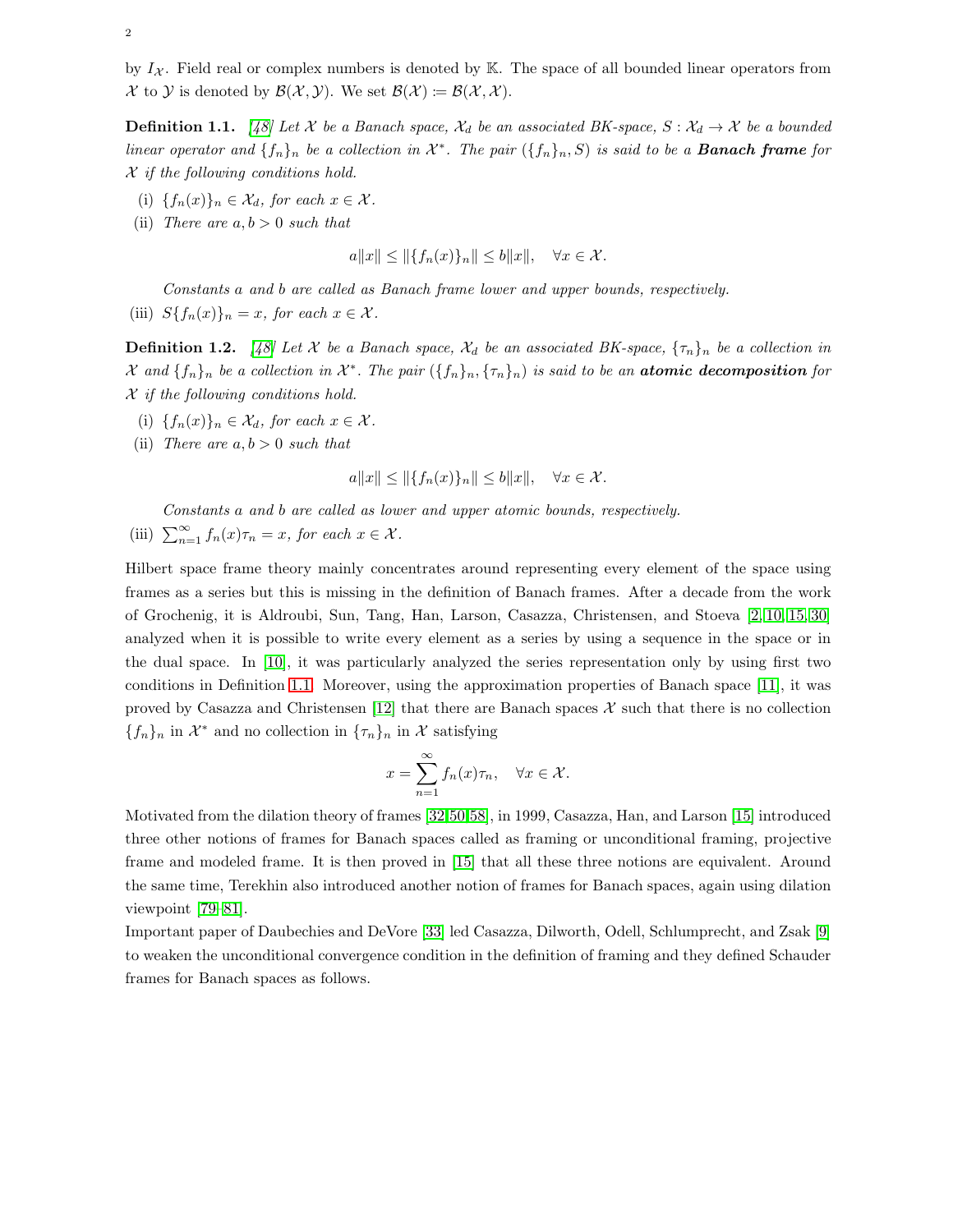<span id="page-2-0"></span>**Definition 1.3.** [\[9\]](#page-24-9) Let  $\{\tau_n\}_n$  be a collection in X and  $\{f_n\}_n$  be a collection in  $\mathcal{X}^*$ . The pair  $(\{f_n\}_n, \{\tau_n\}_n)$ is said to be a Schauder frame for  $\mathcal X$  if

$$
x = \sum_{n=1}^{\infty} f_n(x)\tau_n, \quad \forall x \in \mathcal{X}.
$$

Definition [1.3](#page-2-0) has been extended by Thomas, Freeman, Odell, Schlumprecht, and Zsak in 2014 [\[44,](#page-25-7) [82\]](#page-26-3).

**Definition 1.4.** [\[44,](#page-25-7) [82\]](#page-26-3) Let  $\{\tau_n\}_n$  be a collection in X and  $\{f_n\}_n$  be a collection in  $\mathcal{X}^*$ . The pair  $({f_n}_n, {f_n}_n)$  is said to be an approximate Schauder frame (ASF) for X if

$$
S_{f,\tau}: \mathcal{X} \ni x \mapsto S_{f,\tau} x := \sum_{n=1}^{\infty} f_n(x)\tau_n \in \mathcal{X}
$$

is a well-defined bounded linear, invertible operator.

Again looking back to the theory of frames for Hilbert spaces, following generalizations have been proposed.

- (i) frames for subspaces/fusion frames [\[18,](#page-24-10) [19\]](#page-24-11).
- (ii) outer frames [\[1\]](#page-23-3).
- (iii) oblique frames [\[24\]](#page-24-12).
- (iv) pseudo frames [\[69\]](#page-26-4).
- (v) quasi-projectors [\[43\]](#page-25-8).

In 2009, Kaftal, Larson, Zhang [\[57\]](#page-25-9) introduced the notion of operator-valued frames which unified all the notions mentioned earlier.

**Definition 1.5.** [\[57\]](#page-25-9) Let  $H$ ,  $H_0$  be Hilbert spaces. A collection  $\{A_n\}_n$  in  $\mathcal{B}(\mathcal{H}, \mathcal{H}_0)$  is said to be an operator-valued frame in  $\mathcal{B}(\mathcal{H}, \mathcal{H}_0)$  if the series

$$
S_A \coloneqq \sum_{n=1}^\infty A_n^* A_n
$$

converges in the strong-operator topology on  $\mathcal{B}(\mathcal{H})$  to a bounded invertible operator.

In 2006, Sun [\[78\]](#page-26-5) introduced G-frames which is equivalent to the notion of operator-valued frames.

**Definition 1.6.** [\[78\]](#page-26-5) Let  $\mathcal{H}, \mathcal{H}_n$  be Hilbert spaces and let  $A_n \in \mathcal{B}(\mathcal{H}, \mathcal{H}_n)$ , for each  $n \in \mathbb{N}$ . The collection  ${A_n}_n$  is said to be a **G-frame** if there are  $a, b > 0$  such that

$$
a||h||^2 \le \sum_{n=1}^{\infty} ||A_n h||^2 \le b||h||^2, \quad \forall h \in \mathcal{H}.
$$

It is noticed by the authors of this paper that there are some other notions of frames even for Hilbert spaces, which will not include in the theory of operator-valued frames. These notions are as follow.

- (i) Framings for Hilbert spaces [\[15\]](#page-24-3).
- (ii) Schauder frames and approximate Schauder frames for Hilbert spaces [\[9,](#page-24-9) [44,](#page-25-7) [82\]](#page-26-3).
- (iii) Atomic decompositions for Hilbert spaces [\[15\]](#page-24-3).
- (iv) cb-frames for Hilbert spaces [\[73\]](#page-26-6).
- (v) Signed frames for Hilbert spaces [\[75\]](#page-26-7).
- (vi) Pair frames for Hilbert space [\[42\]](#page-25-10).
- (vii) Controlled frames for Hilbert spaces [\[8\]](#page-23-4).
- (viii) K-frames for Hilbert spaces [\[45\]](#page-25-11)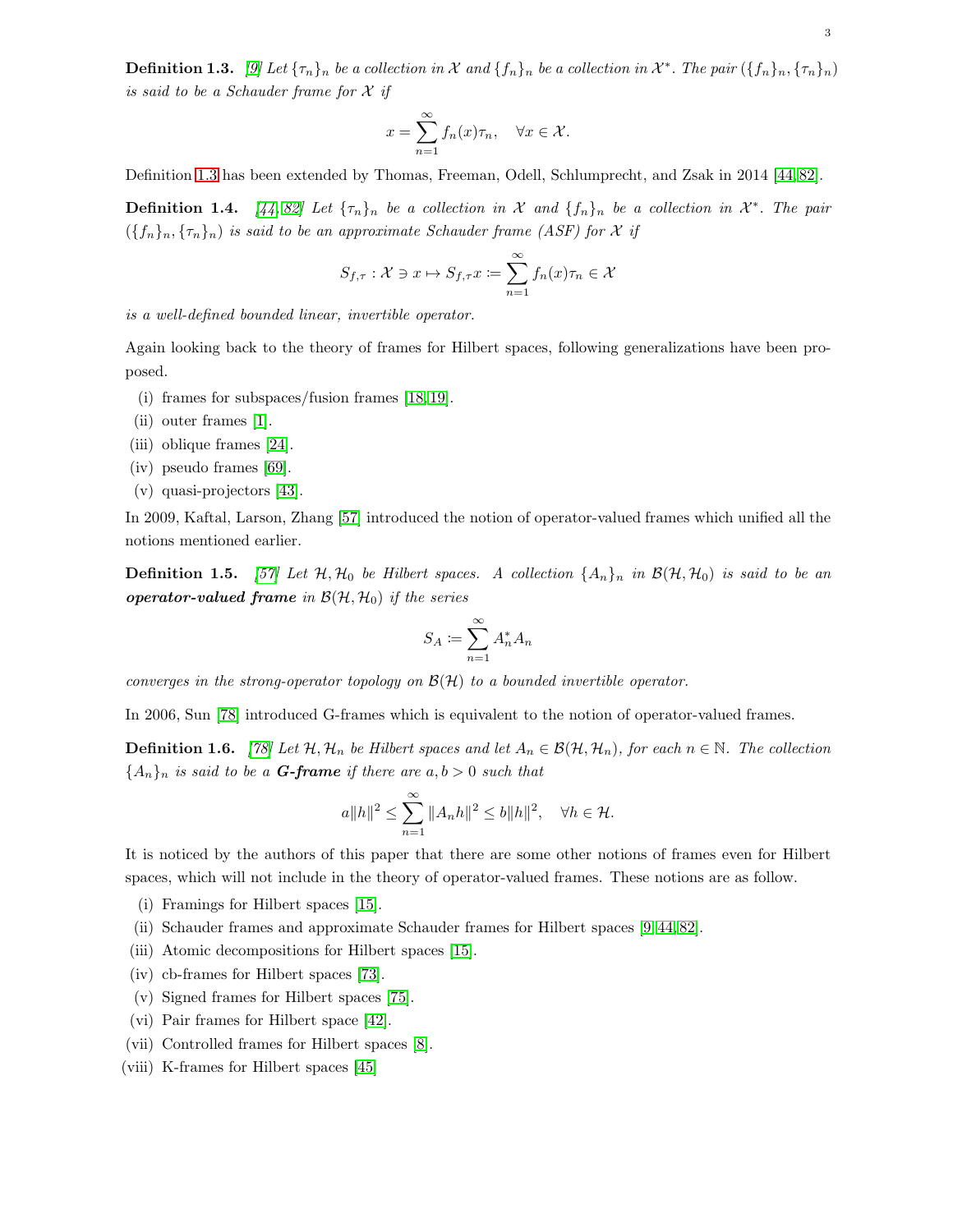4

(ix) Semi-frames for Hilbert spaces [\[4\]](#page-23-5).

To include most of the notions of frames for Hilbert spaces, the notion of weak operator-valued frames for Hilbert spaces has been introduced in [\[66\]](#page-26-8). Unfortunately, the frame operator in this case may not split and to get a reasonable theory like that of Hilbert space frames, a proper subclass of weak operator-valued frames called as factorable weak operator-valued frames has been introduced and is defined as follows.

**Definition 1.7.** [\[66\]](#page-26-8) Given  $n \in \mathbb{N}$ , define

$$
L_n: \mathcal{H}_0 \ni h \mapsto L_n h := e_n \otimes h \in \ell^2(\mathbb{N}) \otimes \mathcal{H}_0,
$$

where  $\{e_n\}_n$  is the standard orthonormal basis for  $\ell^2(\mathbb{N})$ . Let  $\{A_n\}_n$  and  $\{\Psi_n\}_n$  be collections in  $\mathcal{B}(\mathcal{H}, \mathcal{H}_0)$ . The pair  $(\{A_n\}_n, \{\Psi_n\}_n)$  is said to be a **factorable weak operator-valued frame** in  $\mathcal{B}(\mathcal{H}, \mathcal{H}_0)$  if the following conditions hold.

(i) The series

$$
S_{A,\Psi}:=\sum_{n=1}^\infty \Psi_n^*A_n
$$

converges in the strong-operator topology on  $\mathcal{B}(\mathcal{H})$  to a bounded invertible operator.

(ii) The map

$$
\theta_A: \mathcal{H} \ni h \mapsto \theta_A h \coloneqq \sum_{n=1}^{\infty} L_n A_n h \in \ell^2(\mathbb{N}) \otimes \mathcal{H}_0
$$

is a well-defined bounded linear operator.

(iii) The map

$$
\theta_A: \mathcal{H} \ni h \mapsto \theta_A h \coloneqq \sum_{n=1}^{\infty} L_n \Psi_n h \in \ell^2(\mathbb{N}) \otimes \mathcal{H}_0
$$

is a well-defined bounded linear operator.

Earlier, we listed various notions of frames for Hilbert spaces. There are corresponding notions for Banach spaces.

- (i) Framings for Banach spaces [\[15\]](#page-24-3).
- (ii) Schauder frames and approximate Schauder frames for Banach spaces [\[9,](#page-24-9) [44,](#page-25-7) [82\]](#page-26-3).
- (iii) Atomic decompositions for Banach spaces [\[15\]](#page-24-3).
- (iv) cb-frames for operator spaces [\[73\]](#page-26-6).
- (v) p-frames for Banach spaces [\[2,](#page-23-2) [30\]](#page-24-4)
- (vi) p-approximate Schauder frames for Banach spaces [\[64\]](#page-26-9).
- (vii) pseudo-Schauder frames for Banach spaces [\[71\]](#page-26-10).
- (viii) K-frames for Banach spaces [\[46\]](#page-25-12).
- (ix) Hilbert-Schauder frames for Banach spaces [\[72\]](#page-26-11).

Most of the results in frame theory for Hilbert spaces arise by doing analysis in the standard separable Hilbert space  $\ell^2(\mathbb{N})$  and switching between a given Hilbert space and  $\ell^2(\mathbb{N})$ . Therefore a natural space to work for Banach spaces is the classical sequence space  $\ell^p(\mathbb{N})$  for  $p \in [1,\infty)$ . This is the main motivation for the introduction of p-approximate Schauder frames for Banach spaces.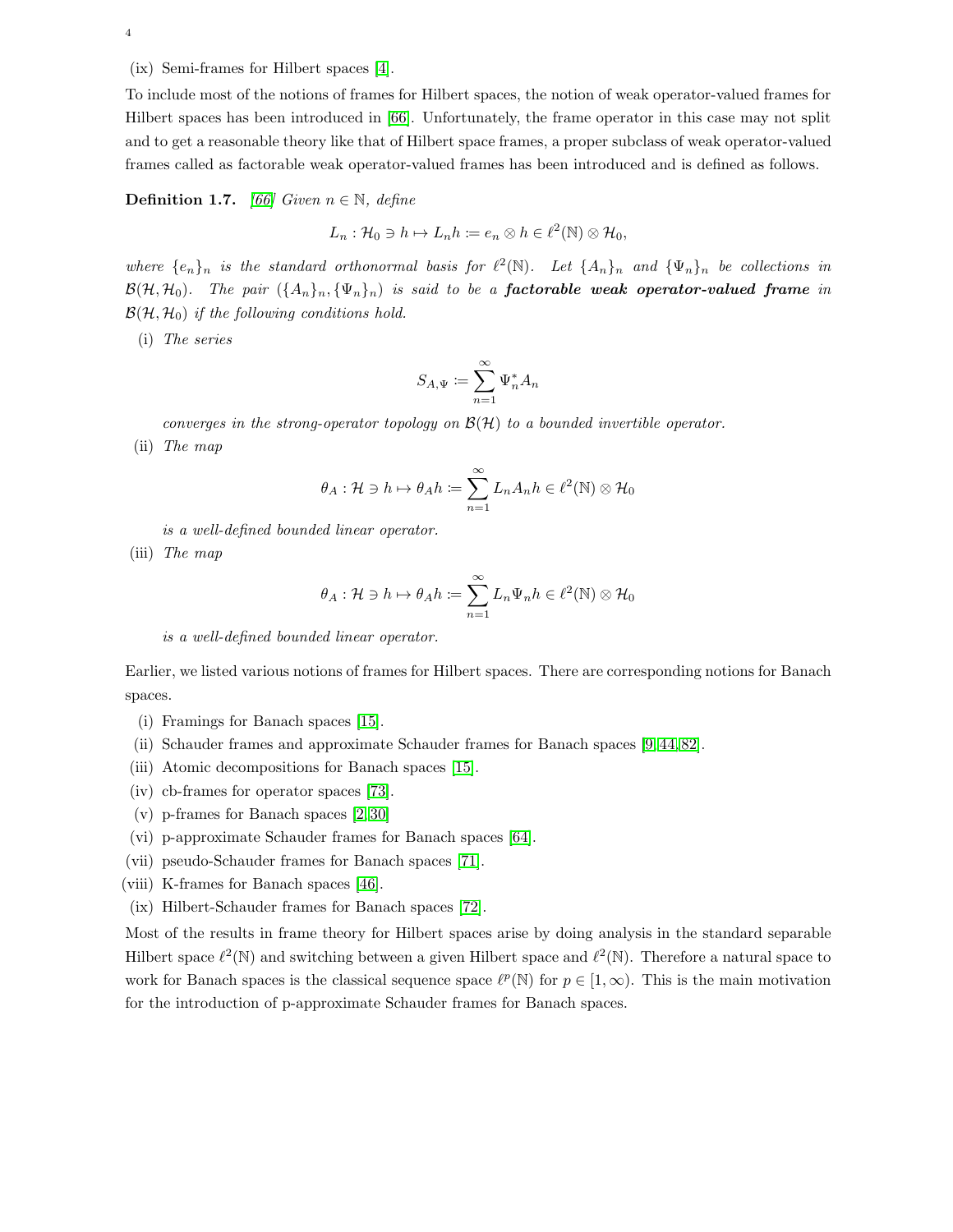**Definition 1.8.** [\[64\]](#page-26-9) An ASF  $({f_n}_n, {t_n}_n)$  for X is said to be a **p-approximate Schauder frame** (written as p-ASF),  $p \in [1,\infty)$  if both the maps

$$
\theta_f: \mathcal{X} \ni x \mapsto \theta_f x := \{f_n(x)\}_n \in \ell^p(\mathbb{N}) \text{ and}
$$

$$
\theta_\tau: \ell^p(\mathbb{N}) \ni \{a_n\}_n \mapsto \theta_\tau \{a_n\}_n := \sum_{n=1}^\infty a_n \tau_n \in \mathcal{X}
$$

are well-defined bounded linear operators.

In this paper, we give operator-algebraic version of both factorable weak operator-valued frames and p-approximate Schauder frames in the setting of Banach spaces. In Section [2](#page-4-0) we define the notion of operator-valued p-approximate Schauder frames and then show that our notion includes factorable weak operator-valued frames, operator-valued frames/G-frames and p-approximate Schauder frames. We also introduce the notion of operator-valued p-Riesz bases. Through an explicit construction we show that influential Naimark-Han-Larson dilation result can be proved even for the operator-version. We then show that a result based on the result of Holub for Hilbert spaces can be derived for Banach spaces which characterizes operator-valued p-approximate Schauder frames. In Section [3](#page-10-0) we study two important notions associated with a given frame, namely, duality and orthogonality. We characterize dual frames and use orthogonality to generate new frames. In Section [4,](#page-14-0) we study the notion of approximate duality and characterize them. Section [5](#page-18-0) describes equivalence of frames with an explicit description of operator giving similarity. Section [6](#page-20-0) derives perturbation results. Section [7](#page-22-0) states some conjectures.

# <span id="page-4-0"></span>2. Operator-valued p-approximate Schauder frames and their characterizations

Let X, Y be Banach spaces and  $p \in [1,\infty)$ . By  $\ell^p(\mathbb{N}) \otimes \mathcal{Y}$ , we mean the Banach space obtained by tensoring  $\ell^p(\mathbb{N})$  and  $\mathcal Y$  w.r.t. any cross norm (see [\[35,](#page-24-13) [36,](#page-25-13) [76\]](#page-26-12) for the tensor product of Banach spaces). In the development of paper [\[57\]](#page-25-9), certain collection of operators played important role. Here we define corresponding operators for Banach spaces. Given  $n \in \mathbb{N}$ , we define

$$
L_n: \mathcal{Y} \ni x \mapsto L_n x \coloneqq e_n \otimes x \in \ell^p(\mathbb{N}) \otimes \mathcal{Y},
$$

where  $\{e_n\}_n$  is the standard Schauder basis for  $\ell^p(\mathbb{N})$ . Since the norm is a cross norm, it then follows that  $L_n$ 's are isometries from  $\mathcal Y$  to  $\ell^p(\mathbb N) \otimes \mathcal Y$ . We also define  $\Gamma_n$  as the (unique) tensor product of bounded linear operators

$$
\ell^p(\mathbb{N}) \ni \{a_m\}_m \mapsto a_n \in \mathbb{K}, \quad \mathcal{Y} \ni y \mapsto y \in \mathcal{Y}.
$$

Since  $\mathbb{K}\otimes\mathcal{Y}$  is isometrically isomorphic to  $\mathcal{Y}$ , we write codomain of  $\Gamma_n$  as  $\mathcal{Y}$ . We also note that  $a_n\otimes y = a_ny$ . Hence

$$
\Gamma_n(\{a_m\}_m \otimes y) = a_n y, \quad \forall \{a_m\}_m \in \ell^p(\mathbb{N}), \forall y \in \mathcal{Y}, \forall n \in \mathbb{N}.
$$

Therefore, for  $n, m \in \mathbb{N}$  we have

<span id="page-4-1"></span>(1) 
$$
\Gamma_n L_m = \begin{cases} I_{\mathcal{Y}} & \text{if } n = m \\ 0 & \text{if } n \neq m \end{cases} \text{ and } \sum_{n=1}^{\infty} L_n \Gamma_n z = z, \quad \forall z \in \ell^p(\mathbb{N}) \otimes \mathcal{Y}.
$$

We now introduce the notion of operator-valued p-approximate Schauder frames and demonstrate that it includes all known notions of frames for which frame operator factors.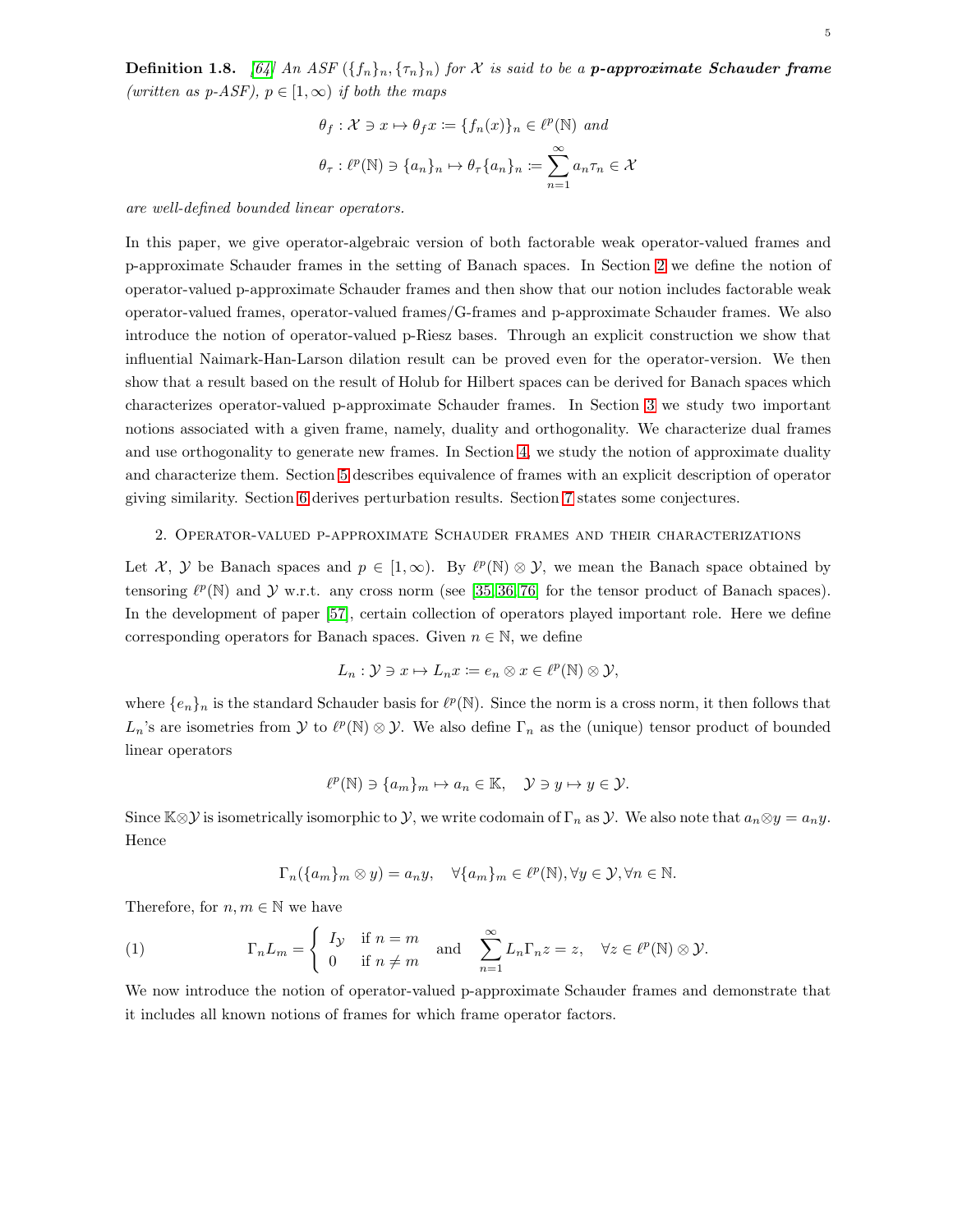**Definition 2.1.** Let  $\{A_n\}_n$  be collection in  $\mathcal{B}(\mathcal{X}, \mathcal{Y})$  and  $\{\Psi_n\}_n$  be a collection in  $\mathcal{B}(\mathcal{Y}, \mathcal{X})$ . The pair  $({A_n}_n, {(\Psi_n)}_n)$  is said to be an **operator-valued p-approximate Schauder frame** (we write **operatorvalued p-ASF**) in  $\mathcal{B}(\mathcal{X}, \mathcal{Y})$  if the following conditions hold.

(i) The frame operator

$$
S_{A,\Psi}: \mathcal{X} \ni x \mapsto \sum_{n=1}^{\infty} \Psi_n A_n x \in \mathcal{X}
$$

is a well-defined bounded linear invertible operator. Constants  $a, b > 0$  satisfying

$$
a||x|| \le \left\|\sum_{n=1}^{\infty} \Psi_n A_n x\right\| \le b||x||, \quad \forall x \in \mathcal{X}
$$

are called as lower and upper frame bounds, respectively.

(ii) The analysis operator

$$
\theta_A: \mathcal{X} \ni x \mapsto \theta_A x \coloneqq \sum_{n=1}^{\infty} L_n A_n x \in \ell^p(\mathbb{N}) \otimes \mathcal{Y}
$$

is a well-defined bounded linear operator. Constant  $c > 0$  satisfying

$$
\left\| \sum_{n=1}^{\infty} L_n A_n x \right\| \le c \|x\|, \quad \forall x \in \mathcal{X}
$$

is called as analysis bound.

(iii) The synthesis operator

$$
\theta_\Psi : \ell^p(\mathbb{N}) \otimes \mathcal{Y} \ni z \mapsto \theta_\Psi z \coloneqq \sum_{n=1}^\infty \Psi_n \Gamma_n z \in \mathcal{X}
$$

is a well-defined bounded linear operator. Constant  $d > 0$  satisfying

$$
\left\|\sum_{n=1}^{\infty} \Psi_n \Gamma_n z\right\| \le c \|z\|, \quad \forall z \in \ell^p(\mathbb{N}) \otimes \mathcal{Y}
$$

is called as synthesis bound.

If  $S_{A,\Psi} = I_{\mathcal{X}}$ , then the frame is called as a **Parseval operator-valued p-ASF**. If we do not demand the invertibility of  $S_{A,\Psi}$ , then we say that  $({A_n}_n, {\Psi_n}_n)$  is an **operator-valued p-approximate Bessel** sequence (we write operator-valued p-ABS).

**Example 2.2.** (i) Let  $H$ ,  $H_0$  be Hilbert spaces and  $(\{A_n\}_n, \{\Psi_n\}_n)$  be a factorable weak-OVF in  $\mathcal{B}(\mathcal{H}, \mathcal{H}_0)$ . Define

$$
B_n \coloneqq A_n, \ \Phi_n \coloneqq \Psi_n^*, \quad \forall n \in \mathbb{N}.
$$

Then  $(\{B_n\}_n, \{\Phi_n\}_n)$  is an operator-valued p-ASF in  $\mathcal{B}(\mathcal{H}, \mathcal{H}_0)$ . Note that  $\Gamma_n = L_n^*$ ,  $\forall n \in \mathbb{N}$ . (ii) Let X be a Banach space and  $({f_n}_n, { {\tau_n}}_n)$  be a p-ASF for X. Define

$$
A_n \coloneqq f_n, \ \Psi_n : \mathbb{K} \ni \alpha \mapsto \Psi_n \alpha \coloneqq \alpha \tau_n \in \mathcal{X}, \quad \forall n \in \mathbb{N}.
$$

Then

$$
\sum_{n=1}^{\infty} \Psi_n A_n x = \sum_{n=1}^{\infty} \Psi_n f_n(x) = \sum_{n=1}^{\infty} f_n(x) \tau_n, \quad \forall x \in \mathcal{X}.
$$

Hence  $({A_n}_n, {\Psi_n}_n)$  is an operator-valued p-ASF in  $\mathcal{B}(\mathcal{X}, \mathbb{K})$ .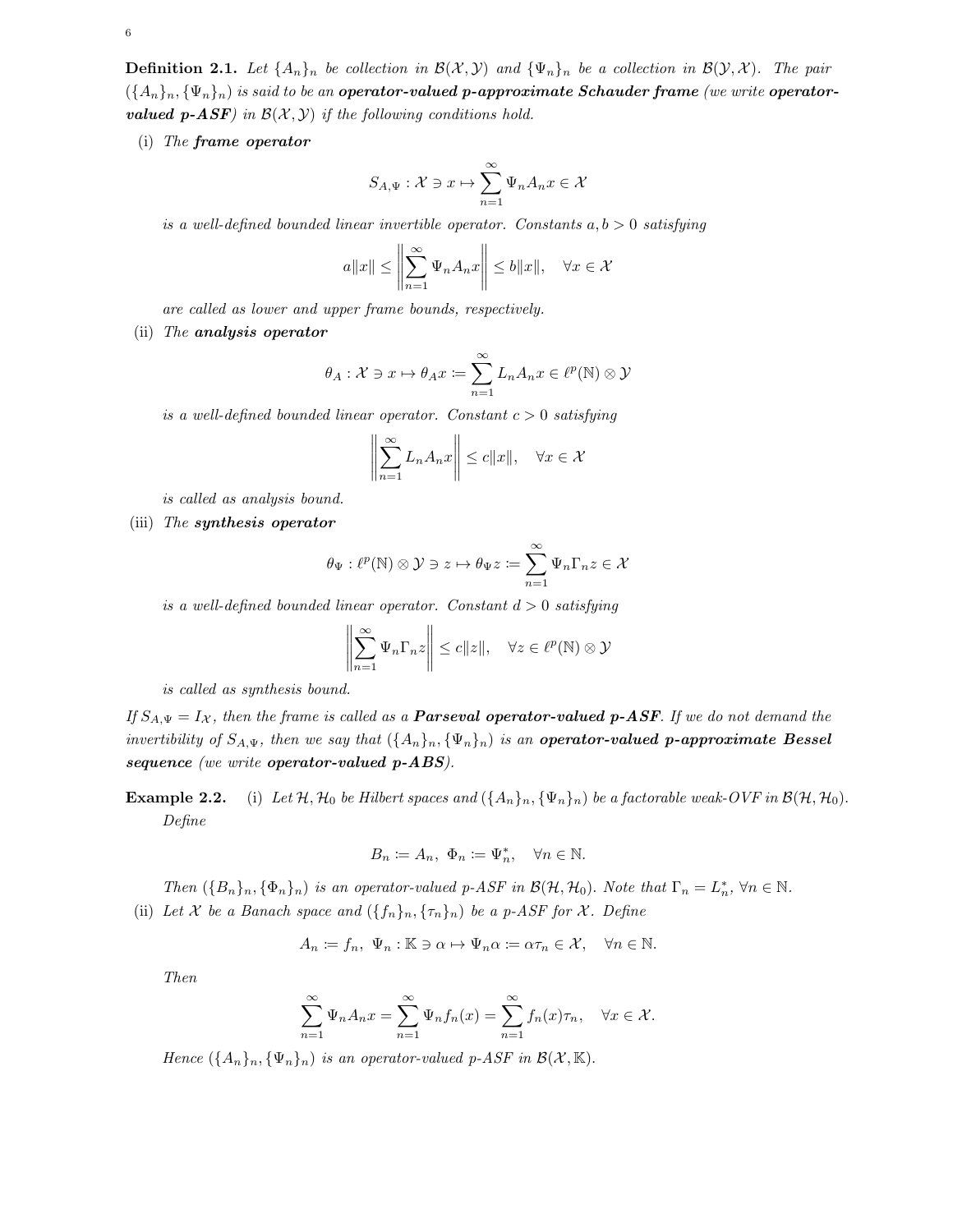(iii) Let X, Y be Banach spaces and  $U: X \to \ell^p(\mathbb{N}) \otimes Y$  and  $V: \ell^p(\mathbb{N}) \otimes Y \to X$  be bounded linear  $operators \; such \; that \; VU \; \; is \; bounded \; invertible. \; Define$ 

$$
A_n = \Gamma_n U, \quad \Psi_n = V L_n, \quad \forall n \in \mathbb{N}.
$$

Then

$$
\sum_{n=1}^{\infty} \Psi_n A_n x = \sum_{n=1}^{\infty} V L_n \Gamma_n U x = V \left( \sum_{n=1}^{\infty} L_n \Gamma_n \right) U x = V U x, \quad \forall x \in \mathcal{X}.
$$

Hence  $({A_n}_n, {\Psi_n}_n)$  is an operator-valued p-ASF in  $\mathcal{B}(\mathcal{X}, \mathcal{Y})$ .

(iv) This example is motivated from the Cuntz algebra [\[31\]](#page-24-14). Let X be a Banach space,  $n \in \mathbb{N}$  and  $A_1, \ldots, A_n, \Psi_1, \ldots, \Psi_n : \mathcal{X} \to \mathcal{X}$  be bounded linear operators such that  $\sum_{j=1}^n \Psi_n A_n = I_{\mathcal{X}}$ . Then  $(\{A_j\}_{j=1}^n, {\{\Psi_j\}_{j=1}^n})$  is an operator-valued p-ASF in  $\mathcal{B}(\mathcal{X})$ .

It is clear that an operator-valued p-ABS need not be an operator-valued p-ASF. Therefore the next attempt is to see that whether we can convert an operator-valued p-ABS to operator-valued p-ASF. In the case of Hilbert spaces, it was Li and Sun [\[67\]](#page-26-13) who showed it is possible to expand every G-Bessel sequence to a G-frame just by adding one element (for a proof in finite dimensional Hilbert spaces, see [\[20\]](#page-24-15)). Surprisingly, using a result of Casazza and Christensen [\[12\]](#page-24-6), it is proved in [\[65\]](#page-26-14) that for Banach spaces one may not able to convert Bessel sequences to frames. Here is a partial answer for operator-valued p-ASFs.

**Theorem 2.3.** Let  $({A_n}_n, {(\Psi_n)_n})$  be an operator-valued p-ABS in  $\mathcal{B}(\mathcal{X}, \mathcal{Y})$ . If there are  $B \in \mathcal{B}(\mathcal{X}, \mathcal{Y})$ and  $\Phi \in \mathcal{B}(\mathcal{Y}, \mathcal{X})$  such that  $I_{\mathcal{X}} - S_{A,\Psi} = \Phi B$ , then

$$
(\{A_n\}_n \cup \{B\}, \{\Psi_n\}_n \cup \{\Phi\})
$$

is a Parseval operator-valued p-ASF in  $\mathcal{B}(\mathcal{X}, \mathcal{Y})$ . In particular, if  $\mathcal{Y} = \mathcal{X}$  and  $I_{\mathcal{X}} - S_{A,\Psi}$  is a square, then every operator-valued p-ABS can be turned into an operator-valued p-ASF.

Proof. We only need to observe that

$$
\sum_{n=1}^{\infty} \Psi_n A_n x + \Phi B x = S_{A,\Psi} x + (I_{\mathcal{X}} - S_{A,\Psi}) x = x, \quad \forall x \in \mathcal{X}.
$$

In general, it is well known in Hilbert space frame theory that it is difficult to invert frame operator and get an expansion of every element of the Hilbert space using frame. Thus one needs an algorithm to approximate every element using frames but without using invertibility of frame operator. First such an algorithm was given by Duffin and Schaeffer [\[37\]](#page-25-0) and later two more algorithms were given by Grochenig [\[47\]](#page-25-14). We now derive an algorithm for operator-valued p-ASFs under a condition.

**Proposition 2.4.** Let  $(\{A_n\}_n, \{\Psi_n\}_n)$  be an operator-valued p-ASF in  $\mathcal{B}(\mathcal{X}, \mathcal{Y})$  with bounds a and b. For  $x \in \mathcal{X}$ , define

$$
x_0 := 0, \ x_n := x_{n-1} + \frac{2}{a+b} S_{A,\Psi}(x - x_{n-1}), \quad \forall n \ge 1.
$$

If  $||I_{\mathcal{X}} - \frac{2}{b+a}S_{A,\Psi}|| \leq \frac{b-a}{b+a}$ , then

$$
||x_n - x|| \le \left(\frac{b-a}{b+a}\right)^n ||x||, \quad \forall n \ge 1.
$$

In particular,  $x_n \to x$  as  $n \to \infty$ .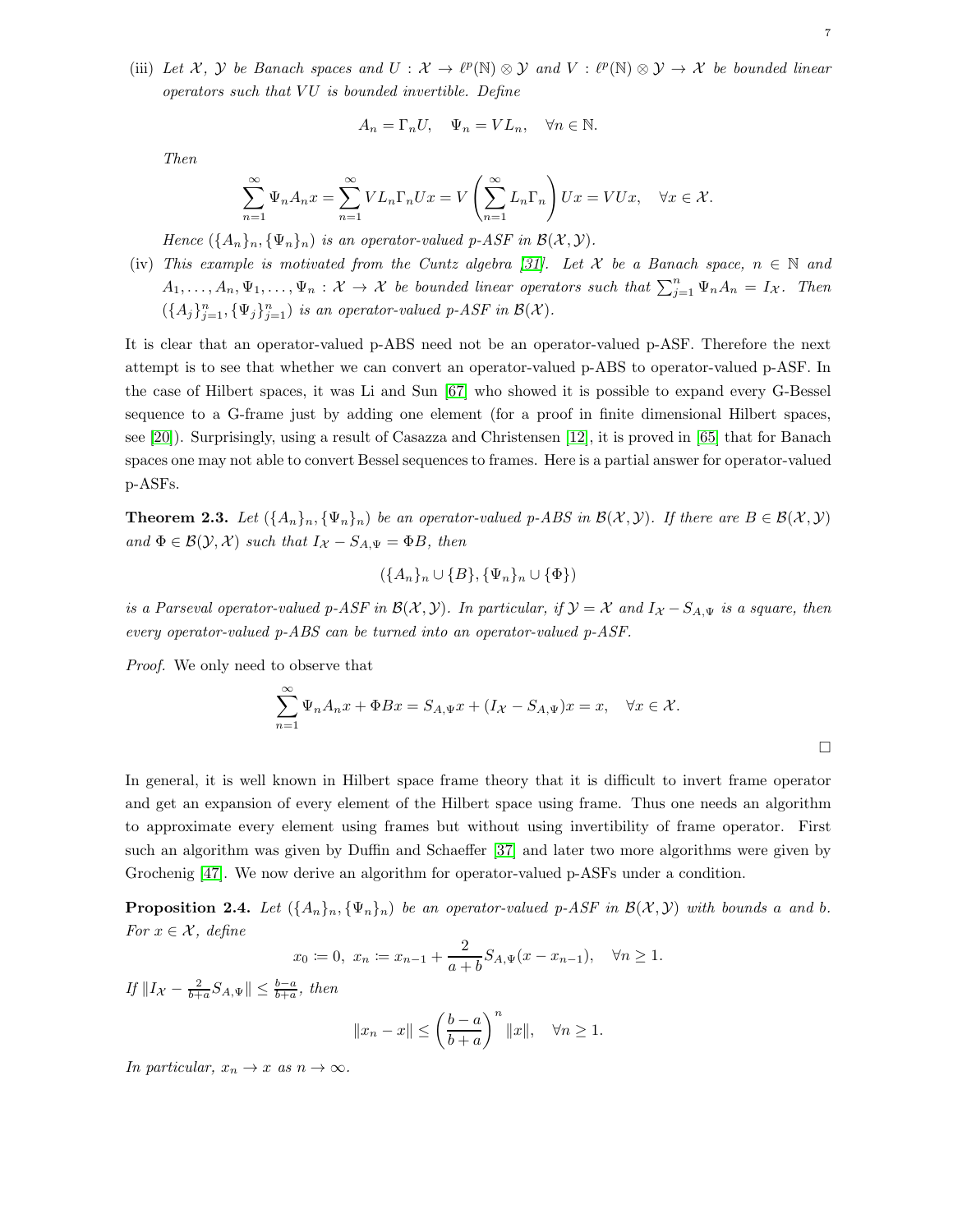Proof. We observe

$$
x - x_n = x - x_{n-1} - \frac{2}{a+b} S_{A,\Psi}(x - x_{n-1})
$$
  
= 
$$
\left(I_X - \frac{2}{b+a} S_{A,\Psi}\right)(x - x_{n-1})
$$
  
= 
$$
\cdots = \left(I_X - \frac{2}{b+a} S_{A,\Psi}\right)^n x, \quad \forall x \in \mathcal{X}, \forall n \ge 1.
$$

Hence

$$
||x_n - x|| \le ||I_{\mathcal{X}} - \frac{2}{b+a} S_{A,\Psi}||^{n} ||x|| \le \left(\frac{b-a}{b+a}\right)^{n} ||x||, \quad \forall n \ge 1.
$$

Most important result in the development of theory is the following result.

<span id="page-7-1"></span>**Theorem 2.5.** Let  $(\{A_n\}_n, \{\Psi_n\}_n)$  be an operator-valued p-ASF in  $\mathcal{B}(\mathcal{X}, \mathcal{Y})$ .

- (i) The analysis operator  $\theta_A : \mathcal{X} \ni x \mapsto \theta_A x = \sum_{n=1}^{\infty} L_n A_n x \in \ell^p(\mathbb{N}) \otimes \mathcal{Y}$  is injective.
- (ii) The synthesis operator  $\theta_{\Psi} : \ell^p(\mathbb{N}) \otimes \mathcal{Y} \ni z \mapsto \sum_{n=1}^{\infty} \Psi_n \Gamma_n z \in \mathcal{X}$  surjective.
- (iii)  $(\{A_n S_{A,\Psi}^{-1}\}_n, \{S_{A,\Psi}^{-1}\Psi_n\}_n)$  is an operator-valued p-ASF in  $\mathcal{B}(\mathcal{X}, \mathcal{Y})$ .
- (iv) Frame operator factors as  $S_{A,\Psi} = \theta_{\Psi} \theta_A$ .
- (v)  $P_{A,\Psi} \coloneqq \theta_A S_{A,\Psi}^{-1} \theta_{\Psi} : \ell^p(\mathbb{N}) \otimes \mathcal{Y} \to \ell^p(\mathbb{N}) \otimes \mathcal{Y}$  is a projection onto  $\theta_A(\mathcal{X})$ .

*Proof.* Since  $S_{A,\Psi}$  is invertible, we get (i), (ii) and (iii). For (iv), we use Equation [\(1\)](#page-4-1) and get

$$
\theta_{\Psi}\theta_{A}x = \left(\sum_{n=1}^{\infty} \Psi_{n}\Gamma_{n}\right)\left(\sum_{k=1}^{\infty} L_{k}A_{k}x\right) = \sum_{n=1}^{\infty} \Psi_{n}\left(\sum_{k=1}^{\infty} \Gamma_{n}L_{k}A_{k}x\right)
$$

$$
= \sum_{n=1}^{\infty} \Psi_{n}A_{n}x = S_{A,\Psi}x, \quad \forall x \in \mathcal{X}.
$$

For  $(v)$ ,

$$
P_{A,\Psi}^2 = \theta_A S_{A,\Psi}^{-1} \theta_\Psi \theta_A S_{A,\Psi}^{-1} \theta_\Psi = \theta_A S_{A,\Psi}^{-1} I_\mathcal{X} \theta_\Psi = P_{A,\Psi}.
$$

In the next result we are proving that projections give frames to subspaces.

<span id="page-7-0"></span>**Theorem 2.6.** Let Z be a closed complementable subspace of X and  $P: X \to Z$  be an onto projection.

- (i) If  $(\{A_n\}_n, \{\Psi_n\}_n)$  is a Parseval operator-valued p-ASF in  $\mathcal{B}(\mathcal{X}, \mathcal{Y})$ , then  $(\{A_nP\}_n, \{P\Psi_n\}_n)$  is a Parseval operator-valued p-ASF in  $\mathcal{B}(\mathcal{Z}, \mathcal{Y})$ .
- (ii) If  $(\{A_n\}_n, \{\Psi_n\}_n)$  is an operator-valued p-ASF in  $\mathcal{B}(\mathcal{X}, \mathcal{Y})$ , then  $(\{A_nP\}_n, \{P\Psi_n\}_n)$  is an operatorvalued p-ASF in  $\mathcal{B}(\mathcal{Z}, \mathcal{Y})$ .
- *Proof.* (i) We have to show that the frame operator for  $({A_nP}_n, {P\Psi_n}_n)$  is the identity on Z. Let  $z \in \mathcal{Z}$ . Then

$$
\sum_{n=1}^{\infty} P\Psi_n A_n P z = P\left(\sum_{n=1}^{\infty} \Psi_n A_n z\right) = P z = z.
$$

(ii) We observe that the frame operator  $S_{AP,P\Psi}$  is  $PS_{A,\Psi}P$ . Since  $S_{A,\Psi}$  is invertible on X,  $PS_{A,\Psi}P$  is invertible on  $\mathcal Z$  with inverse  $PS_{A,\Psi}^{-1}P$ .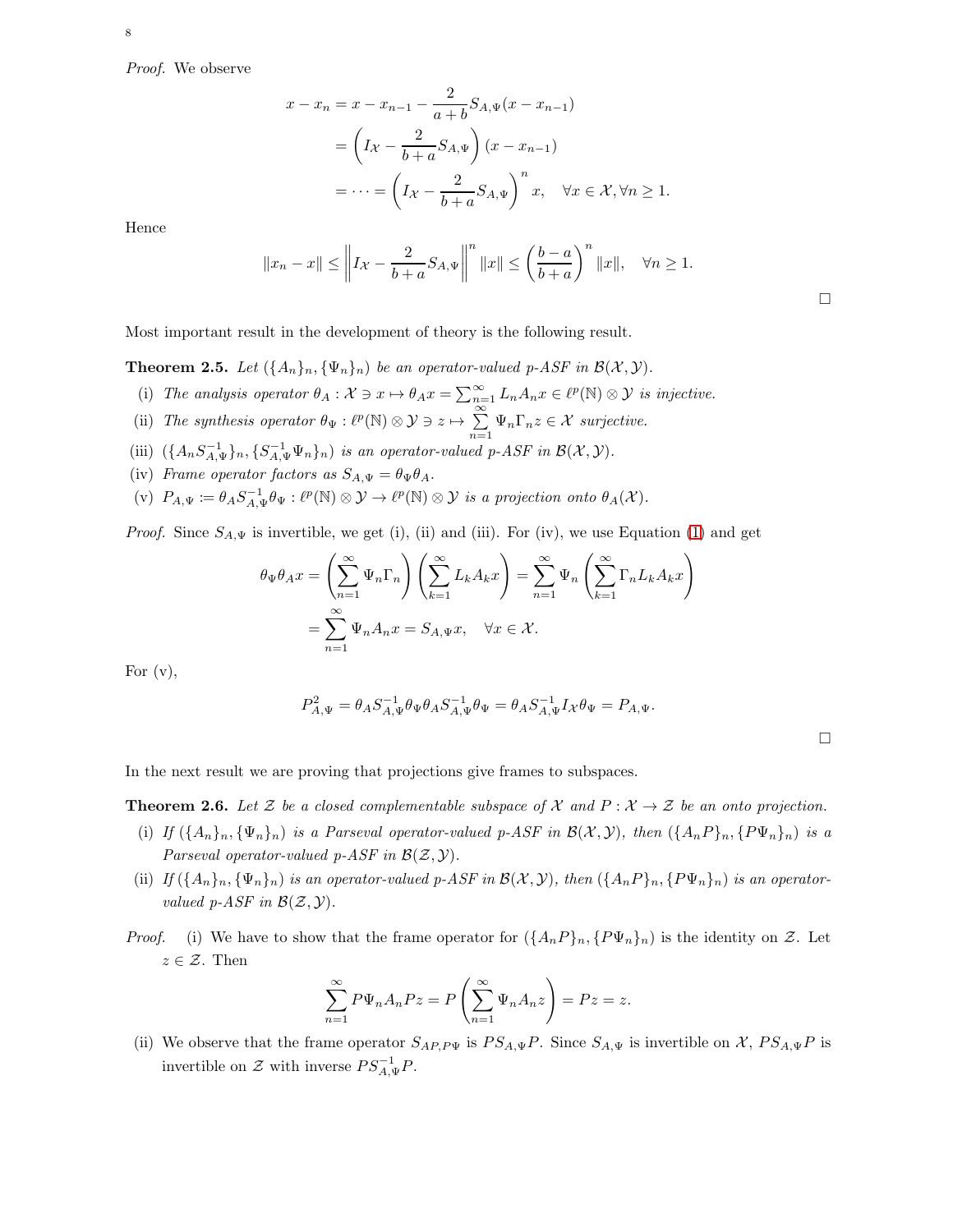In the theory of Hilbert space frames, the notion which is stronger than frames is that of Riesz basis. We next define the notion of Riesz operator-valued p-ASF. For OVFs, this notion was defined by Kaftal, Larson, and Zhang [\[57\]](#page-25-9) and Sun [\[78\]](#page-26-5) and for p-ASFs, this notion was defined in [\[62\]](#page-25-15). There is also a notion of Riesz basis for Banach spaces defined in [\[2\]](#page-23-2).

**Definition 2.7.** (i) An operator-valued p-ASF  $(\{A_n\}_n, \{\Psi_n\}_n)$  in  $\mathcal{B}(\mathcal{X}, \mathcal{Y})$  is said to be an operator**valued p-approximate Riesz basis** (we write operator-valued p-ARB) if  $P_{A,\Psi} = I_{\ell^p(\mathbb{N})} \otimes I_{\mathcal{Y}}$ .

(ii) A collection  $(\{A_n\}_n, \{\Psi_n\}_n)$  in  $\mathcal{B}(\mathcal{X}, \mathcal{Y})$  is said to be an **operator-valued p-approximate Riesz** sequence if it is an operator-valued p-ARB in  $\mathcal{B}(\mathcal{Z}, \mathcal{Y})$ , where

$$
\mathcal{Z} \coloneqq \overline{\operatorname{span}} \cup_{n=1}^{\infty} \Psi_n(\mathcal{Y}).
$$

Riesz bases play important role in the dilation theory of frames. First dilation result of frames was obtained independently by Han and Larson [\[50\]](#page-25-5) and Kashin and Kulikova [\[58\]](#page-25-6) (see [\[32\]](#page-24-7) for the history of this theorem). The result was also known to Daubechies [\[17\]](#page-24-16). Dilation of framings for Banach spaces were obtained in [\[15\]](#page-24-3). This work later led to the notion of general dilation theory of operator-valued measures in [\[51,](#page-25-16) [52\]](#page-25-17). For p-ASFs, dilation theorem is derived in [\[62\]](#page-25-15). For OVFs, general Naimark-Han-Larson dilation theorem was obtained in [\[53\]](#page-25-18). Here we obtain dilation result for operator-valued p-ASFs. This is basically a kind of converse to Theorem [2.6.](#page-7-0)

**Theorem 2.8.** (Dilation theorem) Let  $({A_n})_n, {(\Psi_n)}_n$  be an operator-valued p-ASF in  $\mathcal{B}(\mathcal{X}, \mathcal{Y})$ . Then there exist a Banach space  $\mathcal{X}_1$  which contains X isometrically and bounded linear operators  $B_n: \mathcal{X}_1 \to \mathcal{Y}$ ,  $\Phi_n$  :  $\mathcal{Y} \to \mathcal{X}_1$ ,  $\forall n$  such that  $(\{B_n\}_n, \{\Phi_n\}_n)$  is an operator-valued p-ARB in  $\mathcal{B}(\mathcal{X}_1, \mathcal{Y})$  and  $B_n|_{\mathcal{X}} =$  $A_n, \forall n \in \mathbb{N}$ .

*Proof.* Since  $I_{\ell^p(\mathbb{N})\otimes\mathcal{Y}} - P_{A,\Psi}$  is idempotent,  $(I_{\ell^p(\mathbb{N})\otimes\mathcal{Y}} - P_{A,\Psi})(\mathcal{X})$  is a Banach space. Define

$$
\mathcal{X}_1 \coloneqq \mathcal{X} \oplus (I_{\ell^p(\mathbb{N}) \otimes \mathcal{Y}} - P_{A,\Psi})(\mathcal{X}).
$$

Then the map  $\mathcal{X} \ni x \mapsto x \oplus 0 \in \mathcal{X}_1$  is an isometry. Now define

$$
B_n: \mathcal{X}_1 \ni x \oplus y \mapsto A_n x + \Gamma_n (I_{\ell^p(\mathbb{N}) \otimes \mathcal{Y}} - P_{A,\Psi}) y \in \mathcal{Y},
$$
  

$$
\Phi_n: \mathcal{Y} \ni y \mapsto \Psi_n y \oplus (I_{\ell^p(\mathbb{N}) \otimes \mathcal{Y}} - P_{A,\Psi}) L_n y \in \mathcal{X}_1, \quad \forall n \in \mathbb{N}.
$$

Then we have  $B_n|x = A_n, \forall n \in \mathbb{N}$ . We now find

$$
\theta_B(x \oplus y) = \sum_{n=1}^{\infty} L_n A_n x + \sum_{n=1}^{\infty} L_n \Gamma_n (I_{\ell^p(\mathbb{N}) \otimes y} - P_{A,\Psi}) y
$$
  
=  $\theta_A x + (I_{\ell^p(\mathbb{N}) \otimes y} - P_{A,\Psi}) y, \quad \forall x \oplus y \in \mathcal{X}_1.$ 

and

$$
\theta_{\Phi} z = \sum_{n=1}^{\infty} \Psi_n \Gamma_n z \oplus \sum_{n=1}^{\infty} (I_{\ell^p(\mathbb{N}) \otimes \mathcal{Y}} - P_{A,\Psi}) L_n \Gamma_n z
$$
  
=  $\theta_{\Psi} z \oplus (I_{\ell^p(\mathbb{N}) \otimes \mathcal{Y}} - P_{A,\Psi}) z, \quad \forall z \in \ell^p(\mathbb{N}) \otimes \mathcal{Y}.$ 

We also notice

$$
(I_{\ell^p(\mathbb{N})\otimes\mathcal{Y}} - P_{A,\Psi})\theta_A = \theta_A - \theta_A S_{A,\Psi}^{-1} \theta_\Psi \theta_A = \theta_A - \theta_A = 0
$$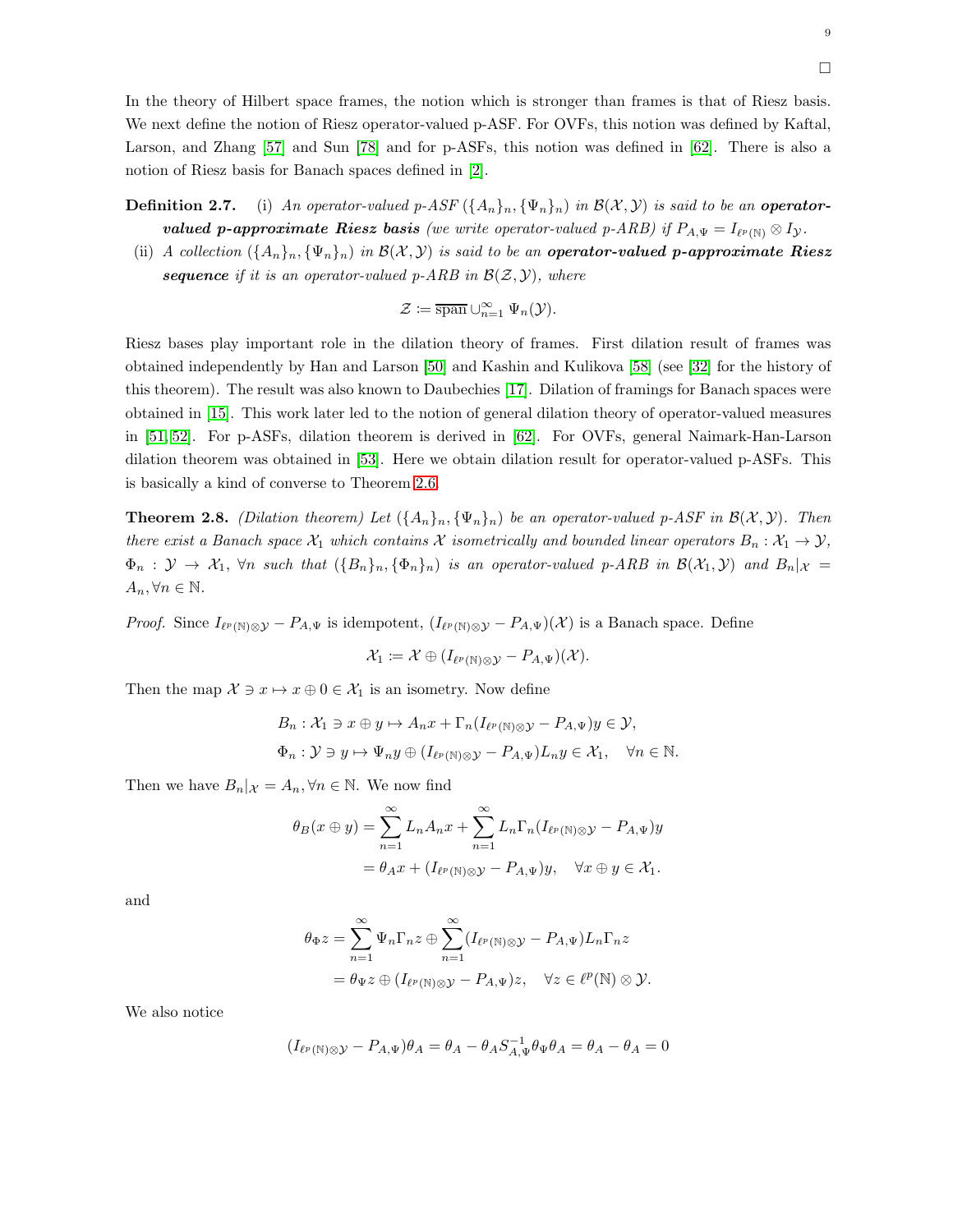and

10

$$
\theta_{\Psi}(I_{\ell^p(\mathbb{N})\otimes\mathcal{Y}}-P_{A,\Psi})=\theta_{\Psi}-\theta_{\Psi}\theta_AS_{A,\Psi}^{-1}\theta_{\Psi}=\theta_{\Psi}-\theta_{\Psi}=0.
$$

Using these expressions we get the frame operator of  $({B_n}_n, {\Phi_n}_n)$  as

$$
S_{B,\Phi}(x \oplus y) = \theta_{\Phi}\theta_{B}(x \oplus y) = \theta_{\Phi}(\theta_{A}x + (I_{\ell^{p}(\mathbb{N})\otimes y} - P_{A,\Psi})y)
$$
  
\n
$$
= \theta_{\Psi}(\theta_{A}x + (I_{\ell^{p}(\mathbb{N})\otimes y} - P_{A,\Psi})y) \oplus (I_{\ell^{p}(\mathbb{N})\otimes y} - P_{A,\Psi})(\theta_{A}x + (I_{\ell^{p}(\mathbb{N})\otimes y} - P_{A,\Psi})y)
$$
  
\n
$$
= (\theta_{\Psi}\theta_{A}x + \theta_{\Psi}(I_{\ell^{p}(\mathbb{N})\otimes y} - P_{A,\Psi})y) \oplus ((I_{\ell^{p}(\mathbb{N})\otimes y} - P_{A,\Psi})\theta_{A}x + (I_{\ell^{p}(\mathbb{N})\otimes y} - P_{A,\Psi})^{2}y)
$$
  
\n
$$
= (S_{A,\Psi}x + 0) \oplus (0 + (I_{\ell^{p}(\mathbb{N})\otimes y} - P_{A,\Psi})y)
$$
  
\n
$$
= (S_{A,\Psi} \oplus (I_{\ell^{p}(\mathbb{N})\otimes y} - P_{A,\Psi}))(x \oplus y), \quad \forall x \oplus y \in \mathcal{X}_{1}.
$$

Therefore  $S_{B,\Phi}$  invertible with inverse  $S_{A,\Psi}^{-1} \oplus (I_{\ell^p(\mathbb{N})\otimes \mathcal{Y}} - P_{A,\Psi})$ . Hence  $(\{B_n\}_n, \{\Phi_n\}_n)$  is an operatorvalued p-ASF. Next we need to show that it is Riesz. Let  $z \in \ell^p(\mathbb{N}) \otimes \mathcal{Y}$ . Then

$$
P_{B,\Phi}z = \theta_B S_{B,\Phi}^{-1} \theta_{\Phi} z = \theta_B S_{B,\Phi}^{-1} (\theta_{\Psi} z \oplus (I_{\ell^p(\mathbb{N}) \otimes \mathcal{Y}} - P_{A,\Psi})z)
$$
  
=  $\theta_B (S_{A,\Psi}^{-1} \oplus (I_{\ell^p(\mathbb{N}) \otimes \mathcal{Y}} - P_{A,\Psi})) (\theta_{\Psi} z \oplus (I_{\ell^p(\mathbb{N}) \otimes \mathcal{Y}} - P_{A,\Psi})z)$   
=  $\theta_B (S_{A,\Psi}^{-1} \theta_{\Psi} z \oplus (I_{\ell^p(\mathbb{N}) \otimes \mathcal{Y}} - P_{A,\Psi})z)$   
=  $\theta_A S_{A,\Psi}^{-1} \theta_{\Psi} z + (I_{\ell^p(\mathbb{N}) \otimes \mathcal{Y}} - P_{A,\Psi})^2 z$   
=  $P_{A,\Psi} z + (I_{\ell^p(\mathbb{N}) \otimes \mathcal{Y}} - P_{A,\Psi})z = z.$ 

 $\Box$ 

It is possible to characterize frames for Hilbert spaces using the standard orthonormal basis  $\{e_n\}_n$  for  $\ell^2(\mathbb{N})$  [\[56\]](#page-25-19). This result has been extended in [\[64\]](#page-26-9) which shows that p-ASFs can be characterized using the standard Schauder basis  $\{e_n\}_n$  for  $\ell^p(\mathbb{N})$ . We further generalize this result for operator-valued p-ASFs.

**Theorem 2.9.** A pair  $(\{A_n\}_n, \{\Psi_n\}_n)$  is an operator-valued p-ASF in  $\mathcal{B}(\mathcal{X}, \mathcal{Y})$  if and only if

$$
A_n = \Gamma_n U, \quad \Psi_n = V L_n, \quad \forall n \in \mathbb{N},
$$

where  $U: \mathcal{X} \to \ell^p(\mathbb{N}) \otimes \mathcal{Y}$  and  $V: \ell^p(\mathbb{N}) \otimes \mathcal{Y} \to \mathcal{X}$  are bounded linear operators such that VU is bounded invertible.

*Proof.* ( $\Leftarrow$ ) Given  $x \in \mathcal{X}$ , Equation [\(1\)](#page-4-1) gives

$$
S_{A,\Psi}x = \sum_{n=1}^{\infty} \Psi_n A_n x = \sum_{n=1}^{\infty} V L_n \Gamma_n U x = V \left( \sum_{n=1}^{\infty} L_n \Gamma_n \right) U x = V U x.
$$

Therefore  $S_{A,\Psi}$  is bounded invertible which says  $(\{A_n\}_n, \{\Psi_n\}_n)$  is an operator-valued p-ASF in  $\mathcal{B}(\mathcal{X}, \mathcal{Y})$ . ( $\Rightarrow$ ) Define  $Ux \coloneqq \sum_{n=1}^{\infty} L_n A_n x$ ,  $\forall x \in \mathcal{X}, Vz \coloneqq \sum_{n=1}^{\infty} \Psi_n \Gamma_n z$ ,  $\forall z \in \ell^p(\mathbb{N}) \otimes \mathcal{Y}$ . Then

$$
\Gamma_n U x = \Gamma_n \left( \sum_{k=1}^{\infty} L_k A_k x \right) = \sum_{k=1}^{\infty} \Gamma_n L_k A_k x = A_n x, \quad \forall x \in \mathcal{X}, \forall n \in \mathbb{N}
$$

and

$$
VL_n z = \sum_{k=1}^{\infty} \Psi_k \Gamma_k L_n z = \Psi_n z, \quad \forall z \in \ell^p(\mathbb{N}) \otimes \mathcal{Y}, \forall n \in \mathbb{N}.
$$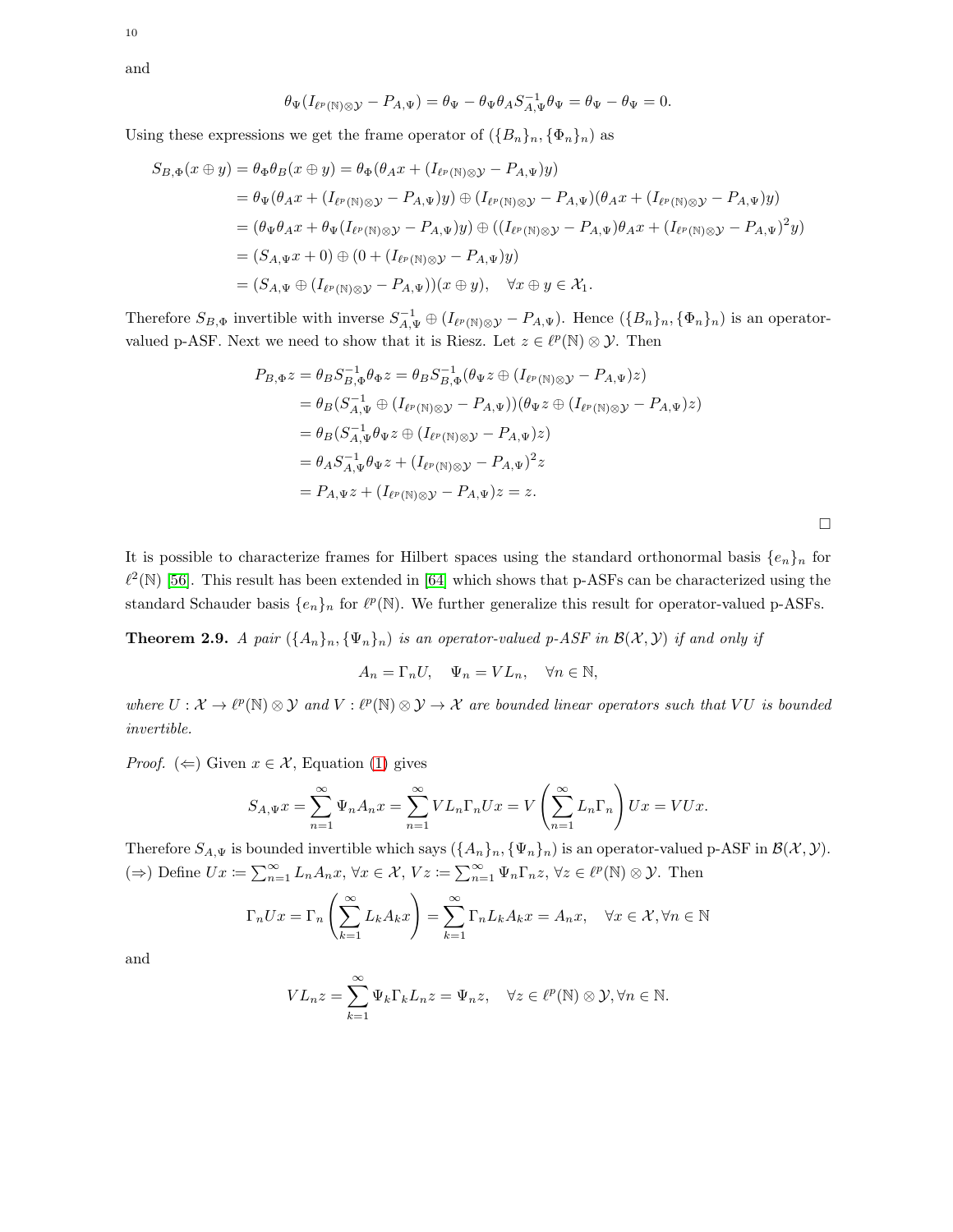We are left with showing that  $VU$  is invertible. For this we find

$$
VUx = \left(\sum_{n=1}^{\infty} \Psi_n \Gamma_n \right) \left(\sum_{k=1}^{\infty} L_k A_k x \right) = \sum_{n=1}^{\infty} \Psi_n A_n x = S_{A, \Psi} x, \quad \forall x \in \mathcal{X}
$$

which says VU is invertible.

**Corollary 2.10.** A pair  $(\{A_n\}_n, \{\Psi_n\}_n)$  is an operator-valued p-ABS in  $\mathcal{B}(\mathcal{X}, \mathcal{Y})$  if and only if

$$
A_n = \Gamma_n U, \quad \Psi_n = V L_n, \quad \forall n \in \mathbb{N},
$$

where  $U: \mathcal{X} \to \ell^p(\mathbb{N}) \otimes \mathcal{Y}$  and  $V: \ell^p(\mathbb{N}) \otimes \mathcal{Y} \to \mathcal{X}$  are bounded linear operators.

Corollary 2.11. A pair  $(\{A_n\}_n, \{\Psi_n\}_n)$  is an operator-valued p-ARB in  $\mathcal{B}(\mathcal{X}, \mathcal{Y})$  if and only if

$$
A_n = \Gamma_n U, \quad \Psi_n = V L_n, \quad \forall n \in \mathbb{N}
$$

<span id="page-10-0"></span>where  $U: \mathcal{X} \to \ell^p(\mathbb{N}) \otimes \mathcal{Y}$  and  $V: \ell^p(\mathbb{N}) \otimes \mathcal{Y} \to \mathcal{X}$  are bounded linear operators such that VU is bounded invertible and  $U(VU)^{-1}V = I_{\ell^p(\mathbb{N})\otimes\mathcal{Y}}$ .

#### 3. Duality and orthogonality

Given an operator-valued p-ASF  $(\{A_n\}_n, \{\Psi_n\}_n)$ , consider the frame  $(\{B_n \coloneqq A_n S_{A,\Psi}^{-1}\}_n, \{\Phi_n \coloneqq S_{A,\Psi}^{-1}\Psi_n\}_n)$ in (iii) of Theorem [2.5.](#page-7-1) This frame has the property that  $\theta_{\Psi}\theta_B = \theta_{\Phi}\theta_A = I_{\mathcal{X}}$ . In general, there are other frames satisfying this property. This brings us to the notion of dual frames.

<span id="page-10-1"></span>**Definition 3.1.** An operator-valued p-ASF  $(\{B_n\}_n, \{\Phi_n\}_n)$  in  $\mathcal{B}(\mathcal{X}, \mathcal{Y})$  is said to be a **dual** for an operator-valued p-ASF  $({A_n}_n, {\Psi_n}_n)$  in  $\mathcal{B}(\mathcal{X}, \mathcal{Y})$  if

$$
\theta_{\Psi}\theta_B = \theta_{\Phi}\theta_A = I_{\mathcal{X}}.
$$

If both  $(\{B_n\}_n, \{\Phi_n\}_n)$  and  $(\{A_n\}_n, \{\Psi_n\}_n)$  are operator-valued p-ABS, then we say that they are dual operator-valued p-ABSs.

By using the definition of analysis and synthesis operators we will have the following result.

<span id="page-10-2"></span>**Proposition 3.2.** An operator-valued p-ASF  $(\{B_n\}_n, \{\Phi_n\}_n)$  in  $\mathcal{B}(\mathcal{X}, \mathcal{Y})$  is a dual for an operator-valued  $p\text{-}ASF\left(\{A_n\}_n,\{\Psi_n\}_n\right)$  in  $\mathcal{B}(\mathcal{X},\mathcal{Y})$  if and only if

$$
\sum_{n=1}^{\infty} \Psi_n B_n x = \sum_{n=1}^{\infty} \Phi_n A_n x = x, \quad \forall x \in \mathcal{X}.
$$

The frame  $(\{A_nS_{A,\Psi}^{-1}\}_n, \{S_{A,\Psi}^{-1}\Psi_n\}_n)$  is called as the canonical dual for  $(\{A_n\}_n, \{\Psi_n\}_n)$ . They have the following simple property whose proof follows from the calculation of its frame operator and we leave the proof.

**Theorem 3.3.** Let  $({A_n}_n)_{n}, ({\Psi}_n)_n$  be an operator-valued p-ASF in  $\mathcal{B}(\mathcal{X}, \mathcal{Y})$  with frame bounds a and b. Then

- (i) The canonical dual for the canonical dual for  $(\{A_n\}_n, \{\Psi_n\}_n)$  is itself.
- (ii)  $\frac{1}{b}$ ,  $\frac{1}{a}$  are frame bounds for the canonical dual of  $({A_n})_n, {\Psi_n})_n$ .
- (iii) If a, b are optimal frame bounds for  $(\{A_n\}_n, \{\Psi_n\}_n)$ , then  $\frac{1}{b}$ ,  $\frac{1}{a}$  are optimal frame bounds for its canonical dual.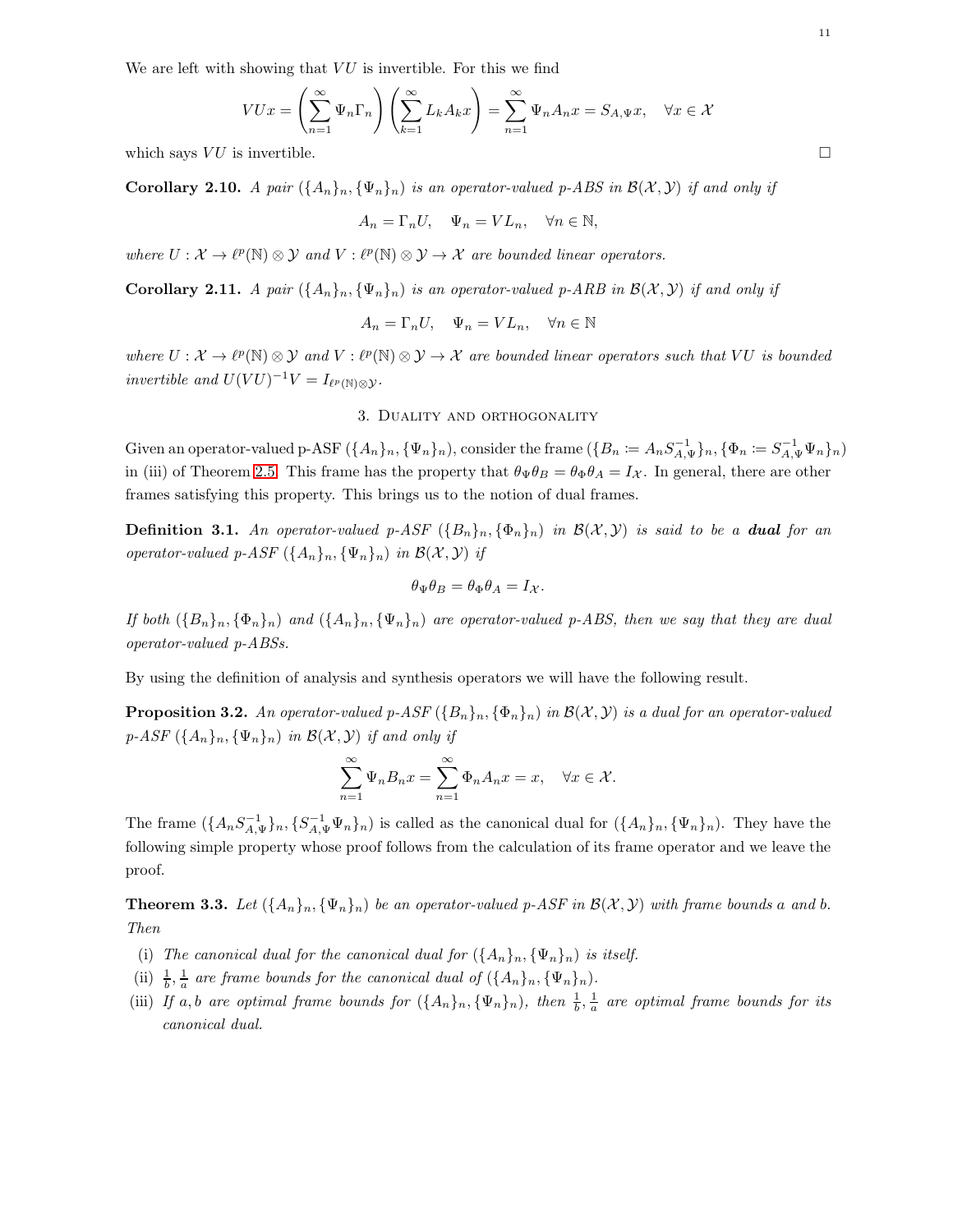Complete description of dual frames for Hilbert spaces was described Li [\[68\]](#page-26-15). This description has been generalized in the context of factorable weak OVFs in [\[66\]](#page-26-8) and p-ASFs in [\[64\]](#page-26-9). Here we describe duals which cover all of them.

<span id="page-11-0"></span>**Lemma 3.4.** Let  $(\{A_n\}_n, \{\Psi_n\}_n)$  be an operator-valued p-ASF in  $\mathcal{B}(\mathcal{X}, \mathcal{Y})$ . Then an operator-valued  $p\text{-}ASF(\lbrace B_n\rbrace_n,\lbrace \Phi_n\rbrace_n)$  in  $\mathcal{B}(\mathcal{X},\mathcal{Y})$  is a dual for  $(\lbrace A_n\rbrace_n,\lbrace \Psi_n\rbrace_n)$  if and only if

$$
B_n = \Gamma_n U, \quad \Phi_n = V L_n, \quad \forall n \in \mathbb{N}
$$

where  $U: \mathcal{H} \to \ell^p(\mathbb{N}) \otimes \mathcal{Y}$  is a bounded right-inverse of  $\theta_{\Psi}$ ,  $V: \ell^p(\mathbb{N}) \otimes \mathcal{Y} \to \mathcal{X}$  is a bounded left-inverse of  $\theta_A$  such that VU is bounded invertible.

*Proof.*  $(\Rightarrow)$  Let  $({B_n}_n, { {\Phi_n}})_n$  be a dual operator-valued p-ASF for  $({A_n}_n, { {\Psi_n}})_n$ . Then  $\theta_\Psi \theta_B = I_{\mathcal{X}} =$  $\theta_{\Phi}\theta_A$ . Define  $U \coloneqq \theta_B, V \coloneqq \theta_{\Phi}$ . Then  $U : \mathcal{X} \to \ell^p(\mathbb{N}) \otimes \mathcal{Y}$  is a right-inverse of  $\theta_{\Psi}, V : \ell^p(\mathbb{N}) \otimes \mathcal{Y} \to \mathcal{X}$  is a left-inverse of  $\theta_A$  such that  $VU = \theta_{\Phi}\theta_B = S_{B,\Phi}$  is invertible. We find

$$
\Gamma_n Ux = \Gamma_n \left( \sum_{k=1}^{\infty} L_k B_k x \right) = B_n x, \quad \forall x \in \mathcal{X},
$$
  

$$
VL_n z = \sum_{k=1}^{\infty} \Phi_k \Gamma_k L_n z = \Phi_n z, \quad \forall z \in \ell^p(\mathbb{N}) \otimes \mathcal{Y}, \forall n \in \mathbb{N}.
$$

 $(\Leftarrow)$  It is clear that  $({B_n}_n, {\Phi_n}_n)$  is an operator-valued p-ASF in  $\mathcal{B}(\mathcal{X}, \mathcal{Y})$  and a calculation gives  $\theta_B = U$ ,  $\theta_{\Phi} = V$ . For duality,  $\theta_{\Phi}\theta_A = V\theta_A = I_{\mathcal{X}}$ ,  $\theta_{\Psi}\theta_B = \theta_{\Psi}U = I_{\mathcal{X}}$ .

<span id="page-11-1"></span>**Lemma 3.5.** Let  $({A_n}_n, { \Psi_n}_n)$  be an operator-valued p-ASF in  $\mathcal{B}(\mathcal{X}, \mathcal{Y})$ . Then

(i)  $R: \mathcal{X} \to \ell^p(\mathbb{N}) \otimes \mathcal{Y}$  is a bounded right-inverse of  $\theta_{\Psi}$  if and only if

$$
R = \theta_A S_{A,\Psi}^{-1} + (I_{\ell^p(\mathbb{N}) \otimes \mathcal{Y}} - \theta_A S_{A,\Psi}^{-1} \theta_\Psi) U,
$$

where  $U: \mathcal{X} \to \ell^p(\mathbb{N}) \otimes \mathcal{Y}$  is a bounded linear operator.

(ii)  $L: \ell^p(\mathbb{N}) \otimes \mathcal{Y} \to \mathcal{X}$  is a bounded left-inverse of  $\theta_A$  if and only if

$$
L = S_{A,\Psi}^{-1} \theta_{\Psi} + V(I_{\ell^p(\mathbb{N}) \otimes \mathcal{Y}} - \theta_A S_{A,\Psi}^{-1} \theta_{\Psi}),
$$

where  $V: \ell^p(\mathbb{N}) \otimes \mathcal{Y} \to \mathcal{X}$  is a bounded linear operator.

Proof. (i) ( $\Leftarrow$ ) Let  $U: \mathcal{X} \to \ell^p(\mathbb{N}) \otimes \mathcal{Y}$  be a bounded linear operator. Then  $\theta_{\Psi}(\theta_A S_{A,\Psi}^{-1} + (I_{\ell^p(\mathbb{N}) \otimes \mathcal{Y}} - I_{\ell^p(\mathbb{N}) \otimes \mathcal{Y}}))$  $\theta_A S_{A,\Psi}^{-1} \theta_\Psi U = I_X + \theta_\Psi U - \theta_\Psi U = I_X$ . Therefore  $R \coloneqq \theta_A S_{A,\Psi}^{-1} + (I_{\ell^p(\mathbb{N}) \otimes \mathcal{Y}} - \theta_A S_{A,\Psi}^{-1} \theta_\Psi) U$  is a bounded right-inverse of  $\theta_{\Psi}$ .

( $\Rightarrow$ ) Let  $R: \mathcal{X} \to \ell^p(\mathbb{N}) \otimes \mathcal{Y}$  be a bounded right-inverse of  $\theta_{\Psi}$ . Define  $U \coloneqq R$ . Then  $\theta_A S_{A,\Psi}^{-1}$  $(I_{\ell^p(\mathbb{N})\otimes \mathcal{Y}} - \theta_AS_{A,\Psi}^{-1}\theta_\Psi)U = \theta_AS_{A,\Psi}^{-1} + (I_{\ell^p(\mathbb{N})\otimes \mathcal{Y}} - \theta_AS_{A,\Psi}^{-1}\theta_\Psi)R = \theta_AS_{A,\Psi}^{-1} + R - \theta_AS_{A,\Psi}^{-1} = R.$ 

(ii) ( $\Leftarrow$ ) Let  $V : \ell^p(\mathbb{N}) \otimes \mathcal{Y} \to \mathcal{X}$  be a bounded linear operator. Then  $(S_{A,\Psi}^{-1}\theta_{\Psi} + V(I_{\ell^p(\mathbb{N})\otimes\mathcal{Y}} - I_{\ell^p(\mathbb{N})\otimes\mathcal{Y}} - I_{\ell^p(\mathbb{N})\otimes\mathcal{Y}} - I_{\ell^p(\mathbb{N})\otimes\mathcal{Y}} - I_{\ell^p(\mathbb{N})\otimes\mathcal{Y}}$  $\theta_A S_{A,\Psi}^{-1} \theta_\Psi$ ) $\theta_A = I_{\mathcal{X}} + V \theta_A - V \theta_A I_{\mathcal{X}} = I_{\mathcal{X}}$ . Therefore  $V \coloneqq S_{A,\Psi}^{-1} \theta_\Psi + V (I_{\ell^p(\mathbb{N}) \otimes \mathcal{Y}} - \theta_A S_{A,\Psi}^{-1} \theta_\Psi)$  is a bounded left-inverse of  $\theta_A$ .

$$
(\Rightarrow) \text{ Let } L: \ell^p(\mathbb{N}) \otimes \mathcal{Y} \to \mathcal{X} \text{ be a bounded left-inverse of } \theta_A. \text{ Define } V := L. \text{ Then } S_{A,\Psi}^{-1} \theta_{\Psi} + V(I_{\ell^p(\mathbb{N}) \otimes \mathcal{Y}} - \theta_A S_{A,\Psi}^{-1} \theta_{\Psi}) = S_{A,\Psi}^{-1} \theta_{\Psi} + L(I_{\ell^p(\mathbb{N}) \otimes \mathcal{Y}} - \theta_A S_{A,\Psi}^{-1} \theta_{\Psi}) = S_{A,\Psi}^{-1} \theta_{\Psi} + L - I_{\mathcal{X}} S_{A,\Psi}^{-1} \theta_{\Psi} = L.
$$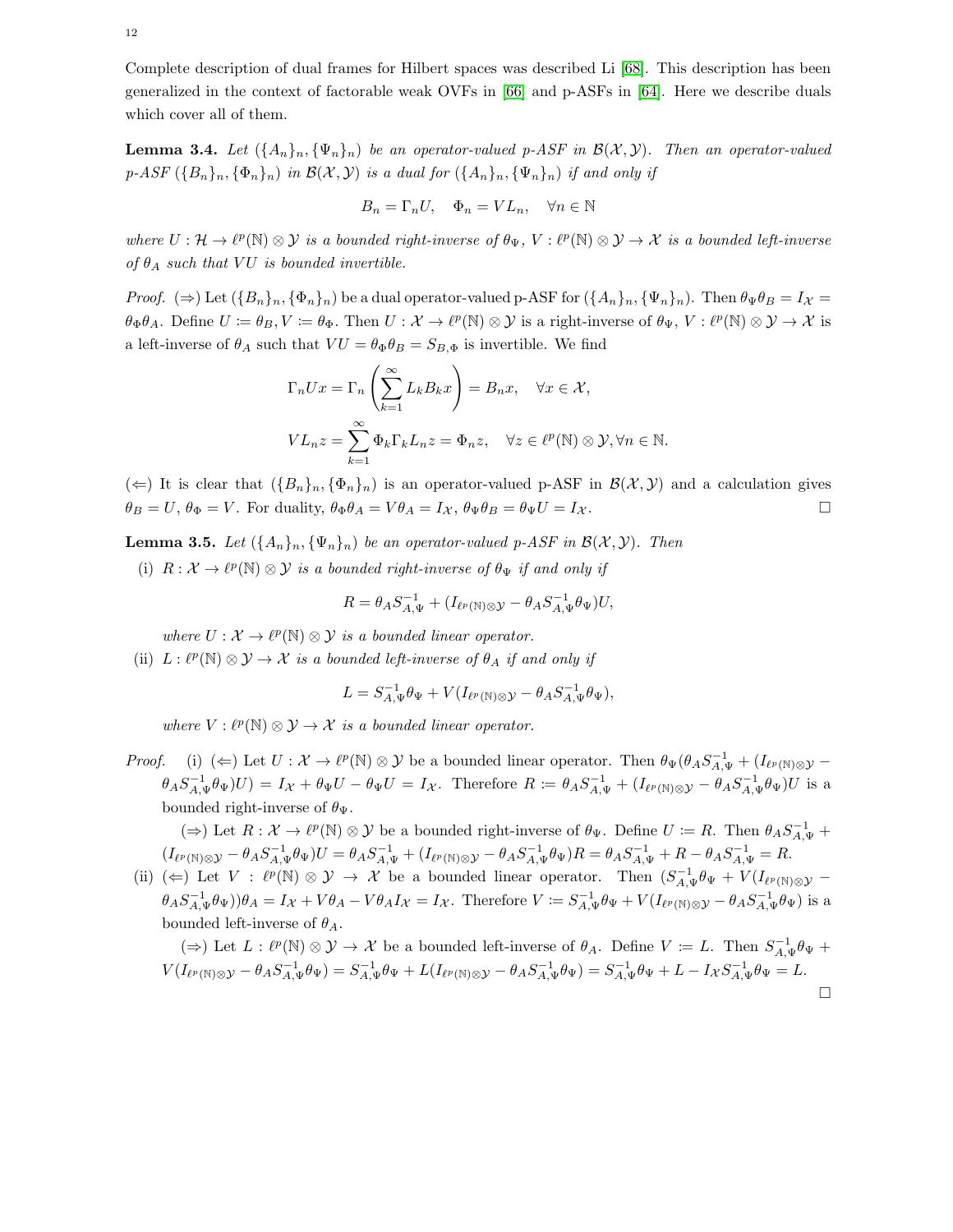<span id="page-12-0"></span>**Theorem 3.6.** Let  $(\{A_n\}_n, \{\Psi_n\}_n)$  be an operator-valued p-ASF in  $\mathcal{B}(\mathcal{X}, \mathcal{Y})$ . Then an operator-valued  $p\text{-}ASF\left(\{B_n\}_n,\{\Phi_n\}_n\right)$  in  $\mathcal{B}(\mathcal{X},\mathcal{Y})$  is a dual for  $(\{A_n\}_n,\{\Psi_n\}_n)$  if and only if

$$
B_n = A_n S_{A,\Psi}^{-1} + \Gamma_n U - A_n S_{A,\Psi}^{-1} \theta_\Psi U,
$$
  

$$
\Phi_n = S_{A,\Psi}^{-1} \Psi_n + V L_n - V \theta_A S_{A,\Psi}^{-1} \Psi_n, \quad \forall n \in \mathbb{N}
$$

such that the operator

$$
S_{A,\Psi}^{-1}+VU-V\theta_AS_{A,\Psi}^{-1}\theta_{\Psi}U
$$

is bounded invertible, where  $U: \mathcal{X} \to \ell^p(\mathbb{N}) \otimes \mathcal{Y}$  and  $V: \ell^p(\mathbb{N}) \otimes \mathcal{Y} \to \mathcal{X}$  are bounded linear operators. *Proof.* Lemmas [3.4](#page-11-0) and [3.5](#page-11-1) give the characterization of dual operator-valued p-ASF for  $(\lbrace A_n \rbrace_n, \lbrace \Psi_n \rbrace_n)$ as

$$
B_n = \Gamma_n(\theta_A S_{A,\Psi}^{-1} + (I_{\ell^p(\mathbb{N}) \otimes \mathcal{Y}} - \theta_A S_{A,\Psi}^{-1} \theta_\Psi) U) = A_n S_{A,\Psi}^{-1} + \Gamma_n U - A_n S_{A,\Psi}^{-1} \theta_\Psi U,
$$
  

$$
\Phi_n = (S_{A,\Psi}^{-1} \theta_\Psi + V(I_{\ell^p(\mathbb{N}) \otimes \mathcal{Y}} - \theta_A S_{A,\Psi}^{-1} \theta_\Psi)) L_n = S_{A,\Psi}^{-1} \Psi_n + V L_n - V \theta_A S_{A,\Psi}^{-1} \Psi_n, \quad \forall n \in \mathbb{N}
$$

such that the operator

$$
(S_{A,\Psi}^{-1}\theta_\Psi+V(I_{\ell^p(\mathbb{N})\otimes\mathcal{Y}}-\theta_AS_{A,\Psi}^{-1}\theta_\Psi))(\theta_AS_{A,\Psi}^{-1}+(I_{\ell^p(\mathbb{N})\otimes\mathcal{Y}}-\theta_AS_{A,\Psi}^{-1}\theta_\Psi)U)
$$

is bounded invertible, where  $U: \mathcal{X} \to \ell^p(\mathbb{N}) \otimes \mathcal{Y}$  and  $V: \ell^p(\mathbb{N}) \otimes \mathcal{Y} \to \mathcal{X}$  are bounded linear operators. We make an expansion and get

$$
(S_{A,\Psi}^{-1}\theta_{\Psi} + V(I_{\ell^p(\mathbb{N})\otimes\mathcal{Y}} - \theta_A S_{A,\Psi}^{-1}\theta_{\Psi}))(\theta_A S_{A,\Psi}^{-1} + (I_{\ell^p(\mathbb{N})\otimes\mathcal{Y}} - \theta_A S_{A,\Psi}^{-1}\theta_{\Psi})U)
$$
  
=  $S_{A,\Psi}^{-1} + VU - V\theta_A S_{A,\Psi}^{-1}\theta_{\Psi}U.$ 

Notion which is opposite to the notion of duality is the notion of orthogonality of frames which is very useful in the construction of new frames from two frames. Balan [\[7\]](#page-23-6) introduced this notion and later studied by Han and Larson [\[50\]](#page-25-5). A detailed study in the finite dimensional case can be found in [\[49\]](#page-25-20). Orthogonality will be defined as follows based in Definition [3.1.](#page-10-1)

**Definition 3.7.** An operator-valued p-ASF  $(\{B_n\}_n, \{\Phi_n\}_n)$  in  $\mathcal{B}(\mathcal{X}, \mathcal{Y})$  is said to be **orthogonal** to an operator-valued p-ASF  $(\{A_n\}_n, {\{\Psi_n\}}_n)$  in  $\mathcal{B}(\mathcal{X}, \mathcal{Y})$  if

$$
\theta_{\Psi}\theta_B = \theta_{\Phi}\theta_A = 0.
$$

Similar to Proposition [3.2,](#page-10-2) we have the following result for orthogonality.

**Proposition 3.8.** An operator-valued p-ASF  $(\{B_n\}_n, \{\Phi_n\}_n)$  in  $\mathcal{B}(\mathcal{X}, \mathcal{Y})$  is orthogonal to an operatorvalued p-ASF  $({A_n}_n, {\Psi_n}_n)$  in  $\mathcal{B}(\mathcal{X}, \mathcal{Y})$  if and only if

$$
\sum_{n=1}^{\infty} \Psi_n B_n x = \sum_{n=1}^{\infty} \Phi_n A_n x = 0, \quad \forall x \in \mathcal{X}.
$$

As mentioned earlier, we can get new frames using orthogonal frames. Following two results will describe them.

**Proposition 3.9.** Let  $(\{A_n\}_n, \{\Psi_n\}_n)$  and  $(\{B_n\}_n, \{\Phi_n\}_n)$  be two Parseval operator-valued p-ASF in  $\mathcal{B}(\mathcal{X}, \mathcal{Y})$  which are orthogonal. If  $C, D, E, F \in \mathcal{B}(\mathcal{X})$  are such that  $EC + FD = I_{\mathcal{X}}$ , then

$$
(\{A_n C + B_n D\}_n, \{E\Psi_n + F\Phi_n\}_n)
$$

 $\Box$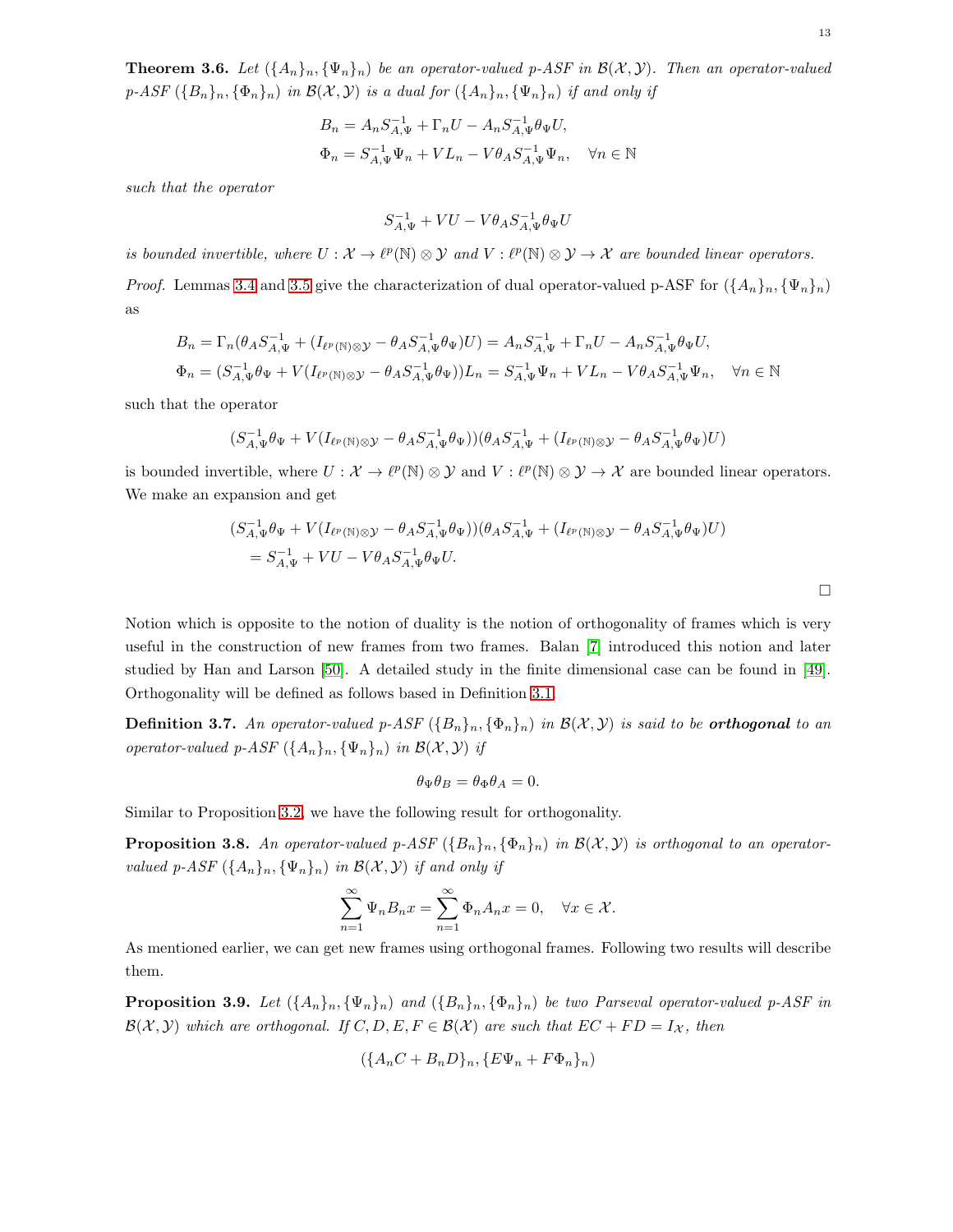is a Parseval operator-valued p-ASF in  $\mathcal{B}(\mathcal{X}, \mathcal{Y})$ . In particular, if scalars c, d, e, f satisfy ce + df = 1, then  $({cA_n + dB_n}_n, {e\Psi_n + f\Phi_n}_n)$  is a Parseval operator-valued p-ASF.

*Proof.* For each  $x \in \mathcal{X}$ ,

$$
S_{AC+BD,E\Psi + F\Phi}x = \sum_{n=1}^{\infty} (E\Psi_n + F\Phi_n)(A_nC + B_nD)x
$$
  
=  $ES_{A,\Psi}Cx + E\left(\sum_{n=1}^{\infty} \Psi_nB_n\right)Dx + F\left(\sum_{n=1}^{\infty} \Phi_nA_n\right)Cx + FS_{B,\Phi}Dx$   
=  $ECx + 0 + 0 + FDx = x$ .

**Proposition 3.10.** If  $(\{A_n\}_n, \{\Psi_n\}_n)$  and  $(\{B_n\}_n, \{\Phi_n\}_n)$  are orthogonal operator-valued p-ASFs in  $\mathcal{B}(\mathcal{X}, \mathcal{Y})$ , then  $(\{A_n \oplus B_n\}_n, {\{\Psi_n \oplus \Phi_n\}_n})$  is an operator-valued p-ASF in  $\mathcal{B}(\mathcal{X} \oplus \mathcal{X}, \mathcal{Y})$ . Further, if both  $({A_n}_n, {\Psi_n}_n)$  and  $({B_n}_n, {\Phi_n}_n)$  are Parseval, then  $({A_n \oplus B_n}_n, {\Psi_n \oplus \Phi_n}_n)$  is Parseval.

*Proof.* Let  $x \oplus x_1 \in \mathcal{X} \oplus \mathcal{X}$ . Then

$$
S_{A\oplus B,\Psi\oplus\Phi}(x\oplus x_1) = \sum_{n=1}^{\infty} (\Psi_n \oplus \Phi_n)(A_n \oplus B_n)(x\oplus x_1) = \sum_{n=1}^{\infty} (\Psi_n \oplus \Phi_n)(A_n x + B_n x_1)
$$
  

$$
= \sum_{n=1}^{\infty} (\Psi_n(A_n x + B_n x_1) \oplus \Phi_n(A_n x + B_n x_1))
$$
  

$$
= \left(\sum_{n=1}^{\infty} \Psi_n A_n x + \sum_{n=1}^{\infty} \Psi_n B_n x_1\right) \oplus \left(\sum_{n=1}^{\infty} \Phi_n A_n x + \sum_{n=1}^{\infty} \Phi_n B_n x_1\right)
$$
  

$$
= (S_{A,\Psi} x + 0) \oplus (0 + S_{B,\Phi} x_1) = (S_{A,\Psi} \oplus S_{B,\Phi})(x\oplus x_1).
$$

 $\Box$ 

In the case of Hilbert spaces, it is known that orthogonal operator-valued frames have a common dual operator-valued frame. However, for Banach spaces, we have the following weaker result.

Proposition 3.11. Two orthogonal operator-valued p-ASFs have a common dual operator-valued p-ABS.

*Proof.* Let  $(\{A_n\}_n, \{\Psi_n\}_n)$  and  $(\{B_n\}_n, \{\Phi_n\}_n)$  be orthogonal operator-valued p-ASFs in  $\mathcal{B}(\mathcal{X}, \mathcal{Y})$ . Define

$$
C_n \coloneqq A_n S_{A,\Psi}^{-1} + B_n S_{B,\Phi}^{-1}, \quad \Xi_n \coloneqq S_{A,\Psi}^{-1} \Psi_n + S_{B,\Phi}^{-1} \Phi_n \quad \forall n \in \mathbb{N}.
$$

Clearly  $({C_n})_n, {\Xi_n}_n$  is an operator-valued p-ABS in  $\mathcal{B}(\mathcal{X}, \mathcal{Y})$ . We need to show that this is a common dual for  $(\{A_n\}_n, \{\Psi_n\}_n)$  and  $(\{B_n\}_n, \{\Phi_n\}_n)$ . Let  $x \in \mathcal{X}$ . Then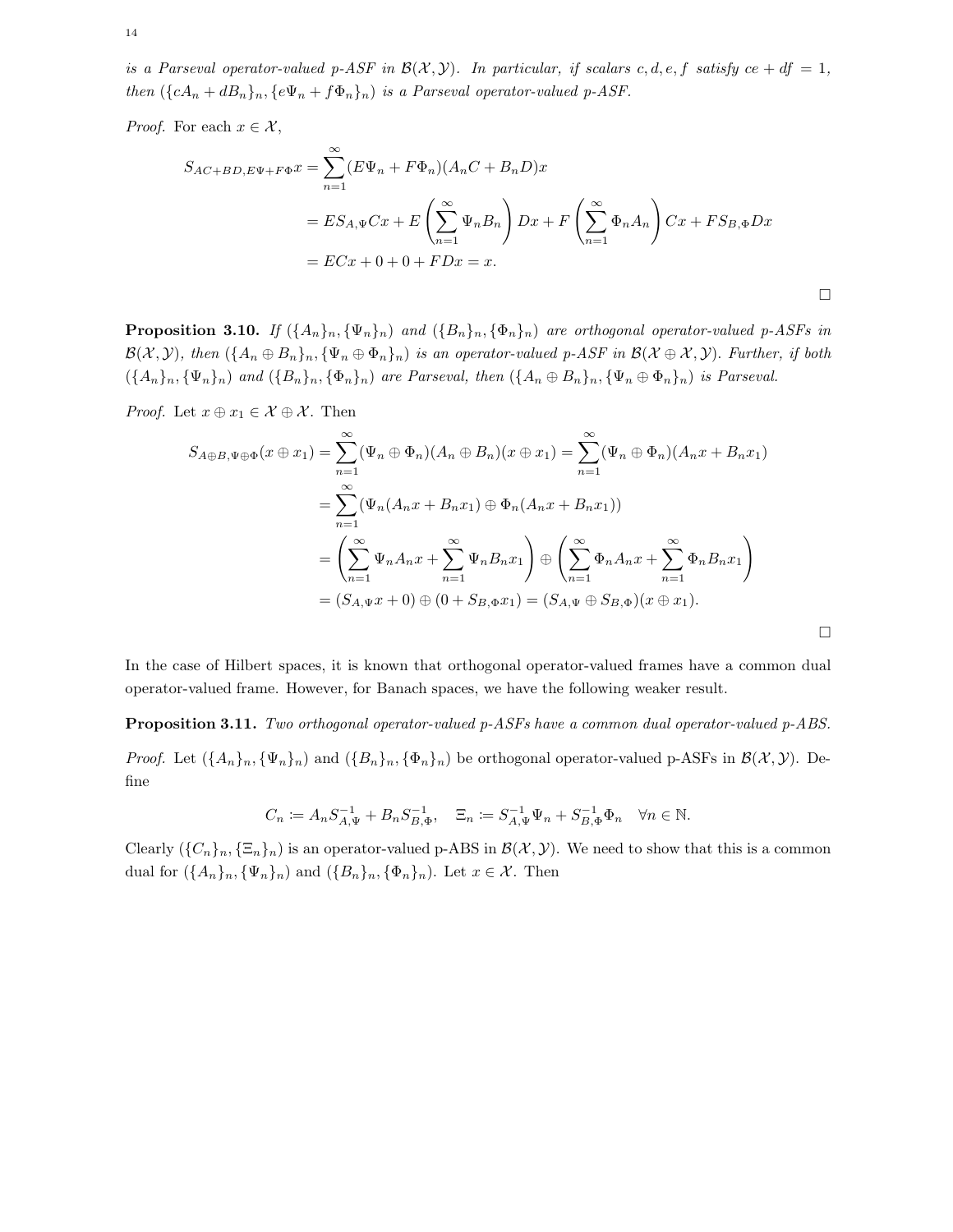$$
\sum_{n=1}^{\infty} \Xi_n A_n x = \sum_{n=1}^{\infty} (S_{A,\Psi}^{-1} \Psi_n + S_{B,\Phi}^{-1} \Phi_n) A_n x = x + 0 = x,
$$
  

$$
\sum_{n=1}^{\infty} \Psi_n C_n x = \sum_{n=1}^{\infty} \Psi_n (A_n S_{A,\Psi}^{-1} + B_n S_{B,\Phi}^{-1}) x = x + 0 = x,
$$
  

$$
\sum_{n=1}^{\infty} \Xi_n B_n x = \sum_{n=1}^{\infty} (S_{A,\Psi}^{-1} \Psi_n + S_{B,\Phi}^{-1} \Phi_n) B_n x = 0 + x = x,
$$
  

$$
\sum_{n=1}^{\infty} \Phi_n C_n x = \sum_{n=1}^{\infty} \Phi_n (A_n S_{A,\Psi}^{-1} + B_n S_{B,\Phi}^{-1}) x = 0 + x = x.
$$

We end this section by showing that there is no need of any conditions on two operator-valued p-ASFs to make the tensor product as an operator-valued p-ASFs. For frames for Hilbert spaces, this result was proved by Feichtinger and Grochenig [\[41\]](#page-25-21).

**Proposition 3.12.** If  $(\{A_n\}_n, \{\Psi_n\}_n)$  and  $(\{B_n\}_n, \{\Phi_n\}_n)$  are operator-valued p-ASFs in  $\mathcal{B}(\mathcal{X}, \mathcal{Y})$ , then  $({A_n \otimes B_m}_{n,m}, {\Psi_n \otimes \Phi_m}_{n,m})$  is an operator-valued p-ASF in  $\mathcal{B}(\mathcal{X} \otimes \mathcal{X}, \mathcal{Y})$ . Further, if both  $({A_n}_n, {\Psi_n}_n)$  and  $({B_n}_n, {\Phi_n}_n)$  are Parseval, then  $({A_n \otimes B_m}_n, {\Psi_n \otimes \Phi_m}_n)$  is Parseval.

Proof. We need to show that the frame operator for the tensor product is invertible. We first find it at elementary tensors as follows.

$$
S_{A\otimes B,\Psi\otimes\Phi}(x\otimes x_1) = \sum_{n,m=1}^{\infty} (\Psi_n \otimes \Phi_m)(A_n \otimes B_m)(x\otimes x_1)
$$
  
= 
$$
\sum_{n,m=1}^{\infty} (\Psi_n A_n x \otimes \Phi_m B_m x_1) = \left(\sum_{n=1}^{\infty} \Psi_n A_n x\right) \otimes \left(\sum_{m=1}^{\infty} \Phi_m B_m x_1\right)
$$
  
= 
$$
S_{A,\Psi} x \otimes S_{B,\Phi} x_1 = (S_{A,\Psi} \otimes S_{B,\Phi})(x \otimes x_1), \quad \forall x, x_1 \in \mathcal{X}.
$$

<span id="page-14-0"></span>We therefore have  $S_{A\otimes B,\Psi\otimes \Phi} = S_{A,\Psi} \otimes S_{B,\Phi}$  which completes the proof.

#### 4. Approximate duality

Even though all duals for an operator-valued p-ASF are characterized completely in the previous section, even in the case of Hilbert spaces, it is known that given a collection, it is difficult to verify whether it is a dual of a frame. This led Christensen and Laugesen [\[29\]](#page-24-17) to introduce the notion of approximate duals (also see [\[70\]](#page-26-16)). This notion has then been introduced and characterized for Banach spaces in [\[61\]](#page-25-22). Here we give operator-valued version of those results for Banach spaces.

<span id="page-14-1"></span>**Definition 4.1.** Let  $(\{A_n\}_n, \{\Psi_n\}_n)$  and  $(\{B_n\}_n, \{\Phi_n\}_n)$  be operator-valued p-ABSs in  $\mathcal{B}(\mathcal{X}, \mathcal{Y})$ . We say that they are approximately dual p-ABSs if

$$
||I_{\mathcal{X}} - \theta_{\Phi}\theta_A|| < 1 \quad \text{and} \quad ||I_{\mathcal{X}} - \theta_{\Psi}\theta_B|| < 1.
$$

In addition, if  $(\{A_n\}_n, \{\Psi_n\}_n)$  and  $(\{B_n\}_n, \{\Phi_n\}_n)$  are p-ASFs in  $\mathcal{B}(\mathcal{X}, \mathcal{Y})$ , then we say that they are approximately dual p-ASFs.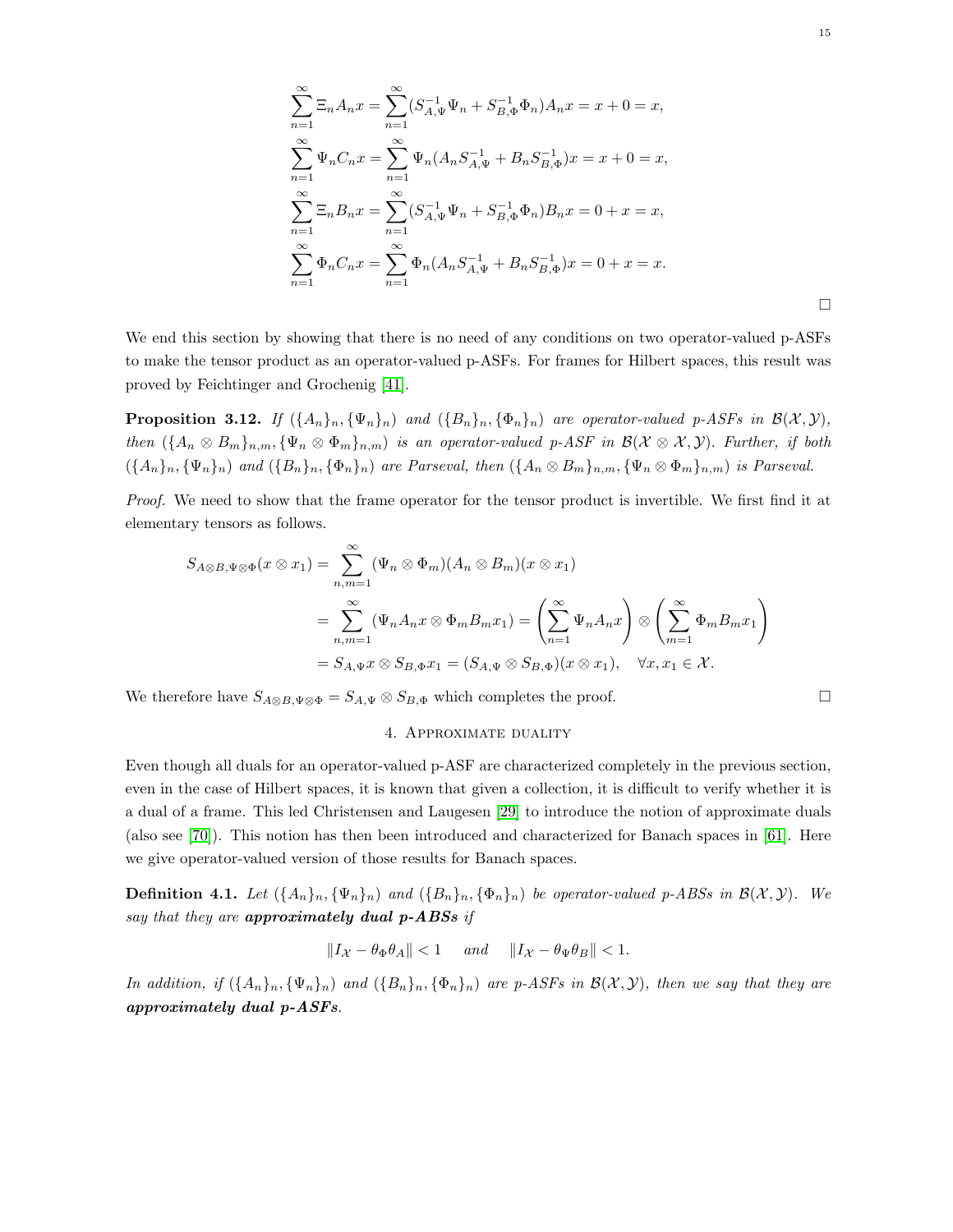Definition [4.1](#page-14-1) gives the approximate duality using analysis and synthesis operators but the following proposition says that expansion of elements using approximate duals is close to the expansion using duals as described in Proposition [3.2.](#page-10-2)

**Proposition 4.2.** If  $(\{A_n\}_n, \{\Psi_n\}_n)$  and  $(\{B_n\}_n, \{\Phi_n\}_n)$  are approximately dual operator-valued p-ABSs in  $\mathcal{B}(\mathcal{X}, \mathcal{Y})$ , then

$$
\left\|x - \sum_{n=1}^{\infty} \Phi_n A_n x\right\| < \|x\| \quad \text{and} \quad \left\|x - \sum_{n=1}^{\infty} \Psi_n B_n x\right\| < \|x\|, \quad \forall x \in \mathcal{X} \setminus \{0\}.
$$

*Proof.* Given  $x \in \mathcal{X} \setminus \{0\}$ ,

$$
\left\|x - \sum_{n=1}^{\infty} \Phi_n A_n x\right\| = \|I_{\mathcal{X}} x - \theta_{\Phi} \theta_A x\| \le \|I_{\mathcal{X}} - \theta_{\Phi} \theta_A\| \|x\| < \|x\|,
$$
  

$$
\left\|x - \sum_{n=1}^{\infty} \Psi_n B_n x\right\| = \|I_{\mathcal{X}} x - \theta_{\Psi} \theta_B x\| \le \|I_{\mathcal{X}} - \theta_{\Psi} \theta_B\| \|x\| < \|x\|.
$$

One of the most important properties associated with approximate duals is that they generate duals.

**Proposition 4.3.** Let  $(\{A_n\}_n, \{\Psi_n\}_n)$  and  $(\{B_n\}_n, \{\Phi_n\}_n)$  be approximately dual operator-valued p-ABSs in  $\mathcal{B}(\mathcal{X}, \mathcal{Y})$ . Then  $(\{B_n S_{B,\Psi}^{-1}\}_n, \{S_{A,\Phi}^{-1} \Phi_n\}_n)$  is a dual operator-valued p-ABS for  $(\{A_n\}_n, \{\Psi_n\}_n)$ and  $(\{A_nS_{A,\Phi}^{-1}\}_n, \{S_{B,\Psi}^{-1}\Psi_n\}_n)$  is a dual operator-valued p-ABS for  $(\{B_n\}_n, \{\Phi_n\}_n)$ .

*Proof.* Let  $x \in \mathcal{X}$ . Then

$$
\sum_{n=1}^{\infty} \Psi_n B_n S_{B,\Psi}^{-1} x = S_{B,\Psi} S_{B,\Psi}^{-1} x = x, \quad \sum_{n=1}^{\infty} S_{A,\Phi}^{-1} \Phi_n A_n x = S_{A,\Phi}^{-1} S_{A,\Phi} x = x,
$$
  

$$
\sum_{n=1}^{\infty} \Phi_n A_n S_{A,\Phi}^{-1} x = S_{A,\Phi} S_{A,\Phi}^{-1} x = x, \quad \sum_{n=1}^{\infty} S_{B,\Psi}^{-1} \Psi_n B_n x = S_{B,\Psi}^{-1} S_{B,\Psi} x = x.
$$

Motivated from a characterization of duals, we try to get an operator-theoretic characterization of approximate duality.

<span id="page-15-0"></span>**Theorem 4.4.** Let  $({A_n}_n, {\Psi_n}_n)$  be an operator-valued p-ABS in  $\mathcal{B}(\mathcal{X}, \mathcal{Y})$ . An operator-valued p-ABS  $(\{B_n\}_n, \{\Phi_n\}_n)$  in  $\mathcal{B}(\mathcal{X}, \mathcal{Y})$  is an approximately dual operator-valued p-ABS for  $(\{A_n\}_n, \{\Psi_n\}_n)$  if and only if there exist bounded linear operators  $U, V : \mathcal{X} \to \mathcal{X}$  satisfying  $||I_{\mathcal{X}} - U|| < 1$  and  $||I_{\mathcal{X}} - V|| < 1$ such that  $(\{C_n := B_n U^{-1}\}_n, \{\Xi_n := V^{-1}\Phi_n\}_n)$  is a dual for  $(\{A_n\}_n, \{\Psi_n\}_n)$ . Statement holds even if p-ABS is replaced by p-ASF.

*Proof.* (⇒) Define  $U := \theta_{\Psi} \theta_B$  and  $V := \theta_{\Phi} \theta_A$ . We then have  $||I_{\mathcal{X}} - U|| < 1$  and  $||I_{\mathcal{X}} - V|| < 1$  which say that  $U$  and  $V$  are invertible, and hence

$$
\sum_{n=1}^{\infty} \Psi_n C_n x = \sum_{n=1}^{\infty} \Psi_n B_n U^{-1} x = \theta_{\Psi} \theta_B U^{-1} x = U U^{-1} x = x,
$$
  

$$
\sum_{n=1}^{\infty} \Xi_n A_n x = \sum_{n=1}^{\infty} V^{-1} \Phi_n A_n x = V^{-1} \theta_{\Phi} \theta_A x = V^{-1} V x = x, \quad \forall x \in \mathcal{X}.
$$

Hence  $(\{C_n\}_n, \{\Xi_n\}_n)$  is a dual for  $(\{A_n\}_n, \{\Psi_n\}_n)$ .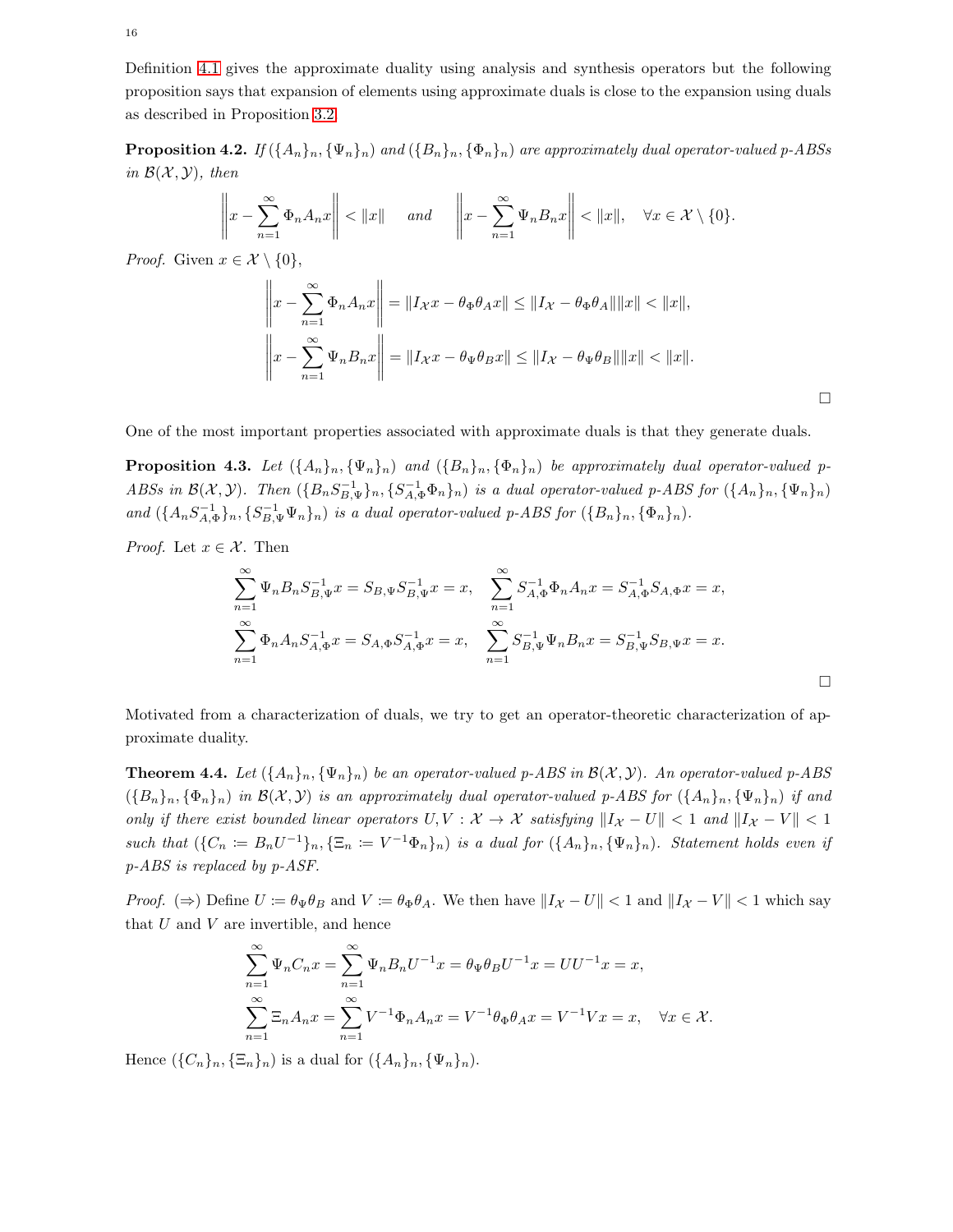( $\Leftarrow$ ) We see that  $\theta_C = \theta_B U^{-1}$  and  $\theta_{\Xi} = V^{-1} \theta_{\Phi}$ . Since  $(\{C_n\}_n, {\{\Xi_n\}}_n)$  is a dual for  $({A_n}_1)_n, {\{\Psi_n\}}_n)$ , we get that

$$
||I_{\mathcal{X}} - \theta_{\Phi}\theta_{A}|| = ||I_{\mathcal{X}} - V\theta_{\Xi}\theta_{A}|| = ||I_{\mathcal{X}} - V|| < 1,
$$
  

$$
||I_{\mathcal{X}} - \theta_{\Psi}\theta_{B}|| = ||I_{\mathcal{X}} - \theta_{\Psi}\theta_{C}U|| = ||I_{\mathcal{X}} - U|| < 1.
$$

Hence  $({B_n}_n, {\Phi_n}_n)$  is an approximately dual operator-valued p-ABS for  $({A_n}_n, {\Psi_n}_n)$ .

Theorem [4.4](#page-15-0) combined with Theorem [3.6](#page-12-0) gives the following result.

**Theorem 4.5.** Let  $(\{A_n\}_n, \{\Psi_n\}_n)$  be an operator-valued p-ASF in  $\mathcal{B}(\mathcal{X}, \mathcal{Y})$ . An operator-valued p-ASF  $(\{B_n\}_n, \{\Phi_n\}_n)$  in  $\mathcal{B}(\mathcal{X}, \mathcal{Y})$  is an approximately dual operator-valued p-ASF for  $(\{A_n\}_n, \{\Psi_n\}_n)$  if and only if there exist bounded linear operators  $U, V : \mathcal{X} \to \mathcal{X}, A : \mathcal{X} \to \ell^p(\mathbb{N}), B : \ell^p(\mathbb{N}) \to \mathcal{X}$  satisfying  $||I_{\mathcal{X}} - U|| < 1, ||I_{\mathcal{X}} - V|| < 1,$ 

$$
B_n = A_n S_{A,\Psi}^{-1} U + \Gamma_n A U - A_n S_{A,\Psi}^{-1} \theta_\Psi A U,
$$
  

$$
\Phi_n = V S_{A,\Psi}^{-1} \Psi_n + V B L_n - V B \theta_A S_{A,\Psi}^{-1} \Psi_n, \quad \forall n \in \mathbb{N}
$$

such that the operator

$$
S_{A,\Psi}^{-1}+BA-B\theta_AS_{A,\Psi}^{-1}\theta_\Psi A
$$

is bounded invertible, where  $A: \mathcal{X} \to \ell^p(\mathbb{N}) \otimes \mathcal{Y}$  and  $B: \ell^p(\mathbb{N}) \otimes \mathcal{Y} \to \mathcal{X}$  are bounded linear operators.

In [\[29\]](#page-24-17), Christensen and Laugesen gave a method to construct approximately duals iteratively. In [\[61\]](#page-25-22), this result was derived for Banach spaces. Here we have a similar result for operator-valued p-ABSs.

**Theorem 4.6.** Let  $(\{A_n\}_n, \{\Psi_n\}_n)$  be an operator-valued p-ABS in  $\mathcal{B}(\mathcal{X}, \mathcal{Y})$  and  $(\{B_n\}_n, \{\Phi_n\}_n)$  be an operator-valued p-ABS in  $\mathcal{B}(\mathcal{X}, \mathcal{Y})$  which is an approximately dual for  $(\{A_n\}_n, \{\Psi_n\}_n)$ .

(i) The dual operator-valued p-ABS  $(\{B_n S_{B,\Psi}^{-1}\}_n, \{S_{A,\Phi}^{-1} \Phi_n\}_n)$  for  $(\{A_n\}_n, \{\Psi_n\}_n)$  can be written as

$$
B_n S_{B,\Psi}^{-1} = B_n + \sum_{m=1}^{\infty} B_n (I_{\mathcal{X}} - S_{B,\Psi})^m,
$$
  

$$
S_{A,\Phi}^{-1} \Phi_n = \Phi_n + \sum_{m=1}^{\infty} (I_{\mathcal{X}} - S_{A,\Phi})^m \Phi_n, \quad \forall n \in \mathbb{N}.
$$

(ii) For  $N \in \mathbb{N}$ , define

$$
C_n^{(N)} := B_n + \sum_{m=1}^N B_n (I_X - S_{B,\Psi})^m,
$$
  

$$
\Xi_n^{(N)} := \Phi_n + \sum_{m=1}^N (I_X - S_{A,\Phi})^m \Phi_n, \quad \forall n \in \mathbb{N}.
$$

Then  $(\{C_n^{(N)}\}_n, \{\Xi_n^{(N)}\}_n)$  is an operator-valued p-ABS and is an approximately dual for  $(\{A_n\}_n,$  ${\{\Psi_n\}_n}$ , for each  $N \in \mathbb{N}$ . Moreover,

$$
||I_{\mathcal{X}} - \theta_{\Xi}^{(N)} \theta_A|| \le ||I_{\mathcal{X}} - S_{A,\Phi}||^{N+1} \to 0 \quad \text{as } N \to \infty,
$$
  

$$
||I_{\mathcal{X}} - \theta_{\Psi} \theta_C^{(N)}|| \le ||I_{\mathcal{X}} - S_{B,\Psi}||^{N+1} \to 0 \quad \text{as } N \to \infty.
$$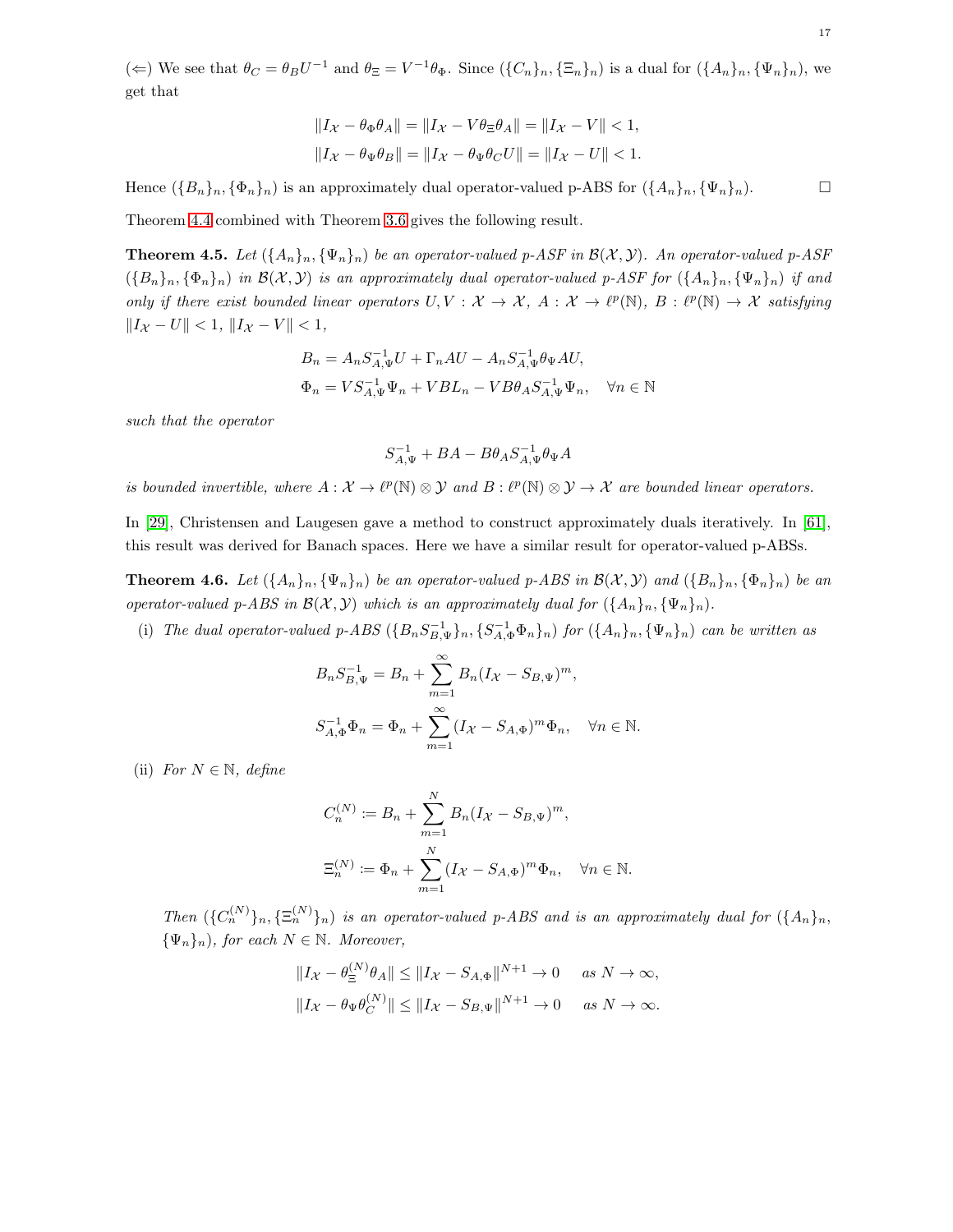Proof. (i) We get these from the Neumann series expansion

$$
S_{B,\Psi}^{-1} = \sum_{m=0}^{\infty} (I_{\mathcal{X}} - S_{B,\Psi})^m, \quad S_{A,\Phi}^{-1} = \sum_{m=0}^{\infty} (I_{\mathcal{X}} - S_{A,\Phi})^m.
$$

(ii) Clearly  $({C_n^{(N)}})_n, {\Xi_n^{(N)}}_n$  is an operator-valued p-ABS. Now consider

$$
\theta_{\Xi}^{(N)} \theta_A x = \sum_{n=1}^{\infty} \Xi_n^{(N)} A_n x = \sum_{n=1}^{\infty} \sum_{m=0}^{N} (I_{\mathcal{X}} - S_{A, \Phi})^m \Phi_n A_n x \n= \sum_{m=0}^{N} \sum_{n=1}^{\infty} (I_{\mathcal{X}} - S_{A, \Phi})^m \Phi_n A_n x = \sum_{m=0}^{N} (I_{\mathcal{X}} - S_{A, \Phi})^m \sum_{n=1}^{\infty} \Phi_n A_n x \n= \sum_{m=0}^{N} (I_{\mathcal{X}} - S_{A, \Phi})^m S_{A, \Phi} x = \sum_{m=0}^{N} (I_{\mathcal{X}} - S_{A, \Phi})^m (I_{\mathcal{X}} - (I_{\mathcal{X}} - S_{A, \Phi})) x \n= x - (I_{\mathcal{X}} - S_{A, \Phi})^{N+1} x, \quad \forall x \in \mathcal{X} \n\implies ||I_{\mathcal{X}} - \theta_{\Xi}^{(N)} \theta_A|| \le ||I_{\mathcal{X}} - S_{A, \Phi}||^{N+1}
$$

and

$$
\theta_{\Psi}\theta_{C}^{(N)}x = \sum_{n=1}^{\infty} \Psi_{n}C_{n}^{(N)}x = \sum_{n=1}^{\infty} \sum_{m=0}^{N} \Psi_{n}B_{n}(I_{\mathcal{X}} - S_{B,\Psi})^{m}x
$$
  
\n
$$
= \sum_{m=0}^{N} \sum_{n=1}^{\infty} \Psi_{n}B_{n}(I_{\mathcal{X}} - S_{B,\Psi})^{m}x = \sum_{m=0}^{N} S_{B,\Psi}(I_{\mathcal{X}} - S_{B,\Psi})^{m}x
$$
  
\n
$$
= \sum_{m=0}^{N} (I_{\mathcal{X}} - (I_{\mathcal{X}} - S_{B,\Psi})) (I_{\mathcal{X}} - S_{B,\Psi})^{m}x = x - (I_{\mathcal{X}} - S_{B,\Psi})^{N+1}x, \quad \forall x \in \mathcal{X}
$$
  
\n
$$
\implies ||I_{\mathcal{X}} - \theta_{\Psi}\theta_{C}^{(N)}|| \le ||I_{\mathcal{X}} - S_{B,\Psi}||^{N+1}.
$$

Since  $||I_{\mathcal{X}} - S_{A,\Phi}|| < 1$  and  $||I_{\mathcal{X}} - S_{B,\Psi}|| < 1$ ,  $({C_n^{(N)}})_n, {\Xi_n^{(N)}}_n)$  is an approximately dual for  $({A_n}_n, { {\Psi_n}}_n).$ 

 $\Box$ 

In [\[29\]](#page-24-17), it is also showed by Christensen and Laugesen that by perturbing frame we can get approximate duals. In [\[61\]](#page-25-22), it is showed that this result is valid for Banach spaces. Here is the operator-valued version of that result.

**Theorem 4.7.** Let  $\{A_n\}_n$  be a collection in  $\mathcal{B}(\mathcal{X}, \mathcal{Y})$  and  $\{\Psi_n\}_n$  be a collection in  $\mathcal{B}(\mathcal{Y}, \mathcal{X})$ . Let  $({C_n}_n, {E_n}_n)$  be an operator-valued p-ASF in  $\mathcal{B}(\mathcal{X}, \mathcal{Y})$  such that for some  $R > 0$ ,  $Q > 0$ 

<span id="page-17-0"></span>(2) 
$$
\left\| \sum_{n=1}^{\infty} L_n (A_n - C_n) x \right\| \le R \|x\|, \quad \forall x \in \mathcal{X}
$$

and

<span id="page-17-1"></span>(3) 
$$
\left\| \sum_{n=1}^{\infty} (\Xi_n - \Psi_n) \Gamma_n z \right\| \leq Q \|z\|, \quad \forall z \in \ell^p(\mathbb{N}) \otimes \mathcal{Y}.
$$

Let  $(\{B_n\}_n, \{\Phi_n\}_n)$  be a dual frame for  $(\{C_n\}_n, \{\Xi_n\}_n)$  with analysis bound c and synthesis bound d. If  $dR < 1, cQ < 1$ , then  $({B_n}_n, {\Phi_n}_n)$  is an approximately dual for  $({A_n}_n, {\Psi_n}_n)$ .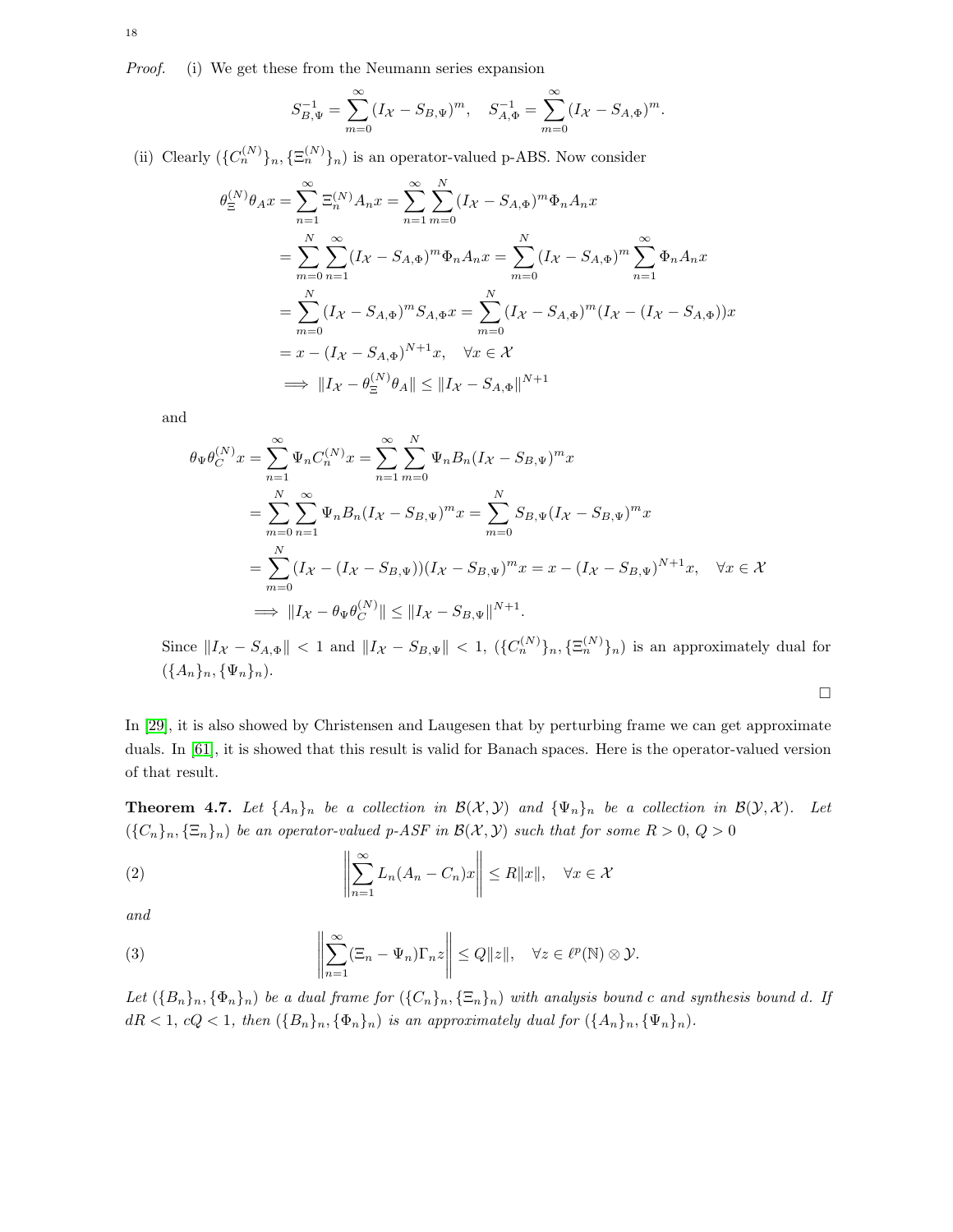*Proof.* Inequalities [\(2\)](#page-17-0) and [\(3\)](#page-17-1) say that  $({A_n}_n, {\Psi_n}_n)$  is an operator-valued p-ABS in  $\mathcal{B}(\mathcal{X}, \mathcal{Y})$ . Now Inequality [\(2\)](#page-17-0) can be written as  $\|\theta_A x - \theta_C x\| \le R \|x\|$ ,  $\forall x \in \mathcal{X}$ . Similarly, Inequality [\(3\)](#page-17-1) can be written as  $\|\theta_{\Xi} z - \theta_{\Psi} z\| \leq Q \|z\|, \forall z \in \ell^p(\mathbb{N}) \otimes \mathcal{Y}$ . Therefore

$$
||I_{\mathcal{X}} - \theta_{\Phi}\theta_{A}|| = ||\theta_{\Phi}\theta_{C} - \theta_{\Phi}\theta_{A}|| \le ||\theta_{\Phi}|| ||\theta_{C} - \theta_{A}|| \le dR < 1,
$$

and

$$
||I_{\mathcal{X}} - \theta_{\Psi}\theta_B|| = ||\theta_{\Xi}\theta_B - \theta_{\Psi}\theta_B|| \le ||\theta_{\Xi} - \theta_{\Psi}|| ||\theta_B|| \le cQ < 1.
$$

## 5. Equivalence

<span id="page-18-0"></span>Given two frames for Hilbert space, one tries to get one from another. It is also clear that action of every element of frame by a fixed invertible bounded linear operator again gives a frame. This led Balan to introduce the notion of similarity or equivalence for frames for Hilbert spaces [\[6\]](#page-23-7). This notion has been generalized in [\[57\]](#page-25-9) for operator-valued frames, in [\[66\]](#page-26-8) for factorable weak-OVFs and in [\[64\]](#page-26-9) for p-ASFs. Here we define the same notion for operator-valued p-ASFs.

**Definition 5.1.** An operator-valued p-ASF  $({B_n})_n$ ,  ${\Phi_n}_n$ ) in  $\mathcal{B}(\mathcal{X}, \mathcal{Y})$  is said to be **similar** or **equiva**lent to an operator-valued p-ASF  $(\{A_n\}_n, \{\Psi_n\}_n)$  in  $\mathcal{B}(\mathcal{X}, \mathcal{Y})$  if there exist invertible operators  $R_{A,B}, L_{\Psi, \Phi}$  $\in \mathcal{B}(\mathcal{X})$  such that

$$
B_n = A_n R_{A,B}, \quad \Phi_n = L_{\Psi, \Phi} \Psi_n, \quad \forall n \in \mathbb{N}.
$$

We first observe that for every operator-valued p-ASF  $({A_n}_n, {\Psi_n}_n)$ , each of operator-valued p-ASF  $(\{A_nS_{A,\Psi}^{-1}\}_n, \{\Psi_n\}_n)$  and  $(\{A_n\}_n, \{S_{A,\Psi}^{-1}\Psi_n\}_n)$  is a Parseval operator-valued p-ASF which is similar to  $({A_n}_n, {\Psi_n}_n)$ . Like in the case of Hilbert spaces, since  $R_{A,B}, R_{\Psi,\Phi}$  are bounded invertible, the relation "similarity" is an equivalence relation on the set

$$
\{(\{A_n\}_n, \{\Psi_n\}_n) : (\{A_n\}_n, \{\Psi_n\}_n) \text{ is an operator-valued p-ASE in } \mathcal{B}(\mathcal{X}, \mathcal{Y})\}.
$$

Next lemma shows that we can easily get analysis, synthesis and frame operators of similar frames from one another.

<span id="page-18-1"></span>**Lemma 5.2.** Let  $(\{A_n\}_n, \{\Psi_n\}_n)$  and  $(\{B_n\}_n, \{\Phi_n\}_n)$  be similar operator-valued p-ASFs in  $\mathcal{B}(\mathcal{X}, \mathcal{Y})$ and  $B_n = A_n R_{A,B}, \Phi_n = L_{\Psi,\Phi} \Psi_n, \forall n \in \mathbb{N}$ , for some invertible  $R_{A,B}, L_{\Psi,\Phi} \in \mathcal{B}(\mathcal{X})$ . Then

- (i)  $\theta_B = \theta_A R_{A,B}, \theta_{\Phi} = L_{\Psi,\Phi} \theta_{\Psi}.$
- (ii)  $S_{B,\Phi} = L_{\Psi,\Phi} S_{A,\Psi} R_{A,B}$ .

$$
(iii) P_{B,\Phi} = P_{A,\Psi}.
$$

*Proof.* Let  $x \in \mathcal{X}$  and  $z \in \ell^p(\mathbb{N}) \otimes \mathcal{Y}$ . Then  $\theta_B x = \sum_{n=1}^{\infty} L_n B_n x = \sum_{n=1}^{\infty} L_n A_n R_{A,B} x = \theta_A R_{A,B} x$  and  $\theta_{\Phi}z = \sum_{n=1}^{\infty} \Phi_n \Gamma_n z = \sum_{n=1}^{\infty} L_{\Psi,\Phi} \Psi_n \Gamma_n z = L_{\Psi,\Phi} \theta_{\Psi} z$ . Therefore

$$
S_{B,\Phi} = \theta_{\Phi}\theta_B = L_{\Psi,\Phi}\theta_{\Psi}\theta_A R_{A,B} = L_{\Psi,\Phi}S_{A,\Psi}R_{A,B}
$$

and

$$
P_{B,\Phi} = \theta_B S_{B,\Phi}^{-1} \theta_{\Phi} = (\theta_A R_{A,B}) (L_{\Psi,\Phi} S_{A,\Psi} R_{A,B})^{-1} (L_{\Psi,\Phi} \theta_{\Psi}) = P_{A,\Psi}.
$$

 $\Box$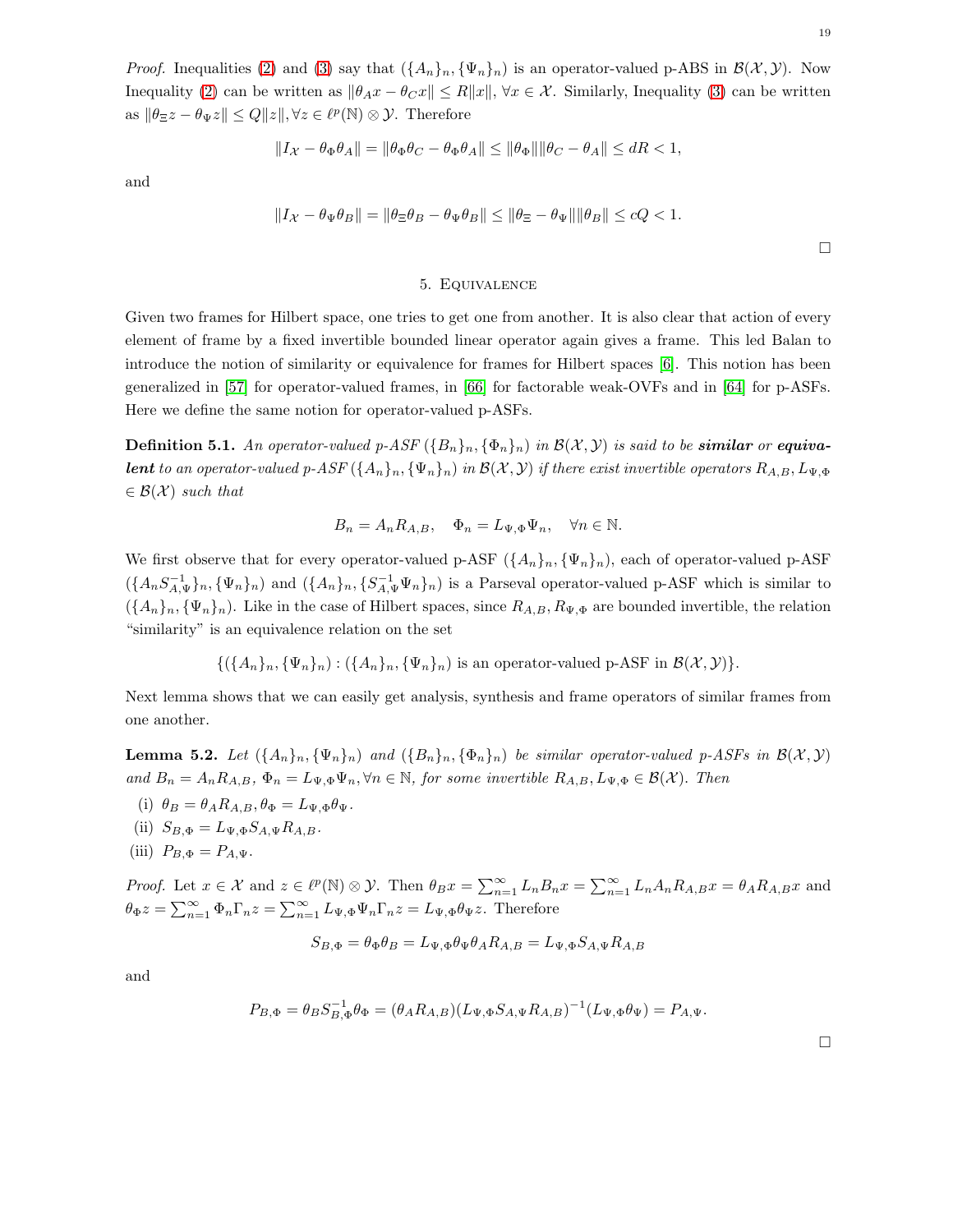In the next result we characterize similarity using operators which do not depend on natural numbers. Further, we give a formula for operators which give similarity.

<span id="page-19-0"></span>**Theorem 5.3.** For two operator-valued p-ASFs  $(\{A_n\}_n, \{\Psi_n\}_n)$  and  $(\{B_n\}_n, \{\Phi_n\}_n)$  in  $\mathcal{B}(\mathcal{X}, \mathcal{Y})$ , the following are equivalent.

- (i)  $B_n = A_n R_{A,B}, \Phi_n = L_{\Psi,\Phi} \Psi_n, \forall n \in \mathbb{N},$  for some invertible  $R_{A,B}, L_{\Psi,\Phi} \in \mathcal{B}(\mathcal{X})$ .
- (ii)  $\theta_B = \theta_A R_{A,B}, \theta_{\Phi} = L_{\Psi,\Phi} \theta_{\Psi}$  for some invertible  $R_{A,B}, L_{\Psi,\Phi} \in \mathcal{B}(\mathcal{X})$ .
- (iii)  $P_{B,\Phi} = P_{A,\Psi}$ .

If one of the above conditions is satisfied, then invertible operators in (i) and (ii) are unique and are given by  $R_{A,B} = S_{A,\Psi}^{-1} \theta_{\Psi} \theta_B$ ,  $L_{\Psi,\Phi} = \theta_{\Phi} \theta_A S_{A,\Psi}^{-1}$ . In the case that  $(\{A_n\}_n, \{\Psi_n\}_n)$  is Parseval, then  $(\{B_n\}_n, \{\Phi_n\}_n)$  is Parseval if and only if  $R_{\Psi, \Phi} L_{A,B} = I_{\mathcal{X}}$  if and only if  $L_{A,B} R_{\Psi, \Phi} = I_{\mathcal{X}}$ .

*Proof.* Lemma [5.2](#page-18-1) gives (i)  $\Rightarrow$  (ii)  $\Rightarrow$  (iii). We show (ii)  $\Rightarrow$  (i). Assume (ii). We try to recover  $B_n$  and  $\Phi_n$ . Using Equation [\(1\)](#page-4-1),

$$
B_n x = \Gamma_n \theta_B x = \Gamma_n \theta_A R_{A,B} x = A_n R_{A,B} x, \quad \forall x \in \mathcal{X}, \forall n \in \mathbb{N},
$$
  

$$
\Phi_n z = \theta_{\Phi} L_n z = L_{\Psi, \Phi} \theta_{\Psi} L_n z = L_{\Psi, \Phi} \Psi_n, \quad \forall n \in \mathbb{N}, \forall z \in \ell^p(\mathbb{N}) \otimes \mathcal{Y}.
$$

We show (iii)  $\Rightarrow$  (ii). Assume (iii). A calculation says that  $\theta_B = P_{B,\Phi} \theta_B$  and  $\theta_{\Phi} = \theta_{\Phi} P_{B,\Phi}$ . This observation says that

$$
\theta_B = P_{B,\Phi}\theta_B = P_{A,\Psi}\theta_B = \theta_A(S_{A,\Psi}^{-1}\theta_\Psi\theta_B)
$$
  

$$
\theta_\Phi = \theta_\Phi P_{B,\Phi} = \theta_\Phi P_{A,\Psi} = (\theta_\Phi \theta_A S_{A,\Psi}^{-1})\theta_\Psi.
$$

To obtain (ii) it suffices to show that both  $S_{A,\Psi}^{-1} \theta_{\Psi} \theta_B$  and  $\theta_{\Phi} \theta_A S_{A,\Psi}^{-1}$  are invertible. For,

$$
(S_{A,\Psi}^{-1}\theta_{\Psi}\theta_{B})(S_{B,\Phi}^{-1}\theta_{\Phi}\theta_{A}) = S_{A,\Psi}^{-1}\theta_{\Psi}P_{B,\Phi}\theta_{A} = S_{A,\Psi}^{-1}\theta_{\Psi}P_{A,\Psi}\theta_{A} = S_{A,\Psi}^{-1}\theta_{\Psi}\theta_{A} = I_{\mathcal{X}},
$$
  

$$
(S_{B,\Phi}^{-1}\theta_{\Phi}\theta_{A})(S_{A,\Psi}^{-1}\theta_{\Psi}\theta_{B}) = S_{B,\Phi}^{-1}\theta_{\Phi}P_{A,\Psi}\theta_{B} = S_{B,\Phi}^{-1}\theta_{\Phi}P_{B,\Phi}\theta_{B} = S_{B,\Phi}^{-1}\theta_{\Phi}\theta_{B} = I_{\mathcal{X}}
$$

and

$$
(\theta_{\Phi}\theta_{A}S_{A,\Psi}^{-1})(\theta_{\Psi}\theta_{B}S_{B,\Phi}^{-1}) = \theta_{\Phi}P_{A,\Psi}\theta_{B}S_{B,\Phi}^{-1} = \theta_{\Phi}P_{B,\Phi}\theta_{B}S_{B,\Phi}^{-1} = \theta_{\Phi}\theta_{B}S_{B,\Phi}^{-1} = I_{\mathcal{X}},
$$
  

$$
(\theta_{\Psi}\theta_{B}S_{B,\Phi}^{-1})(\theta_{\Phi}\theta_{A}S_{A,\Psi}^{-1}) = \theta_{\Psi}P_{B,\Phi}\theta_{A}S_{A,\Psi}^{-1} = \theta_{\Psi}P_{A,\Psi}\theta_{A}S_{A,\Psi}^{-1} = \theta_{\Psi}\theta_{A}S_{A,\Psi}^{-1} = I_{\mathcal{X}}.
$$

Let  $R_{A,B}, L_{\Psi,\Phi} \in \mathcal{B}(\mathcal{X})$  be invertible. We saw that  $R_{A,B}$  and  $L_{\Psi,\Phi}$  satisfy (i) if and only if they satisfy (ii). Let  $B_n = A_n R_{A,B}, \Phi_n = L_{\Psi,\Phi} \Psi_n, \forall n \in \mathbb{N}$ . Using (ii)  $\theta_B = \theta_A R_{A,B}, \theta_{\Phi} = L_{\Psi,\Phi} \theta_{\Psi}$ . Therefore  $\theta_{\Psi} \theta_B =$  $\theta_{\Psi} \theta_A R_{A,B} = S_{A,\Psi} R_{A,B}$  and  $\theta_{\Phi} \theta_A = L_{\Psi,\Phi} \theta_{\Psi} \theta_A = L_{\Psi,\Phi} S_{A,\Psi}$  which give the required formulas.

**Corollary 5.4.** For any given operator-valued p-ASF  $(\{A_n\}_n, \{\Psi_n\}_n)$ , the canonical dual of  $(\{A_n\}_n)$ ,  ${\Psi_n}_n$ ) is the only dual operator-valued p-ASF that is similar to  $({A_n}_n, {\Psi_n}_n)$ .

*Proof.* Let  $(\{B_n\}_n, \{\Phi_n\}_n)$  be an operator-valued p-ASF which is both dual and similar to  $(\{A_n\}_n, \{\Psi_n\}_n)$ . Then we have  $\theta_{\Psi}\theta_B = I_{\mathcal{X}} = \theta_{\Phi}\theta_A$  and there exist invertible  $R_{A,B}, L_{\Psi,\Phi} \in \mathcal{B}(\mathcal{X})$  such that  $B_n =$  $A_n R_{A,B}, \Phi_n = L_{\Psi,\Phi} \Psi_n, \forall n \in \mathbb{N}.$  Theorem [5.3](#page-19-0) gives  $R_{A,B} = S_{A,\Psi}^{-1} \theta_\Psi \theta_B$ ,  $L_{\Psi,\Phi} = \theta_\Phi \theta_A S_{A,\Psi}^{-1}.$  But then  $R_{A,B} = S_{A,\Psi}^{-1} I_{\mathcal{X}} = S_{A,\Psi}^{-1}$ ,  $L_{\Psi,\Phi} = I_{\mathcal{X}} S_{A,\Psi}^{-1} = S_{A,\Psi}^{-1}$ . Therefore  $(\{B_n\}_n, \{\Phi_n\}_n)$  is the canonical dual for  $({A_n}_n, { \Psi_n}_n).$ 

Corollary 5.5. Two similar operator-valued p-ASFs cannot be orthogonal.

*Proof.* Let an operator-valued p-ASF  $({B_n})_n, {\Phi_n}_n$  be similar to  $({A_n})_n, {\Psi_n}_n$ . Then there are invertible  $R_{A,B}, L_{\Psi,\Phi} \in \mathcal{B}(\mathcal{X})$  such that  $B_n = A_n R_{A,B}, \Phi_n = L_{\Psi,\Phi} \Psi_n, \forall n \in \mathbb{N}$ . Using Theorem [5.3](#page-19-0) and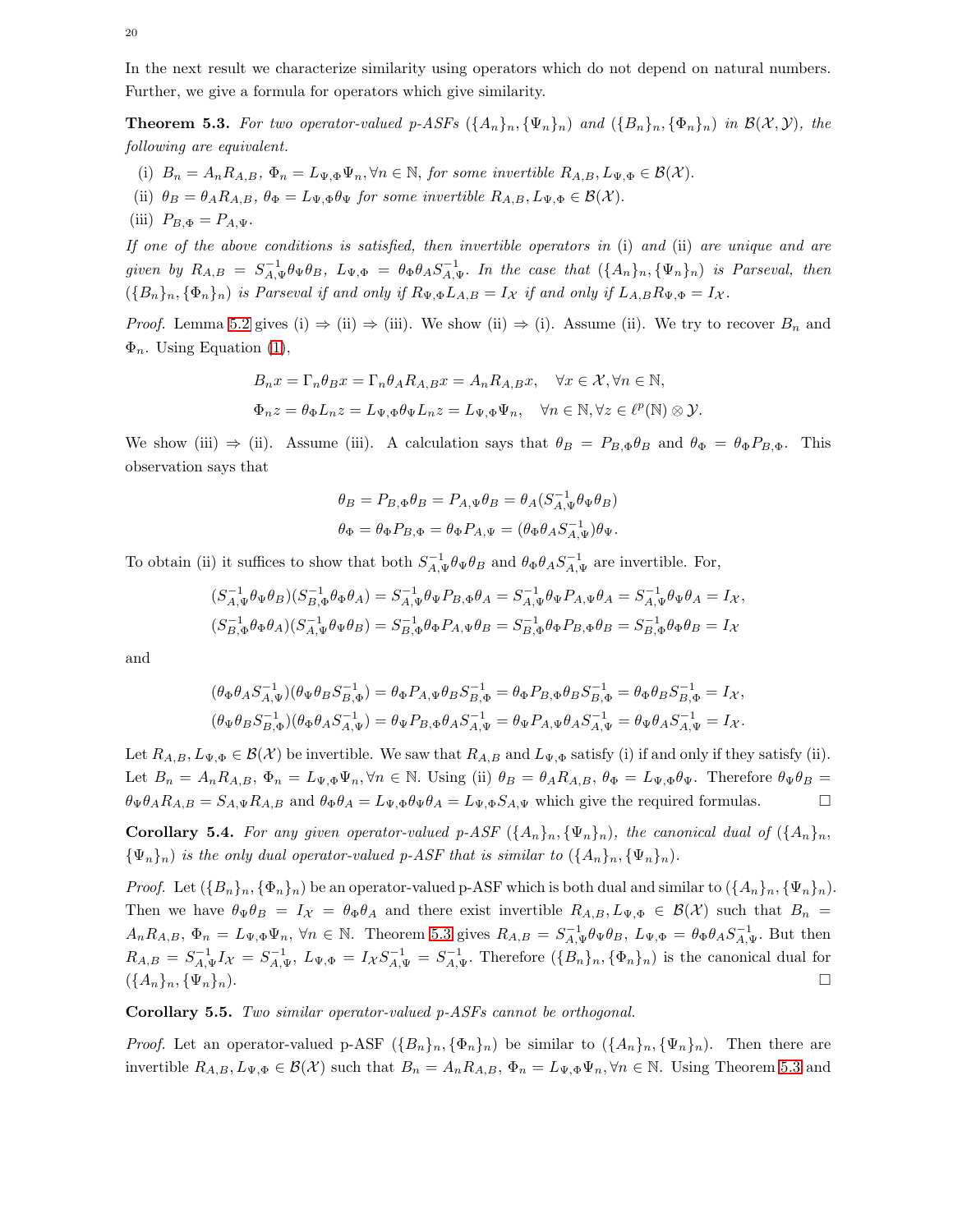the invertibility of  $R_{A,B}$  and  $S_{A,\Psi}$ , we have

$$
\theta_{\Psi}\theta_B = \theta_{\Psi}\theta_A R_{A,B} = S_{A,\Psi} R_{A,B} \neq 0.
$$

 $\Box$ 

# 6. Perturbations

<span id="page-20-0"></span>Most useful Paley-Wiener theorem [\[5\]](#page-23-8) in Hilbert spaces says that sequences which are close to orthonormal bases are Riesz bases and in Banach spaces it states that sequences which are close to Schauder bases are again Schauder bases. This motivated the perturbation of frames for Hilbert spaces. First result about stability of frames for Hilbert spaces was derived by Christensen in [\[25\]](#page-24-18) and improved in papers [\[22,](#page-24-19) [26\]](#page-24-20). For Banach frames, framings and Schauder frames, stability results are derived in [\[23,](#page-24-21) [28,](#page-24-22) [77,](#page-26-17) [86\]](#page-26-18). We obtained stability of p-ASFs in [\[63\]](#page-25-23). Here we derive stability results of operator-valued p-ASFs. First we recall a result which is an improvement of result of Hilding [\[55\]](#page-25-24).

<span id="page-20-2"></span>**Theorem 6.1.** [\[16,](#page-24-23) [22,](#page-24-19) [83\]](#page-26-19) Let  $\mathcal{X}, \mathcal{Y}$  be Banach spaces,  $U : \mathcal{X} \to \mathcal{Y}$  be a bounded invertible operator. If a bounded linear operator  $V : \mathcal{X} \to \mathcal{Y}$  is such that there exist  $\alpha, \beta \in [0, 1)$  with

$$
||Ux - Vx|| \le \alpha ||Ux|| + \beta ||Vx||, \quad \forall x \in \mathcal{X},
$$

then V is bounded invertible and

$$
\frac{1-\alpha}{1+\beta}||Ux|| \le ||Vx|| \le \frac{1+\alpha}{1-\beta}||Ux||, \quad \forall x \in \mathcal{X};
$$
  

$$
\frac{1-\beta}{1+\alpha} \frac{1}{||U||} ||y|| \le ||V^{-1}y|| \le \frac{1+\beta}{1-\alpha} ||U^{-1}|| ||y||, \quad \forall y \in \mathcal{Y}.
$$

<span id="page-20-3"></span>**Theorem 6.2.** Let  $(\{A_n\}_n, \{\Psi_n\}_n)$  be an operator-valued p-ASF in  $\mathcal{B}(\mathcal{X}, \mathcal{Y})$ . Assume that a collection  $\{\Psi_n\}_n$  in  $\mathcal{B}(\mathcal{Y},\mathcal{X})$  is such that there exist  $\alpha,\beta,\gamma\geq 0$  with  $\max\{\alpha+\frac{\gamma}{\sqrt{N}}\}$  $\left\{\frac{1}{a}, \beta\right\} < 1$  and

<span id="page-20-1"></span>
$$
(4) \qquad \left\| \sum_{n=1}^{m} (\Psi_n - \Phi_n) \Gamma_n z \right\| \le \alpha \left\| \sum_{n=1}^{m} \Psi_n \Gamma_n z \right\| + \gamma \|z\| + \beta \left\| \sum_{n=1}^{m} \Phi_n \Gamma_n z \right\|, \quad \forall z \in \ell^p(\mathbb{N}) \otimes \mathcal{Y}, m = 1, \dots
$$

Then  $({A_n}_n)_n, ({\Phi_n}_n)_n$  is an operator-valued p-ASF in  $\mathcal{B}(\mathcal{X}, \mathcal{Y})$  with frame bounds

$$
\frac{\|S_{A,\Psi}^{-1}\|(1+\beta)}{1-(\alpha+\gamma\|\theta_AS_{A,\Psi}^{-1}\|)} \quad \text{and} \quad \frac{\|\theta_A\|((1+\alpha)\|\theta_\Psi\|+\gamma)}{1-\beta}.
$$

*Proof.* For  $m = 1, \ldots$ ,

$$
\left\| \sum_{n=1}^{m} \Phi_n \Gamma_n z \right\| \le \left\| \sum_{n=1}^{m} (\Phi_n - \Psi_n) \Gamma_n z \right\| + \left\| \sum_{n=1}^{m} \Psi_n \Gamma_n z \right\|
$$
  

$$
\le (1 + \alpha) \left\| \sum_{n=1}^{m} \Psi_n \Gamma_n z \right\| + \beta \left\| \sum_{n=1}^{m} \Phi_n \Gamma_n z \right\| + \gamma \|z\|, \quad \forall z \in \ell^p(\mathbb{N}) \otimes \mathcal{Y}.
$$

Hence

$$
\left\|\sum_{n=1}^m \Phi_n \Gamma_n z\right\| \le \frac{1+\alpha}{1-\beta} \left\|\sum_{n=1}^m \Psi_n \Gamma_n z\right\| + \frac{\gamma}{1-\beta} \|z\|, \quad \forall z \in \ell^p(\mathbb{N}) \otimes \mathcal{Y}, m = 1, \dots
$$

Therefore  $\theta_{\Phi}$  is a well-defined bounded linear operator with norm estimate

$$
\|\theta_{\Phi}\| \le \frac{1+\alpha}{1-\beta} \|\theta_{\Psi}\| + \frac{\gamma}{1-\beta}.
$$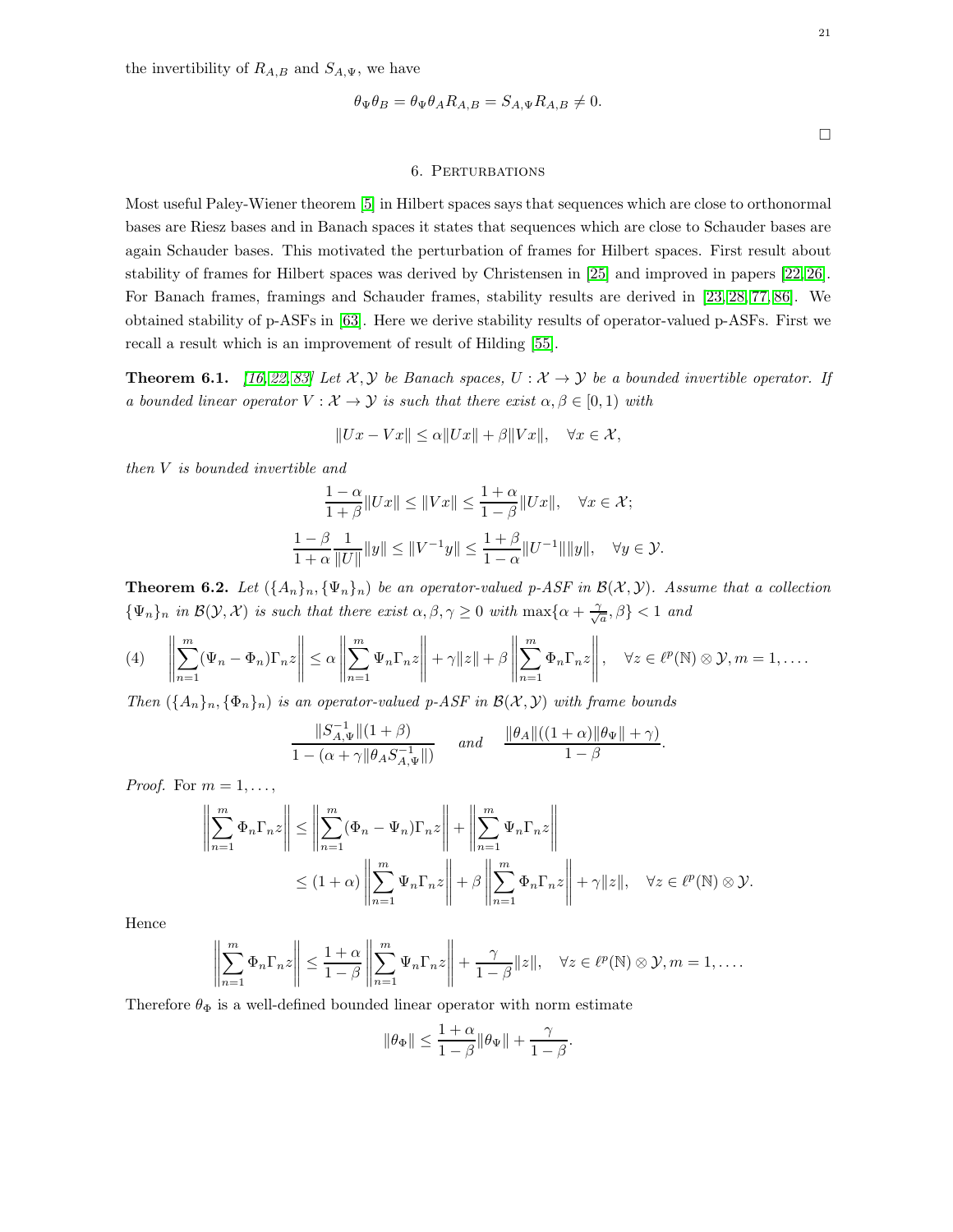Now Equation [\(4\)](#page-20-1) gives

$$
\left\|\sum_{n=1}^{\infty}(\Psi_n-\Phi_n)\Gamma_n z\right\|\leq \alpha\left\|\sum_{n=1}^{\infty}\Psi_n\Gamma_n z\right\|+\gamma\|z\|+\beta\left\|\sum_{n=1}^{\infty}\Phi_n\Gamma_n z\right\|,\quad\forall z\in\ell^p(\mathbb{N})\otimes\mathcal{Y}.
$$

This is same as

<span id="page-21-0"></span>(5) 
$$
\|\theta_{\Psi}z - \theta_{\Phi}z\| \leq \alpha \|\theta_{\Psi}z\| + \gamma \|z\| + \beta \|\theta_{\Phi}z\|, \quad \forall z \in \ell^{p}(\mathbb{N}) \otimes \mathcal{Y}.
$$

For every  $x \in \mathcal{X}$ , by taking  $z = \theta_A S_{A,\Psi}^{-1} x$  in Equation [\(5\)](#page-21-0), we get

$$
\|\theta_\Psi\theta_AS_{A,\Psi}^{-1}x-\theta_\Phi\theta_AS_{A,\Psi}^{-1}x\|\leq\alpha\|\theta_\Psi\theta_AS_{A,\Psi}^{-1}x\|+\gamma\|\theta_AS_{A,\Psi}^{-1}x\|+\beta\|\theta_\Phi\theta_AS_{A,\Psi}^{-1}x\|,\quad\forall x\in\mathcal{X}.
$$

That is,

$$
\begin{aligned} \|x-\theta_\Phi\theta_AS_{A,\Psi}^{-1}x\|\leq\alpha\|x\|+\gamma\|\theta_AS_{A,\Psi}^{-1}x\|+\beta\|\theta_\Phi\theta_AS_{A,\Psi}^{-1}x\|\\ \leq(\alpha+\gamma\|\theta_AS_{A,\Psi}^{-1}\|)\|x\|+\beta\|\theta_\Phi\theta_AS_{A,\Psi}^{-1}x\|,\quad\forall x\in\mathcal{X}. \end{aligned}
$$

Since  $\max\{\alpha+\gamma\|\theta_AS_{A,\Psi}^{-1}\|,\beta\}<1$ , Theorem [6.1](#page-20-2) says that operator  $S_{A,\Phi}S_{A,\Psi}^{-1}$  is invertible and

$$
||(S_{A,\Phi}S_{A,\Psi}^{-1})^{-1}|| \leq \frac{1+\beta}{1-(\alpha+\gamma \|\theta_A S_{A,\Psi}^{-1}\|)}
$$

Hence the operator  $S_{A,\Phi} = (S_{A,\Phi} S_{A,\Psi}^{-1}) S_{A,\Psi}$  is invertible. Therefore  $(\{A_n\}_n, \{\Phi_n\}_n)$  is an operator-valued p-ASF in  $\mathcal{B}(\mathcal{X}, \mathcal{Y})$ . To get frame bounds we calculate:

$$
||S_{A,\Phi}^{-1}|| \le ||S_{A,\Psi}^{-1}|| ||S_{A,\Psi} S_{A,\Phi}^{-1}|| \le \frac{||S_{A,\Psi}^{-1}|| (1+\beta)}{1 - (\alpha + \gamma ||\theta_A S_{A,\Psi}^{-1}||)} \quad \text{and}
$$
  

$$
||S_{A,\Phi}|| \le ||\theta_{\Phi}|| ||\theta_A|| \le \frac{||\theta_A|| ((1+\alpha)||\theta_{\Psi}|| + \gamma)}{1 - \beta}.
$$

.

.

 $\Box$ 

**Theorem 6.3.** Let  $(\{A_n\}_n, \{\Psi_n\}_n)$  be an operator-valued p-ASF in  $\mathcal{B}(\mathcal{X}, \mathcal{Y})$ . Assume that a collection  ${B_n}_n$  in  $\mathcal{B}(\mathcal{X}, \mathcal{Y})$  and a collection  ${\Phi_n}_n$  in  $\mathcal{B}(\mathcal{Y}, \mathcal{X})$  are such that there exist  $r, s, t, \alpha, \beta, \gamma \geq 0$  with  $\max\{\beta, s\} < 1$  and

$$
\left\| \sum_{n=1}^{m} L_n (A_n - B_n) x \right\| \le r \left\| \sum_{n=1}^{m} L_n A_n x \right\| + t \|x\| + s \left\| \sum_{n=1}^{m} L_n B_n x \right\|, \quad \forall x \in \mathcal{X}, m = 1, ...,
$$
  

$$
\left\| \sum_{n=1}^{m} (\Psi_n - \Phi_n) \Gamma_n z \right\| \le \alpha \left\| \sum_{n=1}^{m} \Psi_n \Gamma_n z \right\| + \gamma \|z\| + \beta \left\| \sum_{n=1}^{m} \Phi_n \Gamma_n z \right\|, \quad \forall z \in \ell^p(\mathbb{N}) \otimes \mathcal{Y}, m = 1, ...
$$

Assume that one of the following holds.

- (1)  $\sum_{n=1}^{\infty} ||(\Psi_n A_n \Phi_n B_n) S_{A,\Psi}^{-1}|| < 1.$
- (2)  $\sum_{n=1}^{\infty} ||S_{A,\Psi}^{-1}(\Psi_n A_n \Phi_n B_n)|| < 1.$
- (3)  $\sum_{n=1}^{\infty} ||S_{A,\Psi}^{-1} \Psi_n A_n \Phi_n B_n S_{A,\Psi}^{-1} || < 1.$
- (4)  $\sum_{n=1}^{\infty} \|\Psi_n A_n S_{A,\Psi}^{-1} S_{A,\Psi}^{-1} \Phi_n B_n\| < 1.$

Then  $(\{B_n\}_n, \{\Phi_n\}_n)$  is an operator-valued p-ASF in  $\mathcal{B}(\mathcal{X}, \mathcal{Y})$ . Moreover, an upper frame bound is

$$
\left(\frac{1+\alpha}{1-\beta}\|\theta_{\Psi}\| + \frac{\gamma}{1-\beta}\right)\left(\frac{1+r}{1-s}\|\theta_A\| + \frac{t}{1-s}\right)
$$

*Proof.* Similar to the arguments given in the beginning of proof of Theorem [6.2,](#page-20-3) we see that  $\theta_B$  and  $\theta_\Phi$ are well-defined bounded linear operators. We deal with four cases.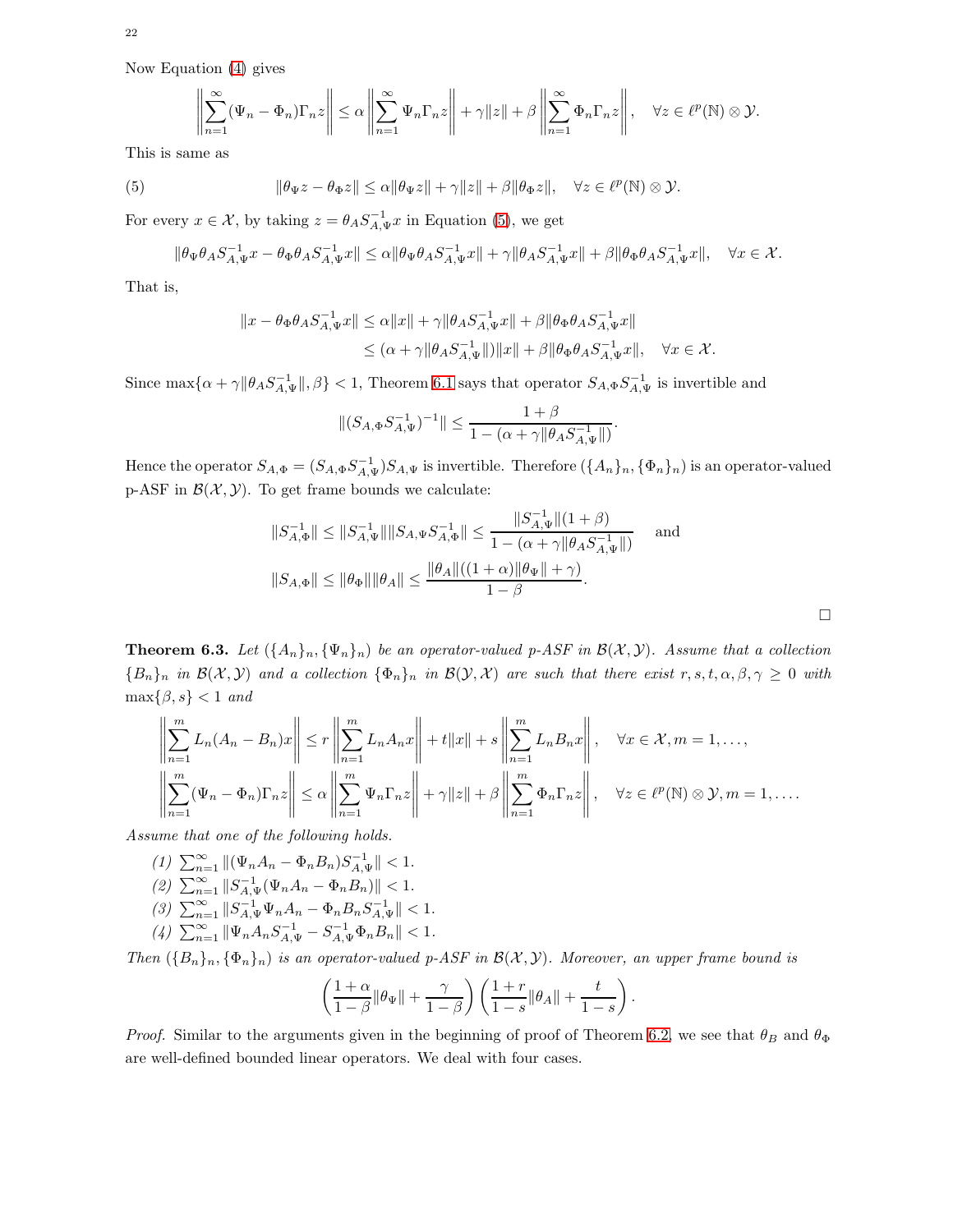Assume (1). Then

$$
\left\|x - \sum_{n=1}^{\infty} \Phi_n B_n S_{A,\Psi}^{-1} x\right\| = \left\|\sum_{n=1}^{\infty} \Psi_n A_n S_{A,\Psi}^{-1} x - \sum_{n=1}^{\infty} \Phi_n B_n S_{A,\Psi}^{-1} x\right\| \n= \left\|\sum_{n=1}^{\infty} (\Psi_n A_n S_{A,\Psi}^{-1} - \Phi_n B_n S_{A,\Psi}^{-1}) x\right\| \n\le \sum_{n=1}^{\infty} \|(\Psi_n A_n - \Phi_n B_n) S_{A,\Psi}^{-1}\| \|x\|, \quad \forall x \in \mathcal{X}.
$$

Therefore the operator  $S_{B, \Phi} S_{A, \Psi}^{-1}$  is invertible. Assume (2). Then

$$
\left\|x - \sum_{n=1}^{\infty} S_{A,\Psi}^{-1} \Phi_n B_n x\right\| = \left\|\sum_{n=1}^{\infty} S_{A,\Psi}^{-1} \Psi_n A_n x - \sum_{n=1}^{\infty} S_{A,\Psi}^{-1} \Phi_n B_n x\right\| \n= \left\|\sum_{n=1}^{\infty} (S_{A,\Psi}^{-1} \Psi_n A_n - S_{A,\Psi}^{-1} \Phi_n B_n) x\right\| \n\le \sum_{n=1}^{\infty} \|S_{A,\Psi}^{-1} (\Psi_n A_n - \Phi_n B_n) \| \|x\|, \quad \forall x \in \mathcal{X}.
$$

Therefore the operator  $S_{A,\Psi}^{-1}S_{B,\Phi}$  is invertible. Assume (3). Then

$$
\left\|x - \sum_{n=1}^{\infty} \Phi_n B_n S_{A,\Psi}^{-1} x\right\| = \left\|\sum_{n=1}^{\infty} S_{A,\Psi}^{-1} \Psi_n A_n x - \sum_{n=1}^{\infty} \Phi_n B_n S_{A,\Psi}^{-1} x\right\| \n= \left\|\sum_{n=1}^{\infty} (S_{A,\Psi}^{-1} \Psi_n A_n - \Phi_n B_n S_{A,\Psi}^{-1}) x\right\| \n\le \sum_{n=1}^{\infty} \|S_{A,\Psi}^{-1} \Psi_n A_n - \Phi_n B_n S_{A,\Psi}^{-1}\| \|x\|, \quad \forall x \in \mathcal{X}.
$$

Therefore the operator  $S_{B, \Phi} S_{A, \Psi}^{-1}$  is invertible. Assume (4). Then

$$
\left\|x - \sum_{n=1}^{\infty} S_{A,\Psi}^{-1} \Phi_n B_n x\right\| = \left\|\sum_{n=1}^{\infty} \Psi_n A_n S_{A,\Psi}^{-1} x - \sum_{n=1}^{\infty} S_{A,\Psi}^{-1} \Phi_n B_n x\right\| \n= \left\|\sum_{n=1}^{\infty} (\Psi_n A_n S_{A,\Psi}^{-1} - S_{A,\Psi}^{-1} \Phi_n B_n) x\right\| \n\le \sum_{n=1}^{\infty} \|\Psi_n A_n S_{A,\Psi}^{-1} - S_{A,\Psi}^{-1} \Phi_n B_n\| \|x\|, \quad \forall x \in \mathcal{X}.
$$

<span id="page-22-0"></span>Therefore the operator  $S_{A,\Psi}^{-1}S_{B,\Phi}$  is invertible.

# 7. Operator-valued Feichtinger conjectures

Recently first author formulated a variety of conjectures and problems for p-approximate Schauder frames for Banach spaces [\[59,](#page-25-25) [60\]](#page-25-26). Here we present operator-valued versions of some of them.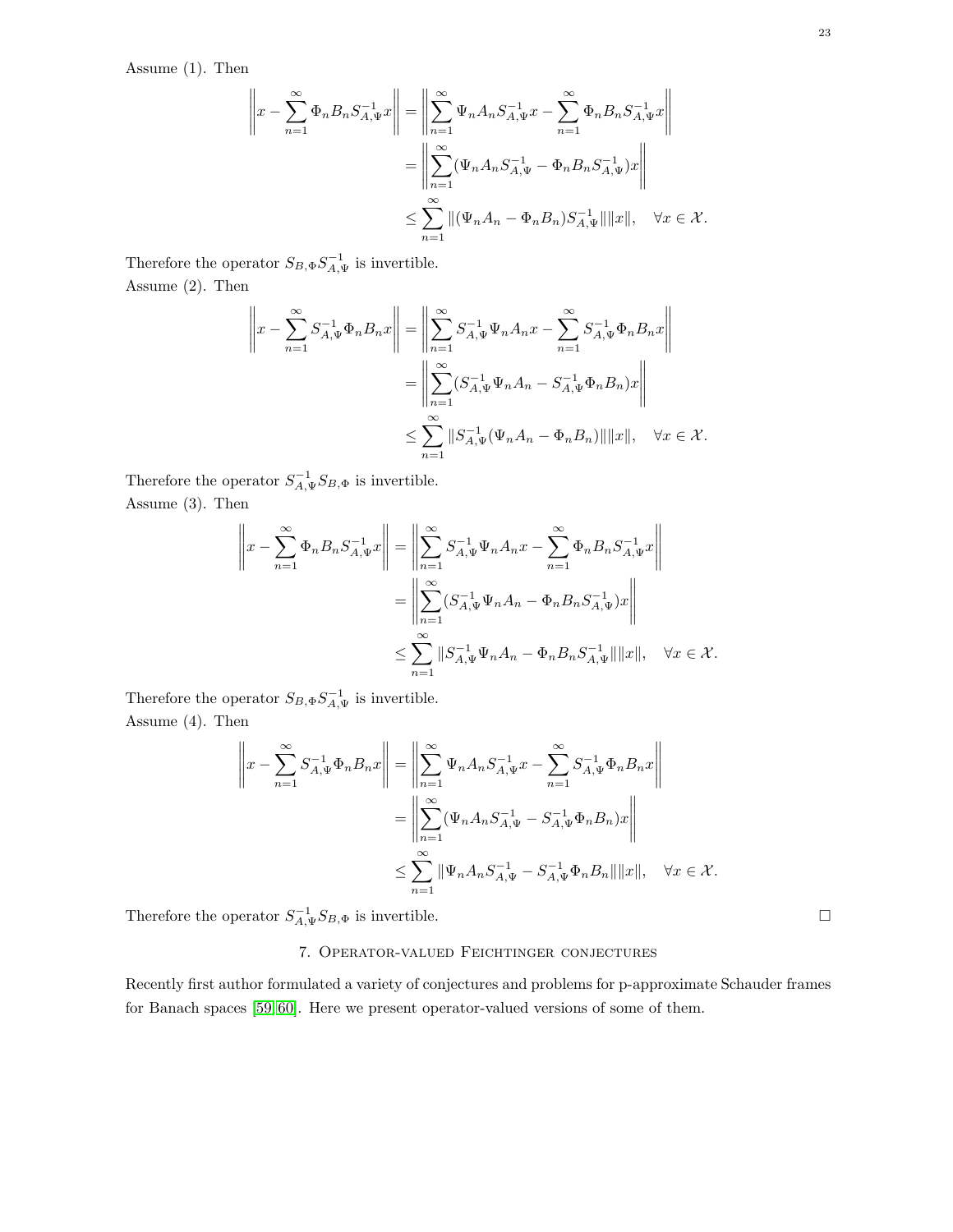Conjecture 7.1. (Feichtinger conjecture for operator-valued p-ASFs) Let  $({A_n}_n, {|\Psi_n}_n)$  be an operator-valued p-ASF in  $\mathcal{B}(\mathcal{X}, \mathcal{Y})$  such that

$$
0 < \inf_{n \in \mathbb{N}} \|\Psi_n\| \leq \sup_{n \in \mathbb{N}} \|\Psi_n\| < \infty \qquad \text{and} \qquad 0 < \inf_{n \in \mathbb{N}} \|A_n\| \leq \sup_{n \in \mathbb{N}} \|A_n\| < \infty.
$$

Then  $({A_n}_n)_{n}, ({\Psi}_n)_n$  can be partitioned into a finite union of operator-valued p-approximate Riesz sequences. Moreover, what is the number of partitions required?

Conjecture 7.2. (Feichtinger conjecture for operator-valued p-ABSs) Let  $({A_n}_n, {|\Psi_n}_n)$  be an operator-valued p-ABS in  $\mathcal{B}(\mathcal{X}, \mathcal{Y})$  such that

$$
0 < \inf_{n \in \mathbb{N}} \|\Psi_n\| \leq \sup_{n \in \mathbb{N}} \|\Psi_n\| < \infty \qquad \text{and} \qquad 0 < \inf_{n \in \mathbb{N}} \|A_n\| \leq \sup_{n \in \mathbb{N}} \|A_n\| < \infty.
$$

Then  $({A_n}_n)_{n}, ({\Psi_n})_n$  can be partitioned into a finite union of operator-valued p-approximate Riesz sequences. Moreover, what is the number of partitions required?

**Definition 7.3.** A operator-valued p-ASF  $(\{A_n\}_n, \{\Psi_n\}_n)$  in  $\mathcal{B}(\mathcal{X}, \mathcal{Y})$  is said to be **p-scalable** if there exist sequences of operators  $\{T_n\}_n$  and  $\{S_n\}_n$  in  $\mathcal{B}(\mathcal{X})$  such that

 $({T_nC_n}_n, {S_n\Psi_n}_n)$  is a Parseval operator-valued p-ASF in  $\mathcal{B}(\mathcal{X}, \mathcal{Y})$ .

Problem 7.4. (Scaling problem for Banach spaces) For given Banach spaces  $\mathcal{X}, \mathcal{Y},$  classify operator-valued p-ASFs  $({A_n}_n)_n, ({\Psi_n})_n$  in  $\mathcal{B}(\mathcal{X}, \mathcal{Y})$  so that there are sequences of operators  ${\{T_n\}_n, \{S_n\}_n$  in  $\mathcal{B}(\mathcal{X})$  such that  $({A_nT_n})_n, {S_n\Psi_n}\}$  is a Parseval operator-valued p-ASF in  $\mathcal{B}(\mathcal{X}, \mathcal{Y})$ , i.e.,  $(\{A_n\}_n, {\{\Psi_n\}_n})$  is p-scalable.

Note that, due to Theorem 3.1 in [\[78\]](#page-26-5) (and due to the fundamental works of Marcus, Spielman, Srivastava, Casazza, Edidin, Weaver, Fickus, Tremain, Vershynin, Anderson, and Weber [\[3,](#page-23-9)[13,](#page-24-24)[14,](#page-24-25)[21,](#page-24-26)[74,](#page-26-20)[84\]](#page-26-21)), operator-valued Feichtinger conjectures for operator-valued frames/G-frames are true for Hilbert spaces.

# 8. Acknowledgements

<span id="page-23-0"></span>First author thanks Prof. B. V. Rajarama Bhat for the Post Doc position through his J. C. Bose Fellowship (SERB).

#### <span id="page-23-1"></span>**REFERENCES**

- <span id="page-23-3"></span>[1] Akram Aldroubi, Carlos Cabrelli, and Ursula M. Molter. Wavelets on irregular grids with arbitrary dilation matrices and frame atoms for  $L^2(\mathbb{R}^d)$ . Appl. Comput. Harmon. Anal., 17(2):119-140, 2004.
- <span id="page-23-9"></span><span id="page-23-2"></span>[2] Akram Aldroubi, Qiyu Sun, and Wai-Shing Tang. p-frames and shift invariant subspaces of  $L^p$ . J. Fourier Anal. Appl., 7(1):1–21, 2001.
- [3] Joel Anderson. A conjecture concerning the pure states of  $B(H)$  and a related theorem. In Topics in modern operator theory (Timişoara/Herculane, 1980), volume 2 of Operator Theory: Advances and Applications, pages 27–43. Birkhäuser, Basel-Boston, Mass., 1981.
- <span id="page-23-8"></span><span id="page-23-5"></span>[4] Jean-Pierre Antoine and Peter Balazs. Frames and semi-frames. J. Phys. A, 44(20):205201, 25, 2011.
- <span id="page-23-7"></span>[5] Maynard G. Arsove. The Paley-Wiener theorem in metric linear spaces. Pacific J. Math., 10:365–379, 1960.
- <span id="page-23-6"></span>[6] Radu Balan. Equivalence relations and distances between Hilbert frames. Proc. Amer. Math. Soc., 127(8):2353–2366, 1999.
- <span id="page-23-4"></span>[7] Radu Victor Balan. A study of Weyl-Heisenberg and wavelet frames. ProQuest LLC, Ann Arbor, MI, 1998. Thesis (Ph.D.)–Princeton University.
- [8] Peter Balazs, Jean-Pierre Antoine, and Anna Gryboś. Weighted and controlled frames: mutual relationship and first numerical properties. Int. J. Wavelets Multiresolut. Inf. Process., 8(1):109–132, 2010.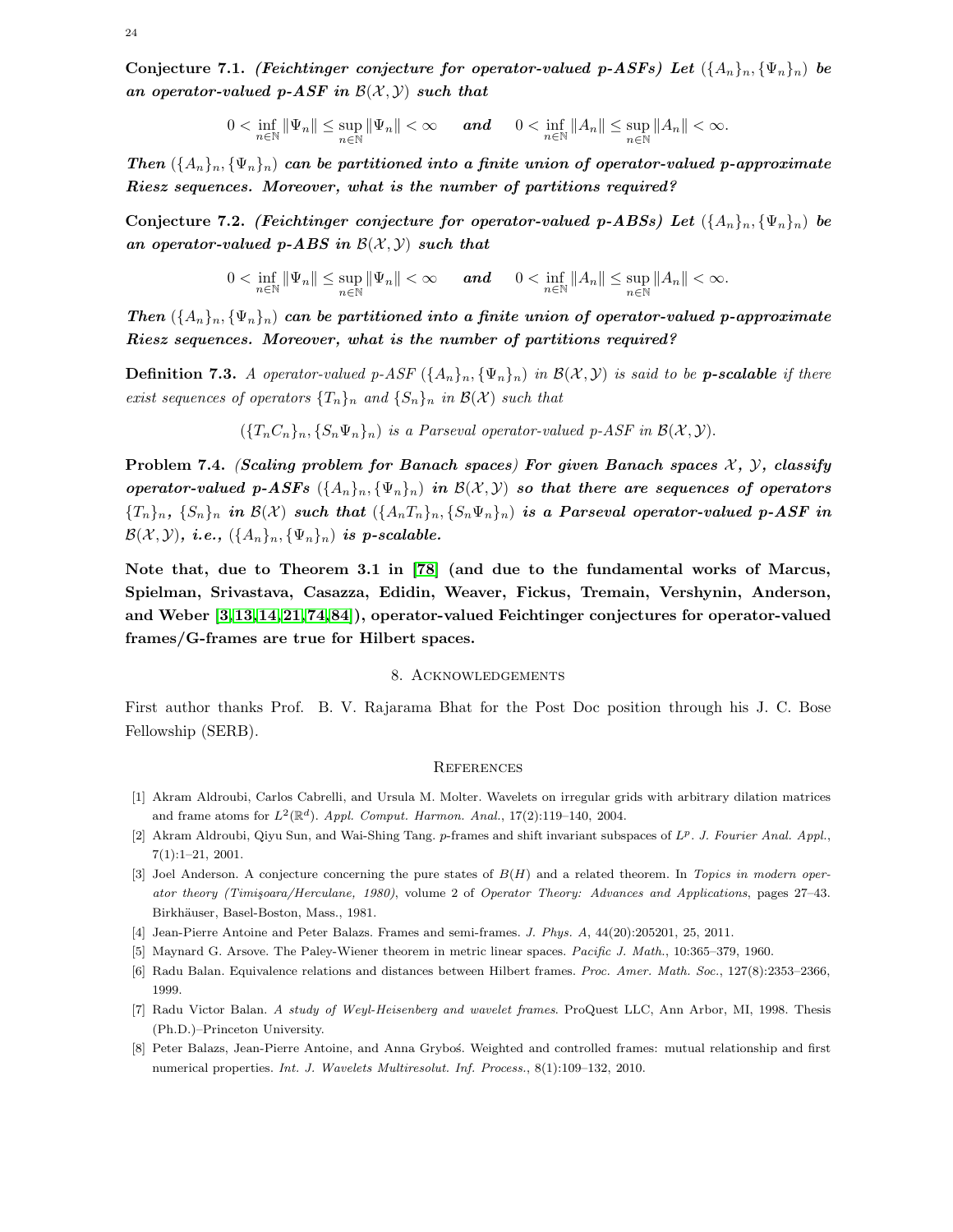- <span id="page-24-9"></span><span id="page-24-2"></span>[9] P. G. Casazza, S. J. Dilworth, E. Odell, Th. Schlumprecht, and A. Zsák. Coefficient quantization for frames in Banach spaces. J. Math. Anal. Appl., 348(1):66–86, 2008.
- <span id="page-24-5"></span>[10] Pete Casazza, Ole Christensen, and Diana T. Stoeva. Frame expansions in separable Banach spaces. J. Math. Anal. Appl., 307(2):710–723, 2005.
- <span id="page-24-6"></span>[11] Peter G. Casazza. Approximation properties. In Handbook of the geometry of Banach spaces, Vol. I, pages 271–316. North-Holland, Amsterdam, 2001.
- <span id="page-24-24"></span>[12] Peter G. Casazza and Ole Christensen. The reconstruction property in Banach spaces and a perturbation theorem. Canad. Math. Bull., 51(3):348–358, 2008.
- <span id="page-24-25"></span>[13] Peter G. Casazza and Dan Edidin. Equivalents of the Kadison-Singer problem. In Function spaces, volume 435 of Contemp. Math., pages 123–142. Amer. Math. Soc., Providence, RI, 2007.
- [14] Peter G. Casazza, Matthew Fickus, Janet C. Tremain, and Eric Weber. The Kadison-Singer problem in mathematics and engineering: a detailed account. In Operator theory, operator algebras, and applications, volume 414 of Contemp. Math., pages 299–355. Amer. Math. Soc., Providence, RI, 2006.
- <span id="page-24-3"></span>[15] Peter G. Casazza, Deguang Han, and David R. Larson. Frames for Banach spaces. In The functional and harmonic analysis of wavelets and frames (San Antonio, TX, 1999), volume 247 of Contemp. Math., pages 149–182. Amer. Math. Soc., Providence, RI, 1999.
- <span id="page-24-23"></span><span id="page-24-16"></span>[16] Peter G. Casazza and Nigel J. Kalton. Generalizing the Paley-Wiener perturbation theory for Banach spaces. Proc. Amer. Math. Soc., 127(2):519–527, 1999.
- <span id="page-24-10"></span>[17] Peter G. Casazza and Jelena Kovačević. Equal-norm tight frames with erasures. Adv. Comput. Math., 18(2-4):387-430, 2003.
- <span id="page-24-11"></span>[18] Peter G. Casazza and Gitta Kutyniok. Frames of subspaces. In Wavelets, frames and operator theory, volume 345 of Contemp. Math., pages 87–113. Amer. Math. Soc., Providence, RI, 2004.
- <span id="page-24-15"></span>[19] Peter G. Casazza, Gitta Kutyniok, and Shidong Li. Fusion frames and distributed processing. Appl. Comput. Harmon. Anal., 25(1):114–132, 2008.
- <span id="page-24-26"></span>[20] Peter G. Casazza and Nicole Leonhard. Classes of finite equal norm Parseval frames. In Frames and operator theory in analysis and signal processing, volume 451 of Contemp. Math., pages 11–31. Amer. Math. Soc., Providence, RI, 2008.
- <span id="page-24-19"></span>[21] Peter G. Casazza and Janet Crandell Tremain. The Kadison-Singer problem in mathematics and engineering. Proc. Natl. Acad. Sci. USA, 103(7):2032–2039, 2006.
- <span id="page-24-21"></span>[22] Peter G. Cazassa and Ole Christensen. Perturbation of operators and applications to frame theory. J. Fourier Anal. Appl., 3(5):543–557, 1997.
- <span id="page-24-12"></span>[23] Dong Yang Chen, Lei Li, and Ben Tuo Zheng. Perturbations of frames. Acta Math. Sin. (Engl. Ser.), 30(7):1089–1108, 2014.
- <span id="page-24-18"></span>[24] O. Christensen and Y. C. Eldar. Oblique dual frames and shift-invariant spaces. Appl. Comput. Harmon. Anal., 17(1):48–68, 2004.
- <span id="page-24-20"></span>[25] Ole Christensen. Frame perturbations. Proc. Amer. Math. Soc., 123(4):1217–1220, 1995.
- <span id="page-24-0"></span>[26] Ole Christensen. A Paley-Wiener theorem for frames. Proc. Amer. Math. Soc., 123(7):2199–2201, 1995.
- <span id="page-24-22"></span>[27] Ole Christensen. An introduction to frames and Riesz bases. Applied and Numerical Harmonic Analysis. Birkhäuser/Springer, second edition, 2016.
- <span id="page-24-17"></span>[28] Ole Christensen and Christopher Heil. Perturbations of Banach frames and atomic decompositions. Math. Nachr., 185:33–47, 1997.
- <span id="page-24-4"></span>[29] Ole Christensen and Richard S. Laugesen. Approximately dual frames in Hilbert spaces and applications to Gabor frames. Sampl. Theory Signal Image Process., 9(1-3):77–89, 2010.
- <span id="page-24-14"></span>[30] Ole Christensen and Diana T. Stoeva. p-frames in separable Banach spaces. Adv. Comput. Math., 18(2-4):117–126, 2003.
- <span id="page-24-7"></span>[31] Joachim Cuntz. Simple C∗-algebras generated by isometries. Comm. Math. Phys., 57(2):173–185, 1977.
- <span id="page-24-8"></span>[32] Wojciech Czaja. Remarks on Naimark's duality. Proc. Amer. Math. Soc., 136(3):867–871, 2008.
- <span id="page-24-1"></span>[33] Ingrid Daubechies and Ron DeVore. Approximating a bandlimited function using very coarsely quantized data: a family of stable sigma-delta modulators of arbitrary order. Ann. of Math. (2), 158(2):679–710, 2003.
- <span id="page-24-13"></span>[34] Ingrid Daubechies, A. Grossmann, and Y. Meyer. Painless nonorthogonal expansions. J. Math. Phys., 27(5):1271–1283, 1986.
- [35] Andreas Defant and Klaus Floret. Tensor norms and operator ideals, volume 176 of North-Holland Mathematics Studies. North-Holland Publishing Co., Amsterdam, 1993.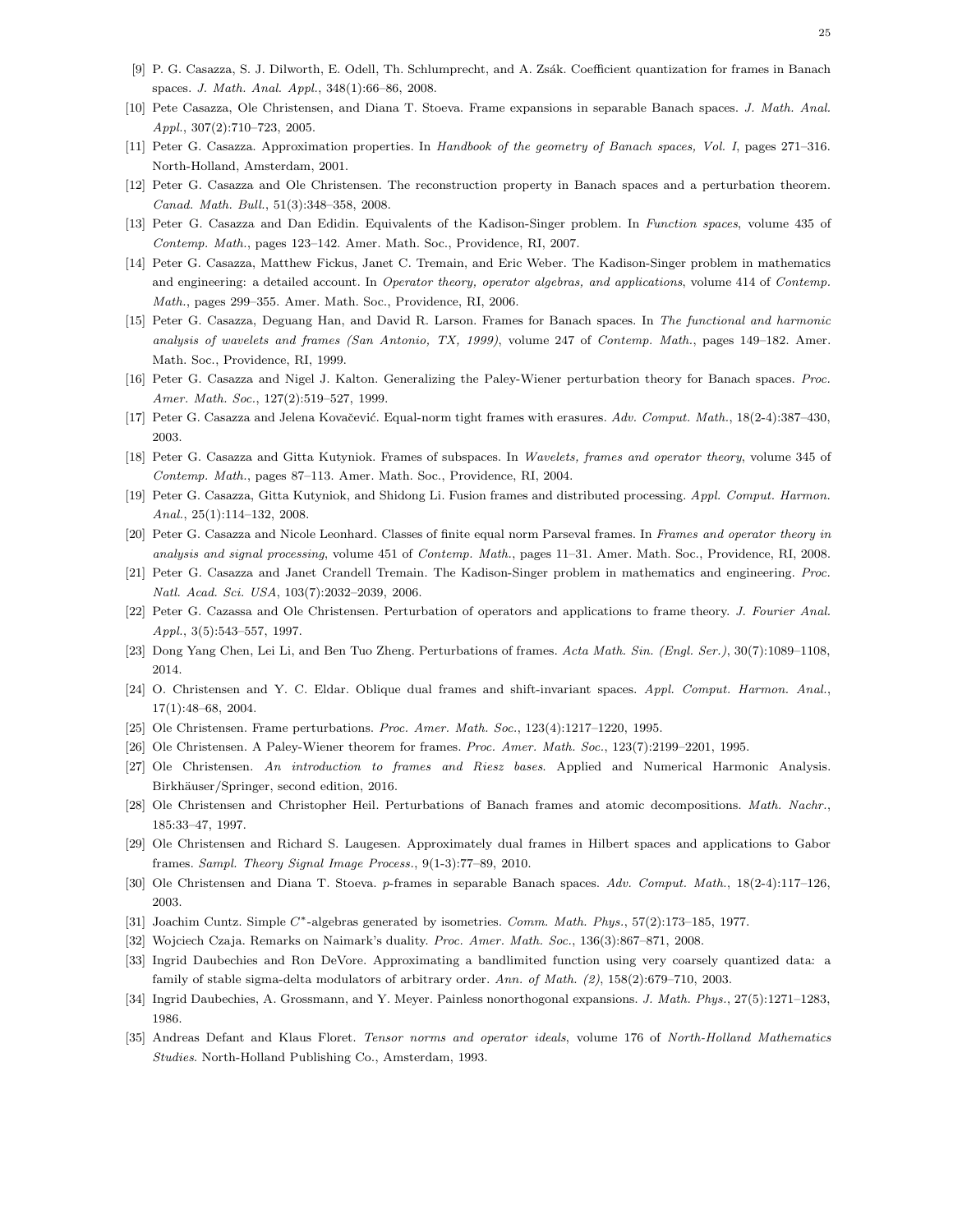- <span id="page-25-13"></span><span id="page-25-0"></span>[36] Joe Diestel, Jan H. Fourie, and Johan Swart. The metric theory of tensor products: Grothendieck's resume revisited. American Mathematical Society, Providence, RI, 2008.
- <span id="page-25-3"></span>[37] R. J. Duffin and A. C. Schaeffer. A class of nonharmonic Fourier series. Trans. Amer. Math. Soc., 72:341–366, 1952.
- [38] Hans G. Feichtinger and K. H. Gröchenig. Banach spaces related to integrable group representations and their atomic decompositions. I. J. Funct. Anal., 86(2):307–340, 1989.
- <span id="page-25-4"></span>[39] Hans G. Feichtinger and K. H. Gröchenig. Banach spaces related to integrable group representations and their atomic decompositions. II. Monatsh. Math., 108(2-3):129–148, 1989.
- [40] Hans G. Feichtinger and Karlheinz Gröchenig. A unified approach to atomic decompositions via integrable group representations. In Function spaces and applications (Lund, 1986), volume 1302 of Lecture Notes in Math., pages 52–73. Springer, Berlin, 1988.
- <span id="page-25-21"></span><span id="page-25-10"></span>[41] Hans G. Feichtinger and Karlheinz Gröchenig. Theory and practice of irregular sampling. In Wavelets: mathematics and applications, Stud. Adv. Math., pages 305–363. CRC, Boca Raton, FL, 1994.
- <span id="page-25-8"></span>[42] Abolhassan Fereydooni and Ahmad Safapour. Pair frames. Results Math., 66(1-2):247–263, 2014.
- <span id="page-25-7"></span>[43] Massimo Fornasier. Quasi-orthogonal decompositions of structured frames. J. Math. Anal. Appl., 289(1):180–199, 2004.
- <span id="page-25-11"></span>[44] D. Freeman, E. Odell, Th. Schlumprecht, and A. Zsák. Unconditional structures of translates for  $L_p(\mathbb{R}^d)$ . Israel J. Math., 203(1):189–209, 2014.
- <span id="page-25-12"></span>[45] Laura Gavruta. Frames for operators. Appl. Comput. Harmon. Anal., 32(1):139–144, 2012.
- <span id="page-25-14"></span>[46] Ramu Geddavalasa and P. Sam Johnson. Frames for operators in Banach spaces. Acta Math. Vietnam., 42(4):665–673, 2017.
- <span id="page-25-2"></span>[47] K. Grochenig. Acceleration of the frame algorithm. IEEE Transactions on Signal Processing, 41(12):1331–1340, 1993.
- <span id="page-25-20"></span>[48] Karlheinz Gröchenig. Describing functions: atomic decompositions versus frames. Monatsh. Math., 112(1):1–42, 1991.
- <span id="page-25-5"></span>[49] Deguang Han, Keri Kornelson, David Larson, and Eric Weber. Frames for undergraduates, volume 40 of Student Mathematical Library. American Mathematical Society, Providence, RI, 2007.
- <span id="page-25-16"></span>[50] Deguang Han and David R. Larson. Frames, bases and group representations. Mem. Amer. Math. Soc., 147(697):x+94, 2000.
- [51] Deguang Han, David R. Larson, Bei Liu, and Rui Liu. Dilations of frames, operator-valued measures and bounded linear maps. In Operator methods in wavelets, tilings, and frames, volume 626 of Contemp. Math., pages 33–53. Amer. Math. Soc., Providence, RI, 2014.
- <span id="page-25-18"></span><span id="page-25-17"></span>[52] Deguang Han, David R. Larson, Bei Liu, and Rui Liu. Operator-valued measures, dilations, and the theory of frames. Mem. Amer. Math. Soc., 229(1075):viii+84, 2014.
- <span id="page-25-1"></span>[53] DeGuang Han, PengTong Li, Bin Meng, and WaiShing Tang. Operator valued frames and structured quantum channels. Sci. China Math., 54(11):2361–2372, 2011.
- <span id="page-25-24"></span>[54] Christopher Heil. A basis theory primer. Applied and Numerical Harmonic Analysis. Birkhäuser/Springer, New York, expanded edition, 2011.
- <span id="page-25-19"></span>[55] Sven H. Hilding. Note on completeness theorems of Paley-Wiener type. Ann. of Math. (2), 49:953-955, 1948.
- <span id="page-25-9"></span>[56] James R. Holub. Pre-frame operators, Besselian frames, and near-Riesz bases in Hilbert spaces. Proc. Amer. Math. Soc., 122(3):779–785, 1994.
- <span id="page-25-6"></span>[57] Victor Kaftal, David R. Larson, and Shuang Zhang. Operator-valued frames. Trans. Amer. Math. Soc., 361(12):6349– 6385, 2009.
- <span id="page-25-25"></span>[58] B. S. Kashin and T. Yu. Kulikova. A remark on the description of frames of general form. Mat. Zametki, 72(6):941–945, 2002.
- <span id="page-25-26"></span>[59] K. Mahesh Krishna. Feichtinger conjectures,  $R_{\varepsilon}$ -conjecture and Weaver's conjecture for Banach spaces. arXiv: 2201.00125 v1 [math.FA], 1 January, 2022.
- <span id="page-25-22"></span>[60] K. Mahesh Krishna. Paulsen and projection problems for Banach spaces. arXiv: 2201.00991v1 [math.FA], 4 January, 2022.
- <span id="page-25-15"></span>[61] K. Mahesh Krishna and P. Sam Johnson. Approximately dual p-approximate Schauder frames. arXiv:2110.10121 [math.FA] 19 October 2021.
- [62] K. Mahesh Krishna and P. Sam Johnson. Dilation theorem for p-approximate Schauder frames for separable Banach spaces. Palestine Journal of Mathematics (accepted).
- <span id="page-25-23"></span>[63] K. Mahesh Krishna and P. Sam Johnson. Perturbation of p-approximate Schauder frames for separable Banach spaces. Poincare Journal of Analysis and Applications (accepted).